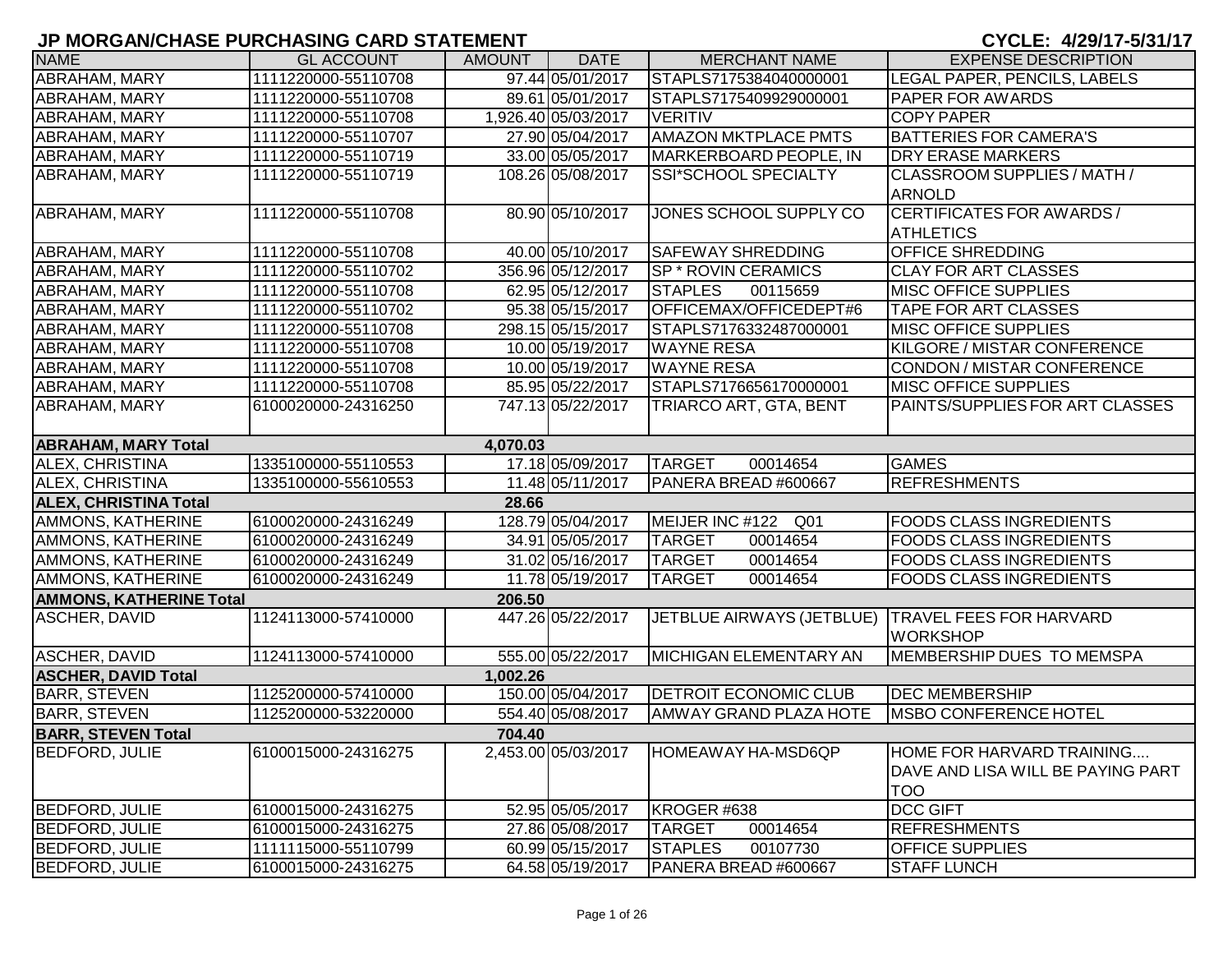| <b>NAME</b>                  | <b>GL ACCOUNT</b>   | <b>AMOUNT</b> | <b>DATE</b>         | <b>MERCHANT NAME</b>          | <b>EXPENSE DESCRIPTION</b>                                 |
|------------------------------|---------------------|---------------|---------------------|-------------------------------|------------------------------------------------------------|
| <b>BEDFORD, JULIE</b>        | 6100015000-24316275 |               | 33.19 05/22/2017    | PANERA BREAD #785             | <b>STAFF BREAKFAST</b>                                     |
| <b>BEDFORD, JULIE</b>        | 1111115000-55110799 |               | 19.87 05/23/2017    | <b>AMAZON MKTPLACE PMTS</b>   | <b>BOOK</b>                                                |
| <b>BEDFORD, JULIE</b>        | 6100015000-24316275 |               | 9.31 05/23/2017     | <b>PENN STATION 205</b>       | <b>MEETING LUNCH</b>                                       |
| <b>BEDFORD, JULIE</b>        | 1111115000-55110799 |               | 43.99 05/24/2017    | <b>AMAZON MKTPLACE PMTS</b>   | <b>STAFF BOOK</b>                                          |
| <b>BEDFORD, JULIE</b>        | 6100015000-24316275 |               | 31.97 05/24/2017    | <b>TARGET</b><br>00014654     | <b>REFRESHMENTS</b>                                        |
| <b>BEDFORD, JULIE</b>        | 1111115000-55110708 |               | 28.89 05/29/2017    | <b>STAPLES</b><br>00115659    | <b>OFFICE SUPPLIES</b>                                     |
| <b>BEDFORD, JULIE Total</b>  |                     | 2,826.60      |                     |                               |                                                            |
| <b>BENGLE, HOLLY</b>         | 6100041000-24316355 |               | 21.15 05/09/2017    | PANERA BREAD #693             | <b>STAFF APPRECIATION</b>                                  |
| <b>BENGLE, HOLLY</b>         | 6100041000-24316355 |               | 2.99 05/10/2017     | KROGER #615                   | <b>STAFF APPRECIATION</b>                                  |
| <b>BENGLE, HOLLY</b>         | 6100041000-24316355 |               | 5.00 05/15/2017     | PANERA BREAD #693             | <b>STAFF APPRECIATION</b>                                  |
| <b>BENGLE, HOLLY Total</b>   |                     | 29.14         |                     |                               |                                                            |
| <b>BLANCHARD, EVAN</b>       | 1111220000-55110723 |               | 68.99 05/18/2017    | J W PEPPER AND SON INC        | <b>EMERGENCY SCORES FOR FESTIVAL</b>                       |
| <b>BLANCHARD, EVAN Total</b> |                     | 68.99         |                     |                               |                                                            |
| <b>BLESSED, KATE</b>         | 1335100000-55610553 |               | 50.00 05/03/2017    | LITTLE CAESARS #0153          | <b>GIFT CARD TO USE FOR PIZZA ON</b><br>LAST DAY (6/16/17) |
| <b>BLESSED, KATE</b>         | 6100041000-24316355 |               | 28.88 05/22/2017    | <b>EL PATIO MEXICAN RESTA</b> | STAFF APPRECIATION LUNCHEON                                |
| <b>BLESSED, KATE Total</b>   |                     | 78.88         |                     |                               |                                                            |
| <b>BLOOM, LYNETTE</b>        | 1335100000-54910553 |               | 15.00 05/04/2017    | <b>APPELBAUM TRAINING INS</b> | <b>STAFF TRAINING</b>                                      |
| <b>BLOOM, LYNETTE</b>        | 6100041000-24316355 |               | 351.50 05/04/2017   | <b>PAPA ROMANO'S WIXOM</b>    | TEACHER CONFERENCE LUNCH                                   |
| <b>BLOOM, LYNETTE</b>        | 6100041000-24316355 |               | 51.63 05/05/2017    | <b>BUSCH'S #1205</b>          | TEACHER CONFERENCE LUNCH                                   |
| <b>BLOOM, LYNETTE</b>        | 1335100000-54910553 |               | 39.00 05/19/2017    | <b>APPELBAUM TRAINING INS</b> | <b>STAFF TRAINING</b>                                      |
| <b>BLOOM, LYNETTE</b>        | 1335100000-54910553 |               | 18.00 05/23/2017    | <b>APPELBAUM TRAINING INS</b> | <b>STAFF TRAINING</b>                                      |
| <b>BLOOM, LYNETTE Total</b>  |                     | 475.13        |                     |                               |                                                            |
| <b>BOEDEKER, ERIN</b>        | 1124922000-55999000 |               | 10.00 05/05/2017    | KROGER #632                   | LOCAL SCHOLARSHIP NIGHT                                    |
| <b>BOEDEKER, ERIN</b>        | 1124922000-55999000 |               | 122.27 05/08/2017   | <b>STAPLES</b><br>00115659    | LOCAL SCHOLARSHIP NIGHT                                    |
| <b>BOEDEKER, ERIN</b>        | 1124922000-55999000 |               | 7.61 05/09/2017     | KROGER #632                   | LOCAL SCHOLARSHIP NIGHT                                    |
| <b>BOEDEKER, ERIN</b>        | 1124922000-55999000 |               | 94.51 05/09/2017    | SAMSCLUB #6657                | LOCAL SCHOLARSHIP NIGHT                                    |
| <b>BOEDEKER, ERIN Total</b>  |                     | 234.39        |                     |                               |                                                            |
| <b>BORN, ELIZABETH</b>       | 6100025000-24316301 |               | 88.68 05/24/2017    | <b>BENITOS PIZZA-NOVI</b>     | <b>FOOD FOR LUNCH</b>                                      |
| <b>BORN, ELIZABETH</b>       | 6100025000-24316301 |               | 85.73 05/25/2017    | <b>BENITOS PIZZA-NOVI</b>     | <b>FOOD FOR LUNCH</b>                                      |
| <b>BORN, ELIZABETH Total</b> |                     | 174.41        |                     |                               |                                                            |
| BOURGEAU, BENJAMIN           | 1126160000-55992000 |               | 442.96 05/01/2017   | THE HOME DEPOT #2737          | <b>MTCE TRUCK STOCK</b>                                    |
| <b>BOURGEAU, BENJAMIN</b>    | 1126160000-55992000 |               | 901.82 05/02/2017   | <b>BEARING SERVICE LVN</b>    | <b>HS AHU-32 REPAIRS</b>                                   |
| <b>BOURGEAU, BENJAMIN</b>    | 1126160000-55992000 |               | 103.94 05/02/2017   | <b>WW GRAINGER</b>            | <b>HS PUMPS</b>                                            |
| <b>BOURGEAU, BENJAMIN</b>    | 1126160000-55992000 |               | 210.24 05/04/2017   | <b>WW GRAINGER</b>            | <b>NW AIR FILTERS</b>                                      |
| BOURGEAU, BENJAMIN           | 1126160000-55992000 |               | 18.00 05/08/2017    | <b>WW GRAINGER</b>            | <b>MTCE SAFETY LOCK OUT TAGS</b>                           |
| BOURGEAU, BENJAMIN           | 1126160000-55992000 |               | 159.53 05/08/2017   | <b>WW GRAINGER</b>            | <b>MTCE LOCK OUTS FOR ELECTRICAL</b>                       |
| BOURGEAU, BENJAMIN           | 1126160000-55992000 |               | 1,101.68 05/09/2017 | COCHRANE SUPPLY AND EN        | <b>HS, PV REPAIRS</b>                                      |
| BOURGEAU, BENJAMIN           | 1126160000-55992000 |               | 100.81 05/11/2017   | <b>WW GRAINGER</b>            | <b>MS REPAIRS</b>                                          |
| BOURGEAU, BENJAMIN           | 1126160000-55992000 |               | 58.25 05/15/2017    | <b>MADISON ELECTRIC COMPA</b> | <b>MS FUSES</b>                                            |
| <b>BOURGEAU, BENJAMIN</b>    | 1126160000-55992000 |               | 21.19 05/17/2017    | <b>STAPLES</b><br>00115659    | <b>SM CLEAN CFM TUBES</b>                                  |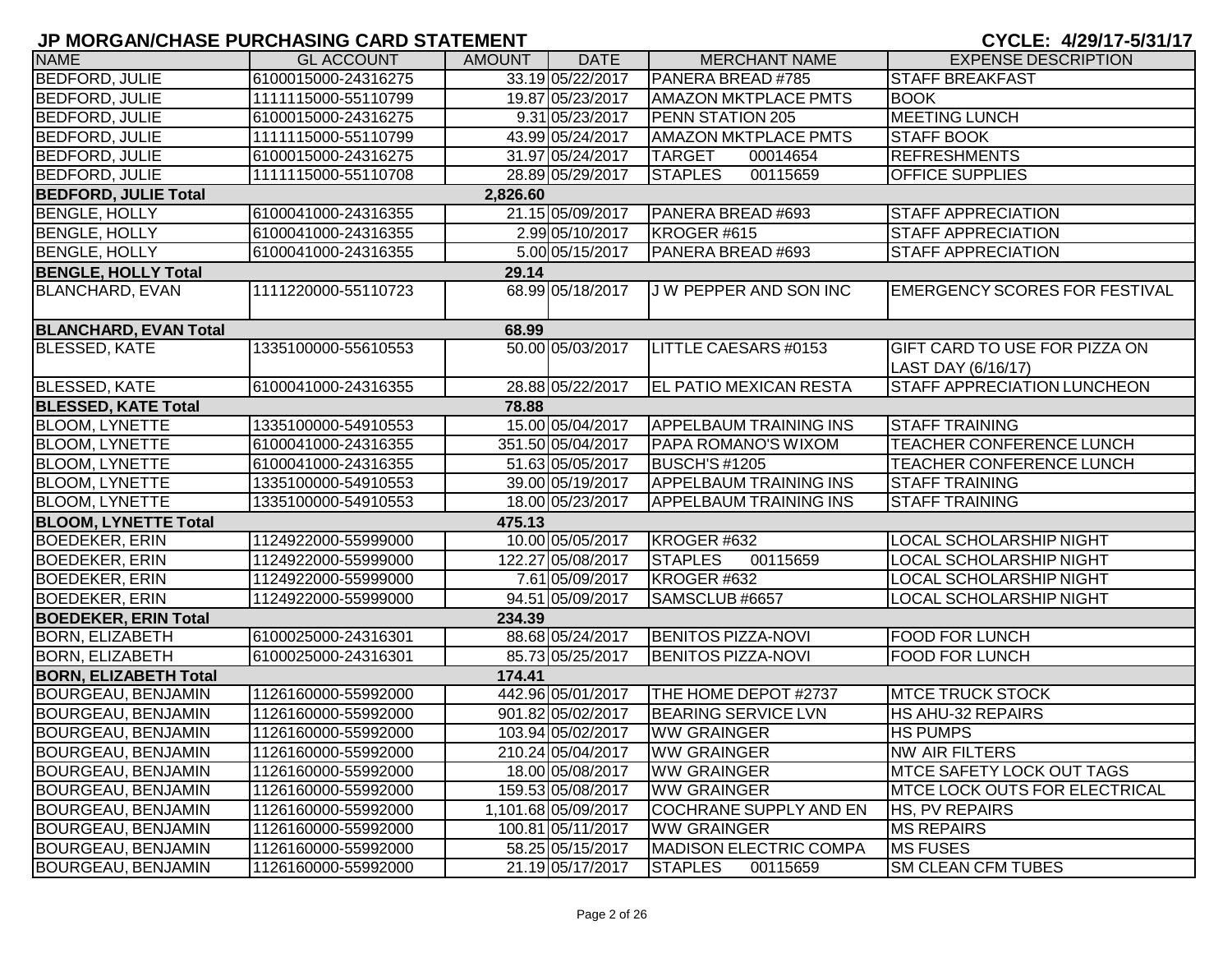| <b>NAME</b>                     | <b>GL ACCOUNT</b>   | AMOUNT I | <b>DATE</b>         | <b>MERCHANT NAME</b>          | <b>EXPENSE DESCRIPTION</b>                                          |
|---------------------------------|---------------------|----------|---------------------|-------------------------------|---------------------------------------------------------------------|
| <b>BOURGEAU, BENJAMIN</b>       | 1126160000-55992000 |          | 113.19 05/17/2017   | <b>WW GRAINGER</b>            | HS AHU-32 BELTS                                                     |
| <b>BOURGEAU, BENJAMIN</b>       | 1126160000-55992000 |          | 3,015.60 05/23/2017 | <b>WW GRAINGER</b>            | DF SF & RF REBUILD ON 2 UNITS                                       |
| <b>BOURGEAU, BENJAMIN</b>       | 1126160000-55992000 |          | 103.48 05/25/2017   | <b>FERGUSON ENTERPRISES,</b>  | <b>NW CHEM FEEDER REPAIRS</b>                                       |
| <b>BOURGEAU, BENJAMIN</b>       | 1126160000-55992000 |          | 51.13 05/26/2017    | DOWNRIVER REFRIG SUP C        | NM6 RM 649 REPAIRS                                                  |
| <b>BOURGEAU, BENJAMIN Total</b> |                     | 6,401.82 |                     |                               |                                                                     |
| <b>BRASIL, SANDRA</b>           | 6100022000-24316108 |          | 33.81 05/04/2017    | KROGER #632                   | CAL MEETING LUNCHEON                                                |
| <b>BRASIL, SANDRA</b>           | 6100022000-24316108 |          | 68.00 05/08/2017    | <b>MARIA S ITALIAN BAKERY</b> | PULSE CHECK FOR NEW HIRES<br><b>MEETING</b>                         |
| <b>BRASIL, SANDRA</b>           | 1722100000-53220614 |          | 1,025.00 05/17/2017 | <b>CTR ADVNMENT STUDY</b>     | MANDATORY TRAINING FOR NEW IB/AP<br><b>COORDINATOR</b>              |
| <b>BRASIL, SANDRA</b>           | 6100022000-24316108 |          | 77.42 05/25/2017    | DOMINO'S 1010                 | <b>STAFF MEETING/WORKING LUNCH</b>                                  |
| <b>BRASIL, SANDRA</b>           | 1122122704-53220000 |          | 50.00 05/25/2017    | OAKLAND SCHOOLS-RC INT        | <b>BEST PRACTICES CONFERENCE-</b><br><b>NICOLE CARTER</b>           |
| <b>BRASIL, SANDRA Total</b>     |                     | 1,254.23 |                     |                               |                                                                     |
| <b>BRATNEY, BETHANY</b>         | 1122222000-55990000 |          | 35.61 05/04/2017    | <b>BOOKSAMILLION.COM</b>      | <b>NEW MATERIALS FOR LMC</b>                                        |
| <b>BRATNEY, BETHANY</b>         | 1122222000-55990000 |          | 17.99 05/04/2017    | <b>BOOKSAMILLION.COM</b>      | <b>NEW MATERIALS FOR LMC</b>                                        |
| <b>BRATNEY, BETHANY</b>         | 1122222000-55990000 |          | 24.30 05/15/2017    | <b>BOOKSAMILLION.COM</b>      | <b>NEW MATERIALS FOR LMC</b>                                        |
| <b>BRATNEY, BETHANY</b>         | 1122222000-55990000 |          | 20.75 05/22/2017    | <b>AMAZON MKTPLACE PMTS</b>   | <b>NEW MATERIALS FOR LMC</b>                                        |
| <b>BRATNEY, BETHANY</b>         | 1122222000-55990000 |          | 19.56 05/23/2017    | <b>AMAZON MKTPLACE PMTS</b>   | NEW JAPANESE MATERIALS FOR LMC                                      |
| <b>BRATNEY, BETHANY</b>         | 1122222000-55990000 |          | 180.46 05/24/2017   | <b>FOLLETT SCHOOL SOLUTIO</b> | <b>NEW MATERIALS FOR LMC</b>                                        |
| <b>BRATNEY, BETHANY</b>         | 1122222000-55990000 |          | 8.11 05/25/2017     | <b>AMAZON MKTPLACE PMTS</b>   | <b>NEW JAPANESE MATERIALS FOR LMC</b>                               |
| <b>BRATNEY, BETHANY</b>         | 1122222000-55990000 |          | 18.38 05/25/2017    | PAYPAL *RIPTIDEPUBL           | <b>NEW MATERIALS FOR LMC</b>                                        |
| <b>BRATNEY, BETHANY</b>         | 1122222000-55990000 |          | 22.05 05/29/2017    | <b>AMERICAN LIBRARY ASSN</b>  | JOHN STEPTOE AWARD SEALS                                            |
| <b>BRATNEY, BETHANY</b>         | 1122222000-55990000 |          | 12.77 05/29/2017    | <b>BOOKSAMILLION.COM</b>      | <b>NEW MATERIALS FOR LMC</b>                                        |
| <b>BRATNEY, BETHANY</b>         | 1122222000-55990000 |          | 94.58 05/29/2017    | <b>DEMCO INC</b>              | <b>NEW SUPPLIES FOR LMC</b>                                         |
| <b>BRATNEY, BETHANY</b>         | 1122222000-55990000 |          | 397.78 05/29/2017   | MICHAELS STORES 3744          | STUDENT ART FRAMED                                                  |
| <b>BRATNEY, BETHANY</b>         | 1122222000-55990000 |          | 9.11 05/30/2017     | <b>AMAZON MKTPLACE PMTS</b>   | NEW JAPANESE MATERIALS FOR LMC                                      |
| <b>BRATNEY, BETHANY</b>         | 1122222000-55990000 |          | 314.27 05/30/2017   | <b>BOOKDEPOT</b>              | <b>NEW MATERIALS FOR LMC</b>                                        |
| <b>BRATNEY, BETHANY Total</b>   |                     | 1,175.72 |                     |                               |                                                                     |
| <b>BRAUN, LISA</b>              | 1111220730-55110000 |          | 47.67 05/09/2017    | <b>TARGET</b><br>00003541     | SUPPLIES FOR MODELING IN THE<br><b>SCIENCE CLASSROOM</b>            |
| <b>BRAUN, LISA Total</b>        |                     | 47.67    |                     |                               |                                                                     |
| <b>BUNKER, JEFFREY</b>          | 1126160000-55993000 |          | 30.00 05/08/2017    | <b>ANGELO'S WHOLESALE</b>     | <b>HS PLAYGROUND MULCH</b>                                          |
| <b>BUNKER, JEFFREY</b>          | 1126160000-55992000 |          | 30.80 05/12/2017    | NAPA PARTS M-2                | <b>MTCE OIL DRY</b>                                                 |
| <b>BUNKER, JEFFREY</b>          | 1126160000-54910000 |          | 186.38 05/15/2017   | MARKS OUTDOOR POWER EQ        | <b>MTCE CHAIN SHARPENING, TIRE</b><br>REPAIRS FOR HS TRACK MAT CART |
| <b>BUNKER, JEFFREY</b>          | 1126160000-55993000 |          | 81.45 05/29/2017    |                               | MARKS OUTDOOR POWER EQ GRNDS MOWER REPLACEMENT<br><b>BLADES</b>     |
| <b>BUNKER, JEFFREY Total</b>    |                     | 328.63   |                     |                               |                                                                     |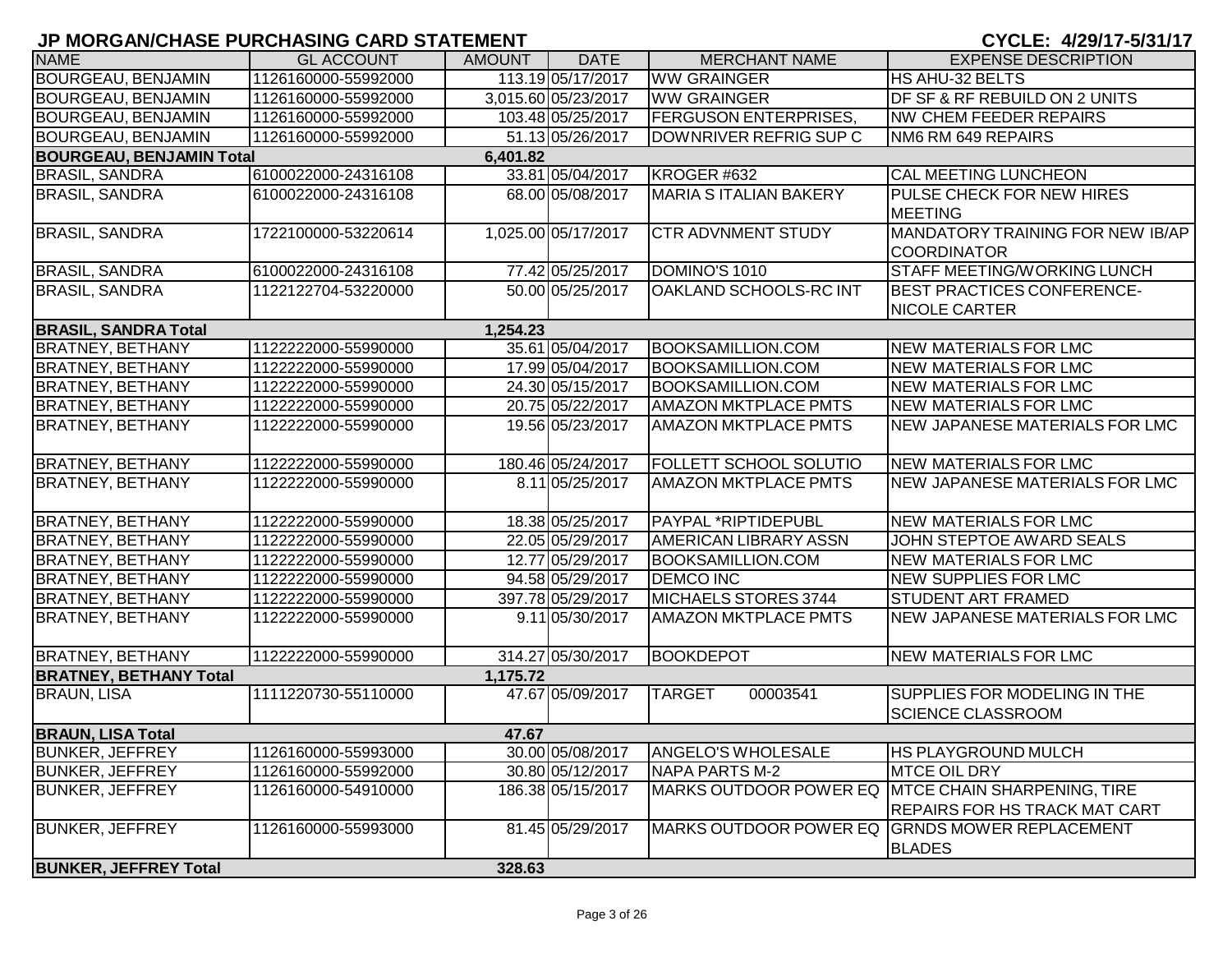|  |  | CYCLE: 4/29/17-5/31/17 |  |  |  |  |  |
|--|--|------------------------|--|--|--|--|--|
|--|--|------------------------|--|--|--|--|--|

| <b>NAME</b>                     | <b>GL ACCOUNT</b>   | <b>AMOUNT</b> | <b>DATE</b>         | <b>MERCHANT NAME</b>               | <b>EXPENSE DESCRIPTION</b>                                                                                                  |
|---------------------------------|---------------------|---------------|---------------------|------------------------------------|-----------------------------------------------------------------------------------------------------------------------------|
| <b>BURNHAM, SUSAN</b>           | 6100011000-24316270 |               | 105.00 05/15/2017   | <b>TARGET</b><br>00009225          | <b>BUS DRIVER GIFT CARDS</b>                                                                                                |
| <b>BURNHAM, SUSAN Total</b>     |                     | 105.00        |                     |                                    |                                                                                                                             |
| <b>CALHOUN, STEPHANIE</b>       | 1335100000-52290553 |               | 49.00 05/19/2017    | <b>EDIBLE ARRANGEMENTS 48</b>      | <b>CLASSROOM SUPPLIES</b>                                                                                                   |
| <b>CALHOUN, STEPHANIE</b>       | 1335100000-55110553 |               | 39.62 05/24/2017    | WM SUPERCENTER #2618               | <b>CLASSROOM SUPPLIES</b>                                                                                                   |
| <b>CALHOUN, STEPHANIE Total</b> |                     | 88.62         |                     |                                    |                                                                                                                             |
| <b>CANALES, BETH</b>            | 1111322000-55110718 |               | 45.88 05/15/2017    | MEIJER INC #054<br>Q <sub>01</sub> | <b>FATS LAB</b>                                                                                                             |
| <b>CANALES, BETH</b>            | 1111322000-55110718 |               | 25.31 05/18/2017    | MEIJER INC #054<br>Q <sub>01</sub> | <b>CLASSROOM AND KITCHEN SUPPLIES</b>                                                                                       |
| <b>CANALES, BETH</b>            | 1111322000-55110718 |               | 101.21 05/29/2017   | MEIJER INC #054<br>Q <sub>01</sub> | <b>FINAL COOK OFFS</b>                                                                                                      |
| <b>CANALES, BETH Total</b>      |                     | 172.40        |                     |                                    |                                                                                                                             |
| CIANCIO, WANDA                  | 4345618000-56422958 |               | 119.84 05/01/2017   | AMAZON.COM                         | 8- CYBER ACOUSTICS STEREO<br>HEADSET, HEADSETS FOR SPECIAL ED                                                               |
| CIANCIO, WANDA                  | 1126122000-54120824 |               | 340.00 05/01/2017   | <b>SECURITY DESIGNS</b>            | <b>REPAIR TO HIGH SCHOOL DOOR</b><br><b>ACCESS-485 LOOP OFFLINE</b>                                                         |
| CIANCIO, WANDA                  | 4345622000-56422958 |               | 79.92 05/09/2017    | <b>AMAZON MKTPLACE PMTS</b>        | 2 OF: RAVELLI ATD PROFESSIONAL<br>TRIPOD DOLLY FOR CAMERA PHOTO<br><b>VIDEO</b>                                             |
| CIANCIO, WANDA                  | 1122500000-54120000 |               | 99.98 05/09/2017    | <b>AMAZON MKTPLACE PMTS</b>        | 2- ANKER USB 3.0 SUPERSPEED 10-<br>PORT HUB INCLUDING A BC 1.2<br>CHARGING PORT WITH 60W (12V / 5A)<br><b>POWER ADAPTER</b> |
| CIANCIO, WANDA                  | 1122500000-54120000 |               | 3.44 05/10/2017     | <b>AMAZON MKTPLACE PMTS</b>        | MEXUD-3M 300LSE DOUBLE SIDED<br><b>SUPER STICKY HEAVY DUTY ADHESIVE</b><br><b>TYPE</b>                                      |
| CIANCIO, WANDA                  | 4345622000-56422958 |               | 42.81 05/10/2017    | AMAZON.COM                         | CANON OFFICE PRODUCTS LIDE120<br><b>COLOR IMAGE SCANNER FOR HS</b><br><b>GRAPHIC DESIGN CLASS</b>                           |
| CIANCIO, WANDA                  | 1122500000-54120000 |               | 57.00 05/11/2017    | <b>AMAZON MKTPLACE PMTS</b>        | LENOVO 11E CHROMEBOOK LED<br><b>SCREEN</b>                                                                                  |
| CIANCIO, WANDA                  | 1122500000-55910000 |               | 28.38 05/11/2017    | AMAZON.COM                         | BLACK+DECKER DLX1050B 12-CUP<br><b>PROGRAMMABLE COFFEEMAKER WITH</b><br><b>GLASS CARAFE, BLACK</b>                          |
| CIANCIO, WANDA                  | 1122500000-55910000 |               | 99.00 05/11/2017    | <b>AMAZONPRIME MEMBERSHIP</b>      | <b>AMAZON PRIME MEMBERSHIP YEARLY</b><br><b>RENEWAL</b>                                                                     |
| CIANCIO, WANDA                  | 1122500000-54120000 |               | 74.70 05/12/2017    | AMAZON.COM                         | 10 OF VELCRO BRAND - STICKY BACK -<br>5' X 3/4" TAPE - BLACK                                                                |
| CIANCIO, WANDA                  | 4345603000-56422958 |               | 454.74 05/12/2017   | <b>APL*APPLE ONLINE STORE</b>      | <b>IPAD FOR ITC PADCASTER</b>                                                                                               |
| CIANCIO, WANDA                  | 4345622000-56422958 |               | 454.74 05/12/2017   | <b>APL*APPLE ONLINE STORE</b>      | <b>IPAD FOR HS PADCASTER</b>                                                                                                |
| CIANCIO, WANDA                  | 4345603000-56422958 |               | 3,487.40 05/12/2017 | APL*APPLE ONLINE STORE             | <b>IPADS WERE ORDERED</b><br>INCORRECTLY A CREDIT IS SEEN ON<br>THIS MONTH'S STATEMENT                                      |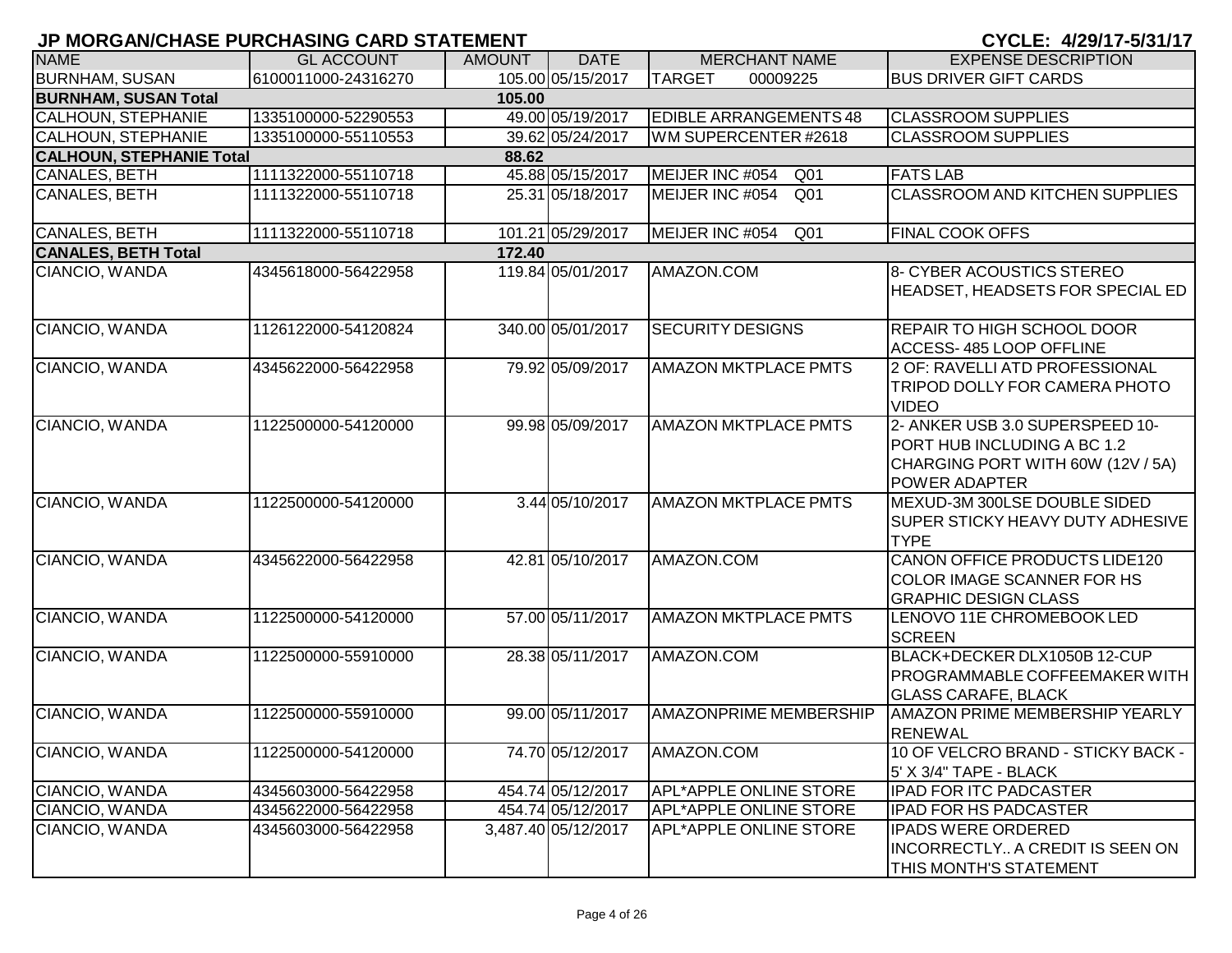|                       | JF MUKUAN/UNAJE FUKUNAJINU UAKU JTATEMENT |               |                     |                               | U I ULE. <i>41291 1 1 - 313 11 1 1</i>                                                                                                              |
|-----------------------|-------------------------------------------|---------------|---------------------|-------------------------------|-----------------------------------------------------------------------------------------------------------------------------------------------------|
| <b>NAME</b>           | <b>GL ACCOUNT</b>                         | <b>AMOUNT</b> | <b>DATE</b>         | <b>MERCHANT NAME</b>          | <b>EXPENSE DESCRIPTION</b>                                                                                                                          |
| CIANCIO, WANDA        | 4345600000-56422958                       |               | 1,074.00 05/12/2017 | <b>LOGISOFT COMPUTER PR</b>   | PADCASTERS FOR VIDEO BROADCAST<br><b>ITC</b>                                                                                                        |
| CIANCIO, WANDA        | 4345622000-56422958                       |               | 1,074.00 05/12/2017 | <b>LOGISOFT COMPUTER PR</b>   | PADCASTERS FOR VIDEO BROADCAST<br><b>HS</b>                                                                                                         |
| CIANCIO, WANDA        | 4345618000-56422958                       |               | 14.98 05/16/2017    | AMAZON.COM                    | 1-CYBER ACOUSTIC HEADPHONE<br><b>SPECIAL ED</b>                                                                                                     |
| CIANCIO, WANDA        | 4345618000-56422958                       |               | 590.00 05/16/2017   | <b>SQ *SQ *DIGITAL AGE TE</b> | HDMI CABLES FOR CONNECTING NOVI<br><b>MEADOWS PROJECTORS TO</b><br><b>COMPUTERS</b>                                                                 |
| CIANCIO, WANDA        | 1122500000-54120000                       |               | 143.00 05/16/2017   | SQU*SQ *DIGITAL AGE TE        | REPAIR TO HIGH SCHOOL CLASSROOM<br><b>AUDIO SYSTEM AND PROJECTOR</b>                                                                                |
| CIANCIO, WANDA        | 1122500000-54120000                       |               | 136.00 05/16/2017   | SQU*SQ *DIGITAL AGE TE        | REPAIR TO HIGH SCHOOL CLASSROOM<br>138 AV EQUIPMENT                                                                                                 |
| CIANCIO, WANDA        | 1122500000-55910000                       |               | 47.70 05/17/2017    | AMAZON.COM                    | AVERY DURABLE ID LABELS WITH<br>TRUE BLOCK TECHNOLOGY, LASER,<br>2/3" X 1-3/4", WHITE, PACK OF 3000                                                 |
| CIANCIO, WANDA        | 1126122000-54120824                       |               | 115.00 05/17/2017   | <b>SECURITY DESIGNS</b>       | INVOICE # 22856 SERVICE CALL TO<br>HIGH SCHOOL - CHECK THE SYSTEM<br>TO ASSURE READERS ARE NON<br>FUNCTIONAL DURING THE TIME ALARM<br><b>IS SET</b> |
| CIANCIO, WANDA        | 1126115000-54120824                       |               | 190.00 05/17/2017   | <b>SECURITY DESIGNS</b>       | INVOICE #22867 SERVICE CALL TO<br><b>INSURE DOORS ARE DISABLED WHEN</b><br><b>ALARM IS SET</b>                                                      |
| CIANCIO, WANDA        | 1126114000-54120824                       |               | 190.00 05/17/2017   | <b>SECURITY DESIGNS</b>       | INVOICE 22866 SERVICE CALL TO<br>PARKVIEW ELEMENTARY TO INSURE<br>DOORS ARE LOCKED WHEN ALARM IS<br><b>SET</b>                                      |
| CIANCIO, WANDA        | 1126118000-54120824                       |               | 490.00 05/17/2017   | <b>SECURITY DESIGNS</b>       | SERVICE CALL NOVI MEADOWS DOOR<br><b>ACCESS INTERCOM SYSTEM NOT</b><br><b>WORKING</b>                                                               |
| <b>CIANCIO, WANDA</b> | 1122500000-54120000                       |               | 207.30 05/18/2017   | <b>AMAZON MKTPLACE PMTS</b>   | 6 OF: EGOWAY NEW LAPTOP BATTERY<br>FOR DELL LATITUDE E6420 E6520<br>E6530 E5420 E5520 E5430 E5530 [LI- ION<br>11.1V 5200MAH]                        |
| CIANCIO, WANDA        | 1122500000-55910000                       |               | 900.61 05/18/2017   | <b>SETON IDENTIFICATION P</b> | SETON DESTRUCTIBLE BAR CODE<br><b>INVENTORY LABELS FOR ASSETS</b>                                                                                   |
| CIANCIO, WANDA        | 4345622000-56422958                       |               | 117.99 05/22/2017   | AMAZON.COM                    | 1 OF: WD 4TB BLACK USB 3.0 MY<br>PASSPORT PORTABLE EXTERNAL<br>HARD DRIVE (WDBYFT0040BBK-WESN)                                                      |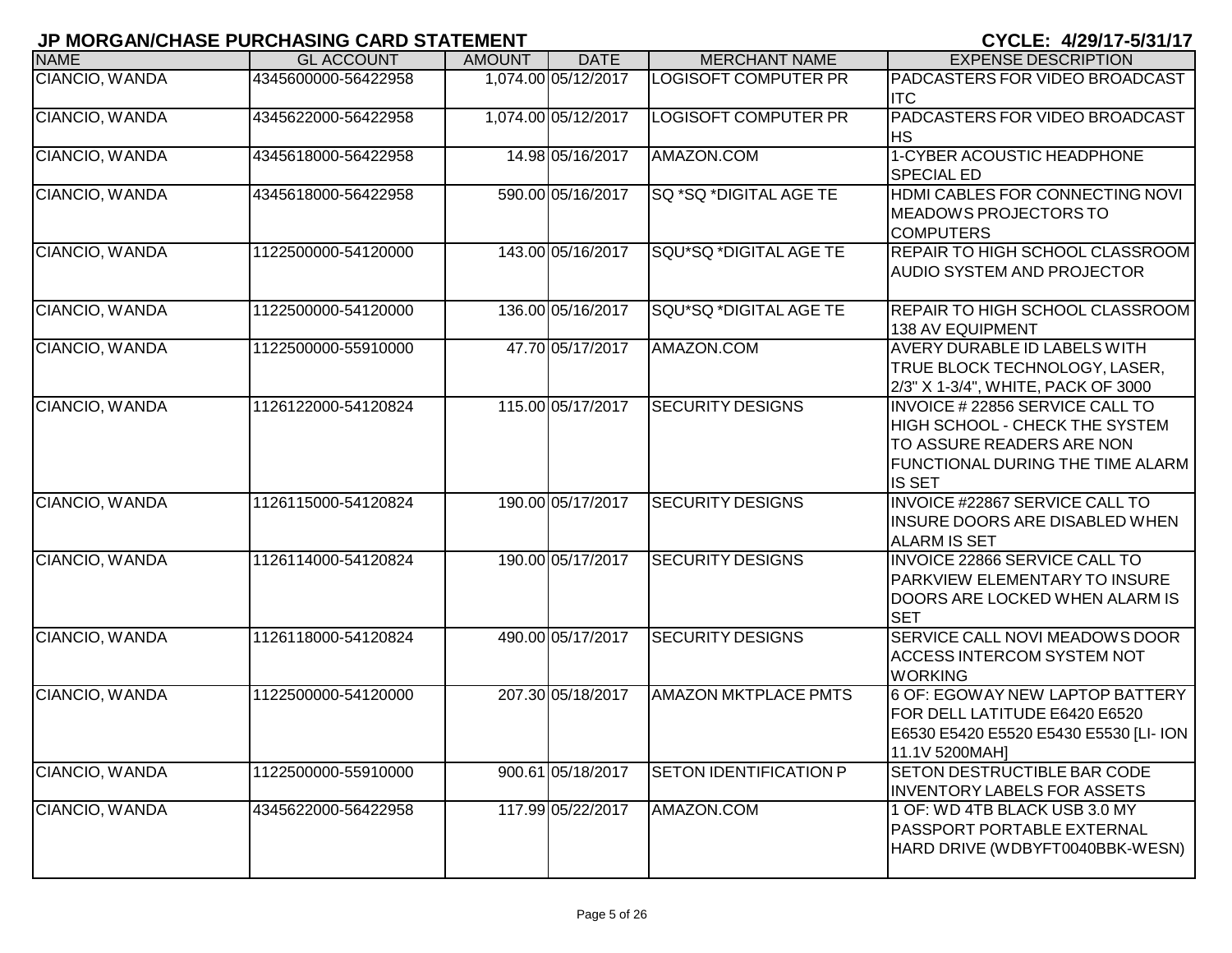|                             | <b>UNIVERSITY OF LAST LANGERY OF LANGER AND A LATERIES I</b> |               |                        |                               | V I VLL. ₩∠JI I I "JIJ II I I                                                                                                                                                                  |
|-----------------------------|--------------------------------------------------------------|---------------|------------------------|-------------------------------|------------------------------------------------------------------------------------------------------------------------------------------------------------------------------------------------|
| <b>NAME</b>                 | <b>GL ACCOUNT</b>                                            | <b>AMOUNT</b> | <b>DATE</b>            | <b>MERCHANT NAME</b>          | <b>EXPENSE DESCRIPTION</b>                                                                                                                                                                     |
| CIANCIO, WANDA              | 1122500000-54120000                                          |               | 190.20 05/22/2017      | <b>SP * HAKSHOP.COM</b>       | 4-RUBBER DUCKY FOR CONFIGURING<br><b>CHROMEBOOKS</b>                                                                                                                                           |
| CIANCIO, WANDA              | 4345622000-56422958                                          |               | 63.29 05/23/2017       | <b>AMAZON MKTPLACE PMTS</b>   | MICROSOFT LIFECAM STUDIO FOR<br><b>RECORDING STUDENTS</b><br><b>PRESENTATIONS</b>                                                                                                              |
| CIANCIO, WANDA              | 4345622000-56422958                                          |               | 89.78 05/23/2017       | <b>AMAZON MKTPLACE PMTS</b>   | 1 POLAROID 8" HEAVY DUTY MINI<br><b>TRIPOD WITH PAN HEAD</b><br>1 LOGITECH HD PRO WEBCAM C920,<br>1080P CAMERA<br>1 PROFESSIONAL CAMERA TRIPOD<br>MOUNT HOLDER STAND LOGITECH<br><b>WEBCAM</b> |
| CIANCIO, WANDA              | 1122500000-54120000                                          |               | 95.98 05/23/2017       | <b>AMAZON MKTPLACE PMTS</b>   | 2 OF: TOPSELL 10 PACK 16GB USB 2.0<br><b>FLASH DRIVE MEMORY STICK FOLD</b><br><b>STORAGE THUMB STICK PEN SWIVEL</b><br>DESIGN (16G, 10PCS, GREEN)                                              |
| CIANCIO, WANDA              | 4345600000-56423958                                          |               | 294.20 05/23/2017      | AMAZON.COM                    | 20 OF: TRENDNET 5-PORT<br>UNMANAGED GIGABIT GREENNET<br><b>DESKTOP PLASTIC HOUSING SWITCH,</b><br>PLUG & PLAY, 5 X GIGABIT PORTS, 10<br>GBPS, TEG-S5G                                          |
| CIANCIO, WANDA              | 4345603000-56422958                                          |               | 798.00 05/23/2017      | APL*APPLE ONLINE STORE        | <b>IPADS FOR PADCASTERS</b>                                                                                                                                                                    |
| CIANCIO, WANDA              | 4345603000-56422958                                          |               | -909.48 05/24/2017     | <b>APL*APPLE ONLINE STORE</b> | RETURNED IPADSORDERED FROM<br><b>APPLE STORE INSTEAD OF</b><br><b>ECOMMERCE SITE</b>                                                                                                           |
| CIANCIO, WANDA              | 4345603000-56422958                                          |               | $-3,487.40$ 05/24/2017 | <b>APL*APPLE ONLINE STORE</b> | RETURNED IPADSORDERED FROM<br><b>APPLE STORE INSTEAD OF</b><br><b>ECOMMERCE SITE</b>                                                                                                           |
| CIANCIO, WANDA              | 1122500000-54120000                                          |               | 42.16 05/25/2017       | AMAZON.COM                    | 3 OF: AMAZON BASICS APPLE<br>CERTIFIED LIGHTNING TO USB CABLE 2<br>PACK - 3 FEET (0.9 METERS) - WHITE                                                                                          |
| CIANCIO, WANDA              | 4345620000-56422958                                          |               | 2,940.00 05/25/2017    | <b>APL*APPLE ONLINE STORE</b> | 10 IPADS FOR MIDDLE SCHOOL MEDIA<br><b>CENTER</b>                                                                                                                                              |
| CIANCIO, WANDA              | 1122500000-55910000                                          |               | 143.00 05/26/2017      | <b>MSBO</b>                   | <b>MSBO MEMBERSHIP</b>                                                                                                                                                                         |
| CIANCIO, WANDA              | 4345618000-56422958                                          |               | 566.58 05/29/2017      | MONOPRICE, INC.               | HDMI CABLES FOR NOVI MEADOWS TO<br>CONNECT PROJECTORS TO<br><b>COMPUTERS</b>                                                                                                                   |
| CIANCIO, WANDA              | 1126103000-54120824                                          |               | 190.00 05/29/2017      | <b>SECURITY DESIGNS</b>       | SERVICE CALL TO ECEC FOR DOOR<br><b>ACCESS REPAIR</b>                                                                                                                                          |
| <b>CIANCIO, WANDA Total</b> |                                                              | 11,648.84     |                        |                               |                                                                                                                                                                                                |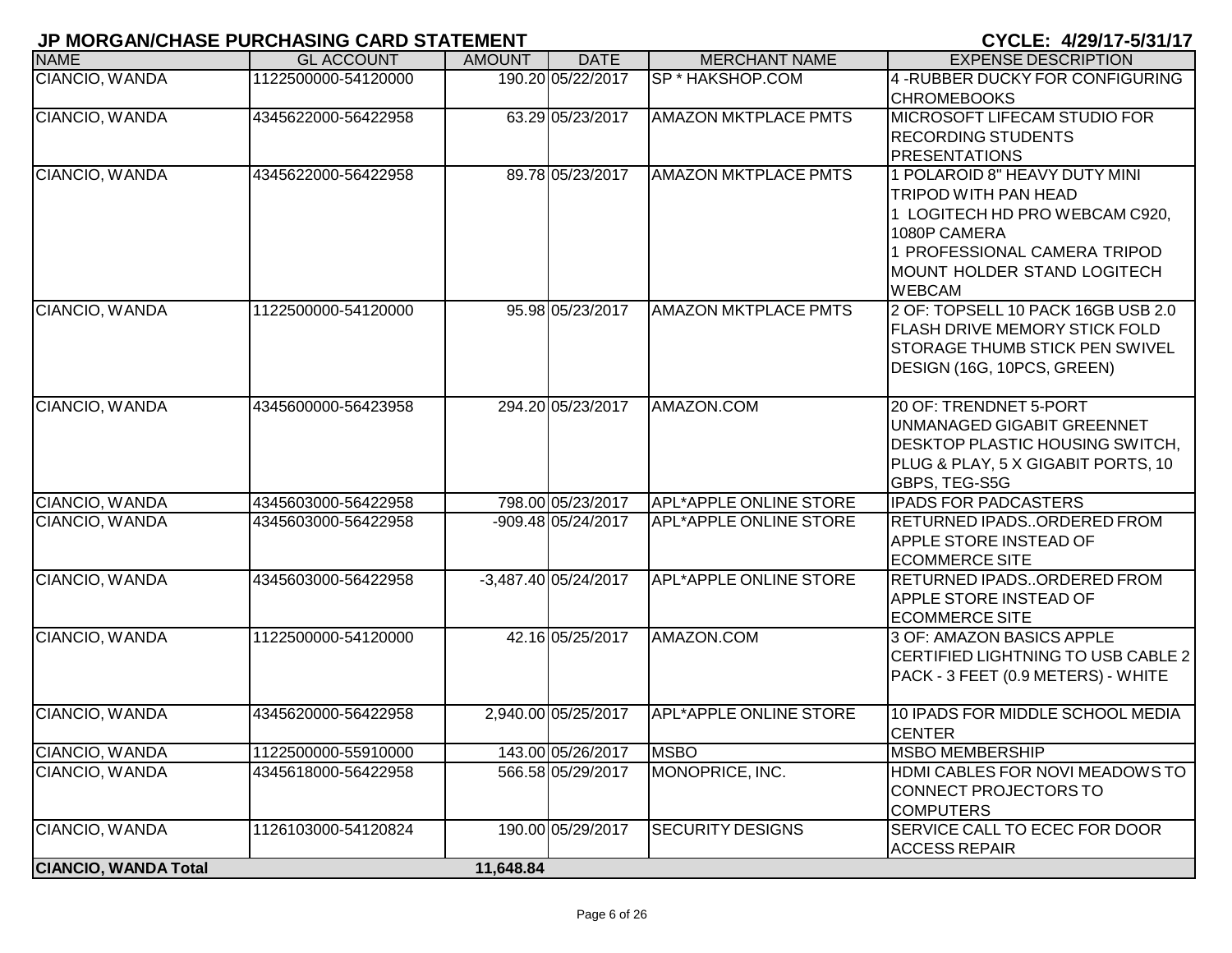| <b>NAME</b>                   | <b>GL ACCOUNT</b>   | <b>AMOUNT</b> | <b>DATE</b>          | <b>MERCHANT NAME</b>          | <b>EXPENSE DESCRIPTION</b>                                   |
|-------------------------------|---------------------|---------------|----------------------|-------------------------------|--------------------------------------------------------------|
| CIANFERRA, LINDA              | 1122600511-55910000 |               | 18.54 05/01/2017     | <b>STAPLES</b><br>00104059    | <b>STICKER PAPER</b>                                         |
| CIANFERRA, LINDA              | 1122600511-55910000 |               | 20.89 05/08/2017     | <b>STAPLES</b><br>00104059    | <b>SUPPLIES</b>                                              |
| <b>CIANFERRA, LINDA</b>       | 6100025000-24316301 |               | 102.70 05/16/2017    | SAMSCLUB #6657                | <b>SUPPLIES FOR VENDING MACHINE</b>                          |
| CIANFERRA, LINDA              | 1613500361-55110000 |               | 1,039.63 05/26/2017  | <b>EMC/PARADIGM PUBLISHIN</b> | CAREER RESOURCE MATERIALS                                    |
| <b>CIANFERRA, LINDA</b>       | 1613500361-55110000 |               | 206.45 05/29/2017    | CAREER COMMUNICATIONS,        | <b>CAREER RESOURCES/POSTERS</b>                              |
| <b>CIANFERRA, LINDA Total</b> |                     | 1,388.21      |                      |                               |                                                              |
| <b>CLARK, KIM</b>             | 6100018000-24316217 |               | 41.00 05/01/2017     | AMAZON.COM                    | LIBRARY BOOKS                                                |
| CLARK, KIM                    | 6100018000-24316217 |               | 10.49 05/02/2017     | AMAZON.COM                    | LIBRARY BOOK                                                 |
| CLARK, KIM                    | 6100018000-24316217 |               | 48.72 05/08/2017     | AMAZON.COM                    | <b>LIBRARY BOOKS</b>                                         |
| CLARK, KIM                    | 1111118000-55110708 |               | 14.95 05/08/2017     | AMAZON.COM                    | <b>BOOKS FOR LISA ERICKSON</b>                               |
| <b>CLARK, KIM</b>             | 1111118000-55110708 |               | 23.96 05/08/2017     | AMAZON.COM                    | <b>BOOKS FOR LISA ERICKSON</b>                               |
| CLARK, KIM                    | 6100018000-24316217 |               | 38.60 05/11/2017     | AMAZON.COM                    | <b>LIBRARY BOOKS</b>                                         |
| <b>CLARK, KIM</b>             | 6100018000-24316217 |               | 9.38 05/11/2017      | AMAZON.COM                    | <b>LIBRARY BOOK</b>                                          |
| <b>CLARK, KIM Total</b>       |                     | 187.10        |                      |                               |                                                              |
| <b>COOLMAN, ROBERT</b>        | 1126160000-55992000 |               | 104.30 05/09/2017    | <b>CONSERVA ELECTRIC SUPP</b> | <b>OH BALLAST</b>                                            |
| COOLMAN, ROBERT               | 1126160000-55992000 |               | 106.50 05/15/2017    | <b>CONSERVA ELECTRIC SUPP</b> | <b>IMTCE STOCK CAPACITORS</b>                                |
| <b>COOLMAN, ROBERT</b>        | 1126160000-55992000 |               | 74.35 05/16/2017     | <b>CONSERVA ELECTRIC SUPP</b> | <b>MTCE STOCK BALLAST</b>                                    |
| <b>COOLMAN, ROBERT</b>        | 1126160000-55992000 |               | 447.48 05/17/2017    | <b>COMPLETE BATTERY SOURC</b> | <b>IMTCE BATTERIES FOR SCISSOR LIFT</b>                      |
| <b>COOLMAN, ROBERT</b>        | 1126160000-55992000 |               | 44.89 05/18/2017     | <b>CES #264</b>               | MTCE STOCK BALLAST KIT                                       |
| <b>COOLMAN, ROBERT</b>        | 1126160000-55992000 |               | 148.70 05/18/2017    | <b>CONSERVA ELECTRIC SUPP</b> | <b>IMTCE STOCK BALLASTS</b>                                  |
| <b>COOLMAN, ROBERT</b>        | 1126160000-55992000 |               | 44.89 05/19/2017     | <b>CES #264</b>               | <b>MTCE STOCK BALLAST</b>                                    |
| <b>COOLMAN, ROBERT</b>        | 1126160000-55992000 |               | 310.50 05/23/2017    | <b>CONSERVA ELECTRIC SUPP</b> | <b>MTCE LAMP STOCK</b>                                       |
| COOLMAN, ROBERT               | 1126160000-55992000 |               | 89.78 05/25/2017     | <b>CES #264</b>               | <b>IMTCE STOCK BALLASTS</b>                                  |
| COOLMAN, ROBERT               | 1126160000-55992000 |               | 55.97 05/26/2017     | <b>CES #264</b>               | <b>HS POLE LIGHTS</b>                                        |
| <b>COOLMAN, ROBERT Total</b>  |                     | 1,427.36      |                      |                               |                                                              |
| <b>DIATIKAR, CHRISTINE</b>    | 6100014000-24316501 |               | 3,486.00 05/01/2017  | <b>TICKETS* DETROIT TIGR</b>  | 5/19/17 TIGERS TICKETS                                       |
| <b>DIATIKAR, CHRISTINE</b>    | 1125200000-53220000 |               | -115.00 05/04/2017   | OAKLAND SCHOOLS-RC INT        | <b>REFUND FOR STEVE BARR'S TRI-</b><br><b>COUNTY MEETING</b> |
| <b>DIATIKAR, CHRISTINE</b>    | 1127170000-55710000 |               | 12,164.02 05/11/2017 | CORRIGAN OIL #2 - BRI         | 7508 GAL DIESEL, 4/26/17                                     |
| <b>DIATIKAR, CHRISTINE</b>    | 6100014000-24316268 |               | 47.97 05/12/2017     | AMAZON.COM                    | ALL ABOUT ME POSTERS,                                        |
|                               |                     |               |                      |                               | <b>RETURNED/CREDIT PENDING LESS</b>                          |
|                               |                     |               |                      |                               | <b>SHIPPING</b>                                              |
| <b>DIATIKAR, CHRISTINE</b>    | 6100014000-24316501 |               | 163.98 05/15/2017    | AMAZON.COM                    | <b>VOLLEYBALL SETS/FIELD DAY</b>                             |
| <b>DIATIKAR, CHRISTINE</b>    | 6100014000-24316501 |               | 64.20 05/15/2017     | AMAZON.COM                    | MULTI COLOR BALL FOR FIELD DAY/PE                            |
|                               |                     |               |                      |                               |                                                              |
| <b>DIATIKAR, CHRISTINE</b>    | 6100022000-24316099 |               | 24.95 05/17/2017     | A2HOSTING.COM                 | 5/14/17-6/13/17 HOSTING                                      |
| DIATIKAR, CHRISTINE           | 1122500000-54917000 |               | 21,884.90 05/22/2017 | CDW GOVT #HWS9489             | <b>MICROSOFT LICENSES</b>                                    |
| <b>DIATIKAR, CHRISTINE</b>    | 1429300000-55997000 |               | 2,337.00 05/22/2017  | <b>TEAM SPORTS</b>            | INV 299105/1 - LAX JACKETS                                   |
| <b>DIATIKAR, CHRISTINE</b>    | 1429300000-57910000 |               | 799.96 05/22/2017    | <b>TEAM SPORTS</b>            | INV 299110/1 - POOL EQUIPMENT                                |
| <b>DIATIKAR, CHRISTINE</b>    | 1429300000-55997000 |               | 2,600.00 05/22/2017  | <b>TEAM SPORTS</b>            | INV 300944/1 - TRACK SINGLETS                                |
| DIATIKAR, CHRISTINE           | 1429300000-55990000 |               | 262.00 05/22/2017    | <b>TEAM SPORTS</b>            | INV 305008/1 - LAX REPLACEMENT                               |
|                               |                     |               |                      |                               | <b>NETS</b>                                                  |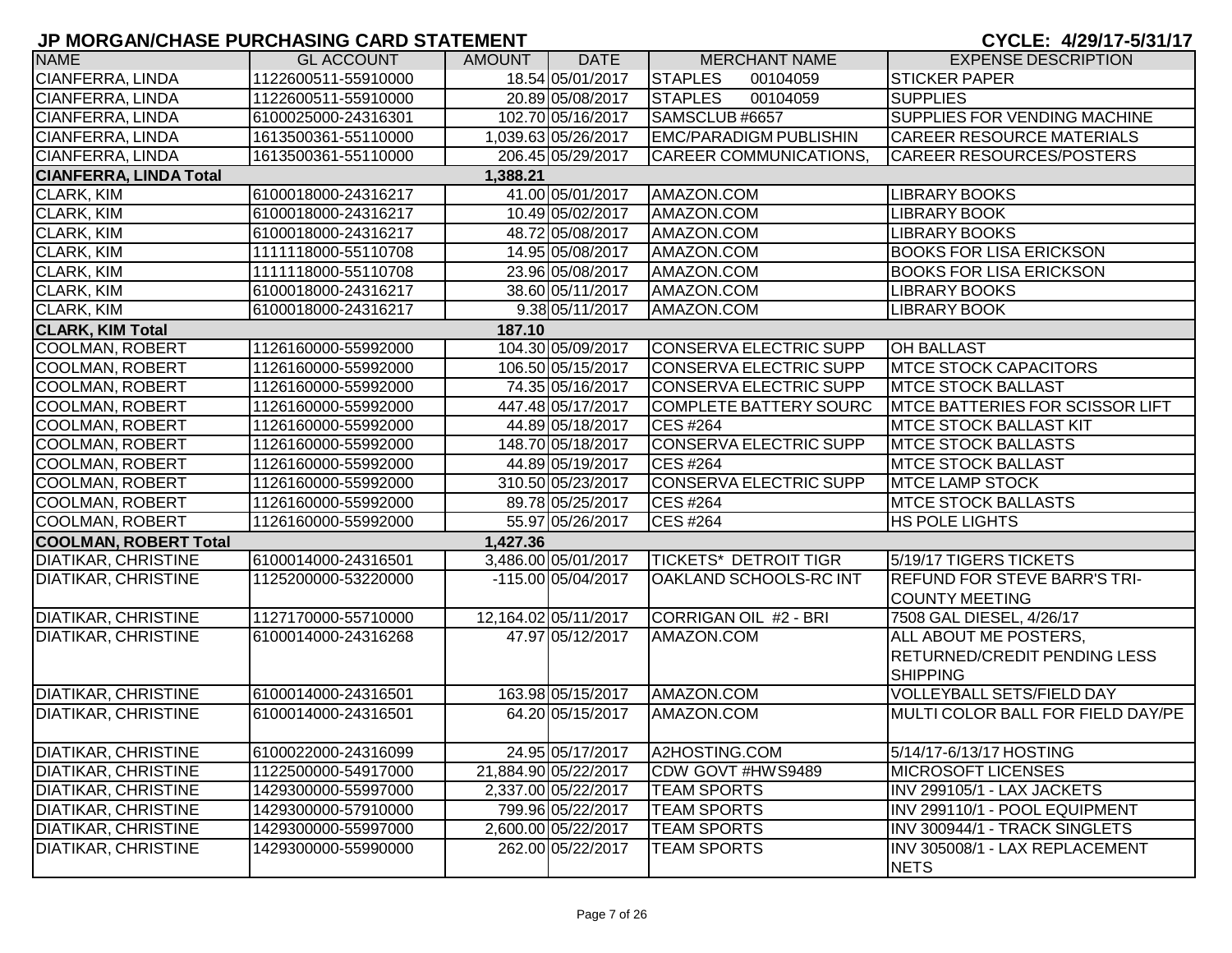| <b>NAME</b>                      | <b>GL ACCOUNT</b>   | <b>AMOUNT</b> | <b>DATE</b>          | <b>MERCHANT NAME</b>          | <b>EXPENSE DESCRIPTION</b>                                          |
|----------------------------------|---------------------|---------------|----------------------|-------------------------------|---------------------------------------------------------------------|
| <b>DIATIKAR, CHRISTINE</b>       | 6100061000-24316149 |               | 1,923.00 05/22/2017  | <b>TEAM SPORTS</b>            | INV 311454/1 - TENT FOR TRACK                                       |
| <b>DIATIKAR, CHRISTINE</b>       | 6100061000-24316140 |               | 283.00 05/22/2017    | <b>TEAM SPORTS</b>            | INV 314154/1 - LAX COACH ORDER                                      |
| <b>DIATIKAR, CHRISTINE</b>       | 1429300000-54910000 |               | 6,109.10 05/24/2017  | PLYMOUTH NOVI 155             | MARCH AND APRIL TRAINER SERVICES                                    |
| <b>DIATIKAR, CHRISTINE</b>       | 1612512762-55110000 |               | 4,410.00 05/25/2017  | <b>APL*APPLE ONLINE STORE</b> | IPADS(15)                                                           |
| <b>DIATIKAR, CHRISTINE</b>       | 1622511762-55990000 |               | 4,410.00 05/25/2017  | APL*APPLE ONLINE STORE        | IPADS (15)                                                          |
| <b>DIATIKAR, CHRISTINE</b>       | 1127170000-55710000 |               | 429.12 05/25/2017    | CORRIGAN OIL #2 - BRI         | <b>BLUE CAP DEF UREA</b>                                            |
| <b>DIATIKAR, CHRISTINE</b>       | 6100018000-24316212 |               | -25.00 05/26/2017    | <b>FESTIVALS OF MUSIC</b>     | CHOIR CLUB AT CEDAR POINT CREDIT                                    |
| <b>DIATIKAR, CHRISTINE</b>       | 6100014000-24316268 |               | -41.01 05/29/2017    | AMAZON.COM                    | <b>RETURNED ALL ABOUT ME</b><br><b>POSTERS/CREDIT LESS SHIPPING</b> |
| <b>DIATIKAR, CHRISTINE</b>       | 4345603000-56422958 |               | 1,495.00 05/29/2017  | <b>APL*APPLE ONLINE STORE</b> | <b>ITC IPADS (5)</b>                                                |
| <b>DIATIKAR, CHRISTINE</b>       | 1122500000-54917000 |               | 12,000.00 05/29/2017 | APL*APPLE ONLINE STORE        | <b>APPS</b>                                                         |
| <b>DIATIKAR, CHRISTINE</b>       | 4345615000-56422958 |               | 23,230.16 05/29/2017 | APL*APPLE ONLINE STORE        | DF IPADS (79)                                                       |
| DIATIKAR, CHRISTINE              | 4345614000-56422958 |               | 37,344.68 05/29/2017 | <b>APL*APPLE ONLINE STORE</b> | PV IPADS (127)                                                      |
| <b>DIATIKAR, CHRISTINE</b>       | 4345613000-56422958 |               | 23,230.16 05/29/2017 | <b>APL*APPLE ONLINE STORE</b> | NW IPADS (79)                                                       |
| DIATIKAR, CHRISTINE              | 4345612000-56422958 |               | 23,230.16 05/29/2017 | <b>APL*APPLE ONLINE STORE</b> | OH IPADS (79)                                                       |
| <b>DIATIKAR, CHRISTINE</b>       | 4345611000-56422958 |               | 23,230.16 05/29/2017 | <b>APL*APPLE ONLINE STORE</b> | VO IPADS (79)                                                       |
| <b>DIATIKAR, CHRISTINE</b>       | 4345603000-56422958 |               | 7,914.68 05/29/2017  | APL*APPLE ONLINE STORE        | <b>ITC IPADS (27)</b>                                               |
| <b>DIATIKAR, CHRISTINE</b>       | 4345618000-56422958 |               | 3,747.00 05/30/2017  | CDW GOVT #HZL3585             | NM SPECTRUM CLOUD 32<br>CHROMEBOOK CARTS (3)                        |
| <b>DIATIKAR, CHRISTINE</b>       | 4345620000-56422958 |               | 1,249.00 05/30/2017  | CDW GOVT #HZL3585             | <b>MS SPECTRUM CLOUD 32</b><br>CHROMEBOOK CART (1)                  |
| <b>DIATIKAR, CHRISTINE</b>       | 4345622000-56422958 |               | 4,996.00 05/30/2017  | CDW GOVT #HZL3585             | <b>HS SPECTRUM CLOUD 32</b><br>CHROMEBOOK CARTS (4)                 |
| <b>DIATIKAR, CHRISTINE</b>       | 4345603000-56422958 |               | 4,996.00 05/30/2017  | CDW GOVT #HZL3585             | <b>ITC SPECTRUM CLOUD 32</b><br>CHROMEBOOK CARTS (4)                |
| <b>DIATIKAR, CHRISTINE</b>       | 1111220000-53450000 |               | 50.00 05/31/2017     | <b>TCD*GALE</b>               | ELECTRONIC HOSTING OF E-BOOKS                                       |
| <b>DIATIKAR, CHRISTINE Total</b> |                     | 227,931.19    |                      |                               |                                                                     |
| DIGLIO, CAROL                    | 1128300000-53220000 |               | $-7.44$ 05/10/2017   | COURTYARD BY MARRIOTT         | <b>CREDIT ON EXEMPT TAX ON</b><br>LODGING/HUMANEX CONF              |
| DIGLIO, CAROL                    | 1128300000-53220000 |               | $-7.44$ 05/10/2017   | COURTYARD BY MARRIOTT         | <b>CREDIT ON EXEMPT TAX ON</b><br>LODGING/HUMANEX CONF              |
| <b>DIGLIO, CAROL Total</b>       |                     | $-14.88$      |                      |                               |                                                                     |
| <b>DRAGOO, MICHAEL</b>           | 2326160000-55993000 |               | 410.00 05/03/2017    | <b>C - MAR PRODUCTS</b>       | <b>DISTRICT TRASH DRUMS</b>                                         |
| <b>DRAGOO, MICHAEL</b>           | 1126160000-55992000 |               | 530.50 05/03/2017    | <b>VICTORY PACKAGING LP</b>   | <b>MTCE PACKING BOXES</b>                                           |
| <b>DRAGOO, MICHAEL</b>           | 1126100000-53220828 |               | 31.00 05/04/2017     | <b>ELLIS MIDTOWN RAMP</b>     | <b>MSBO PARKING</b>                                                 |
| <b>DRAGOO, MICHAEL</b>           | 1126100000-53220828 |               | 464.34 05/08/2017    | <b>AMWAY GRAND PLAZA HOTE</b> | <b>IMSBO SPRING CONFERENCE HOTEL</b>                                |
| DRAGOO, MICHAEL                  | 1126100000-53220828 |               | 62.00 05/08/2017     | <b>ELLIS MIDTOWN RAMP</b>     | <b>MSBO PARKING</b>                                                 |
| DRAGOO, MICHAEL                  | 1126100000-53220828 |               | 143.00 05/31/2017    | <b>MSBO</b>                   | <b>MSBO RENEWAL</b>                                                 |
| <b>DRAGOO, MICHAEL Total</b>     |                     | 1,640.84      |                      |                               |                                                                     |
| <b>FENCHEL, LISA</b>             | 1111118000-53220000 |               | 37.00 05/29/2017     | TRAVELOCITY*7269124748        | <b>TRIP INSURANCE</b>                                               |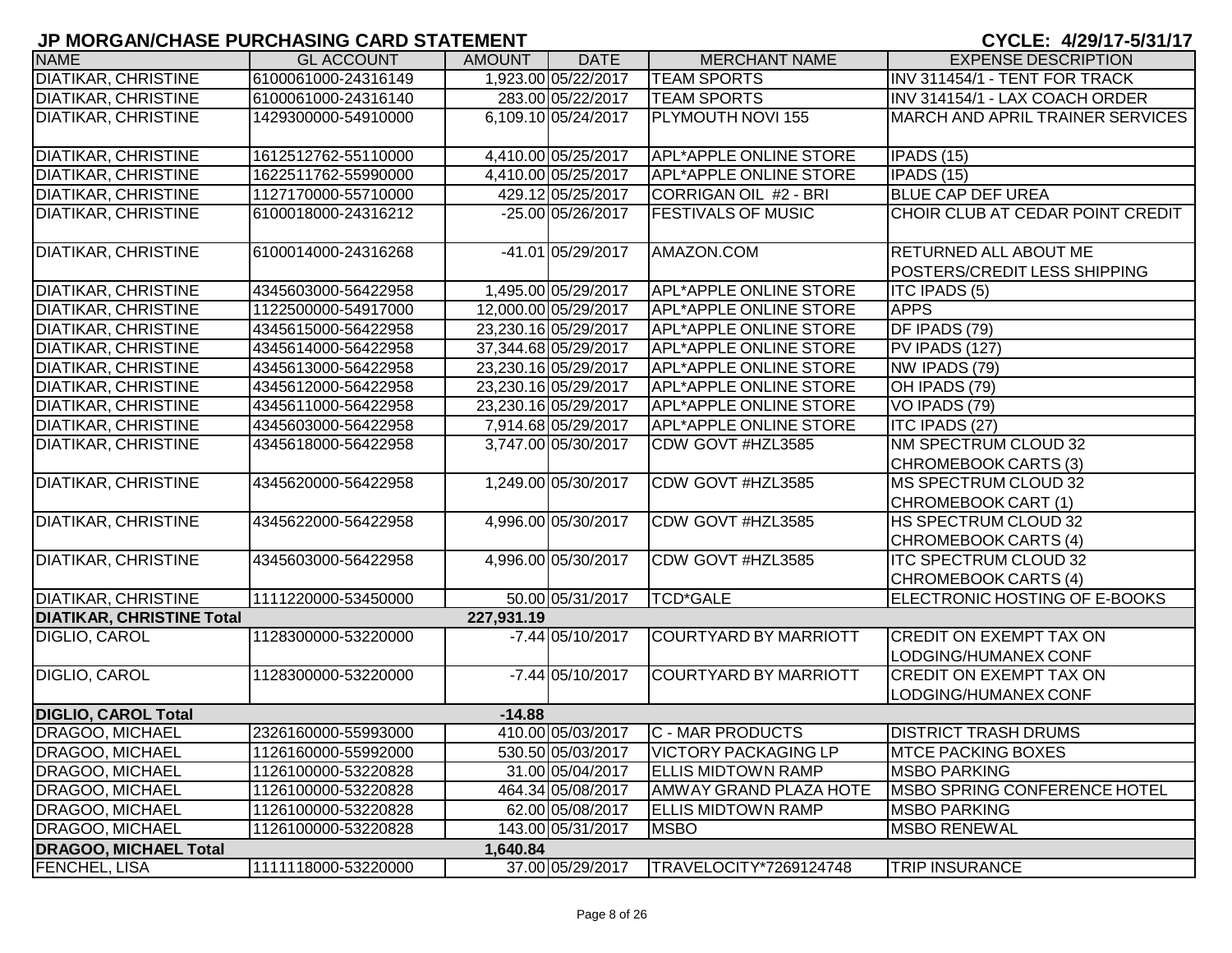| <b>NAME</b>                                 | <b>GL ACCOUNT</b>   | <b>AMOUNT</b> | <b>DATE</b>         | <b>MERCHANT NAME</b>                 | <b>EXPENSE DESCRIPTION</b>                                                                                             |
|---------------------------------------------|---------------------|---------------|---------------------|--------------------------------------|------------------------------------------------------------------------------------------------------------------------|
| FENCHEL, LISA                               | 1111118000-53220000 |               | 512.03 05/30/2017   | JETBLUE AIRWAYS (JETBLUE) MIT TRAVEL |                                                                                                                        |
| <b>FENCHEL, LISA Total</b>                  |                     | 549.03        |                     |                                      |                                                                                                                        |
| <b>FULAR, JAMES</b>                         | 1126160000-55993000 |               | 42.66 05/04/2017    | THE HOME DEPOT #2737                 | <b>GRNDS WEED CONTROL</b>                                                                                              |
| <b>FULAR, JAMES</b>                         | 1126160000-55993000 |               | 231.63 05/05/2017   | <b>SITEONE LANDSCAPE S</b>           | <b>GRNDS SUPPLIES</b>                                                                                                  |
| FULAR, JAMES                                | 1126160000-55993000 |               | 901.43 05/15/2017   | <b>RESIDEX</b>                       | <b>DISTRICT WEED CONTROL,</b>                                                                                          |
|                                             |                     |               |                     |                                      | FERTILIZER                                                                                                             |
| <b>FULAR, JAMES</b>                         | 1126160000-54910000 |               | 57.86 05/29/2017    |                                      | MARKS OUTDOOR POWER EQ GRNDS MOWER #2 CLUTCH HARNESS<br><b>REPAIR</b>                                                  |
| <b>FULAR, JAMES Total</b>                   |                     | 1,233.58      |                     |                                      |                                                                                                                        |
| <b>FURLOW, SETH</b>                         | 1711322000-55110614 |               | 61.00 05/04/2017    | <b>BIO RAD LABORATORIES</b>          | PROTEASE ENZYME FOR PV92 GENE<br><b>LAB</b>                                                                            |
| <b>FURLOW, SETH</b>                         | 1711322000-55110614 |               | 146.51 05/08/2017   | <b>CAROLINA BIOLOGIC SUPP</b>        | <b>ANATOMY LAB</b>                                                                                                     |
| <b>FURLOW, SETH</b>                         | 1711322000-55110614 |               | 96.50 05/22/2017    | <b>DINN BROS INCINTERNET</b>         | <b>IB BIO SUPPLIES</b>                                                                                                 |
| <b>FURLOW, SETH Total</b>                   |                     | 304.01        |                     |                                      |                                                                                                                        |
| <b>GASIDLO, MEGAN</b>                       | 1111220000-55110708 |               | 10.15 05/18/2017    |                                      | TEACHERSPAYTEACHERS.CO LESSON PLAN ACTIVITY FOR 8TH<br><b>GRADE PHYSICS UNIT</b>                                       |
| GASIDLO, MEGAN                              | 1111220000-55110708 |               | 3.00 05/24/2017     |                                      | TEACHERSPAYTEACHERS.CO 8TH GRADE SCIENCE ACTIVITY                                                                      |
| <b>GASIDLO, MEGAN Total</b>                 |                     | 13.15         |                     |                                      |                                                                                                                        |
| <b>GILCHRIST, BETHANY</b>                   | 1335100000-52290553 |               | 24.95 05/12/2017    | MEIJER INC #054<br>Q01               | <b>TEACHER APPRECIATION GIFTS</b>                                                                                      |
| <b>GILCHRIST, BETHANY Total</b>             |                     | 24.95         |                     |                                      |                                                                                                                        |
| GILMORE, MEGAN                              | 1311800000-55110551 |               | 30.67 05/10/2017    | THE HOME DEPOT #2737                 | <b>TEACHING SUPPLIES</b>                                                                                               |
| <b>GILMORE, MEGAN Total</b>                 |                     | 30.67         |                     |                                      |                                                                                                                        |
| GONZALEZ-SHEERAN, MAR \$6100020000-24316257 |                     |               | 19.98 05/10/2017    | SAMSCLUB #6657                       | COOKIE TREAT FOR STUDENTS<br><b>WORKING ON COURT YARD</b>                                                              |
| GONZALEZ-SHEERAN, MAR 6100020000-24316257   |                     |               | 26.88 05/10/2017    | THE HOME DEPOT #2737                 | STUDENT COUNCIL WORK ON LIBRARY<br><b>COURT YARD</b>                                                                   |
| <b>GONZALEZ-SHEERAN, MARGARET Total</b>     |                     | 46.86         |                     |                                      |                                                                                                                        |
| <b>GORDON, BRIAN</b>                        | 6100061000-24316172 |               | 1,090.00 05/03/2017 | <b>RED STEER GLOVE COMPAN</b>        | <b>RECEIVER GLOVES FOR FOOTBALL</b>                                                                                    |
| <b>GORDON, BRIAN</b>                        | 6100061000-24316172 |               | 1,090.00 05/05/2017 | <b>RED STEER GLOVE COMPAN</b>        | <b>FOOTBALL GLOVESDOUBLE</b><br>CHARGED. CREDIT WILL APPEAR ON<br>JUNE 12TH 2017 PER RED STEER<br><b>GLOVE COMPANY</b> |
| <b>GORDON, BRIAN</b>                        | 6100061000-24316104 |               | 12.45 05/05/2017    | SQU*SQ *KNAPP'S DONUTS               | <b>DONUTS FOR KLAA</b>                                                                                                 |
| <b>GORDON, BRIAN</b>                        | 6100061000-24316172 |               | 129.99 05/09/2017   | <b>GAME PLANNER PRO</b>              | SCOUTING PROGRAM FOR FOOTBALL                                                                                          |
| <b>GORDON, BRIAN</b>                        | 6100061000-24316104 |               | 28.30 05/10/2017    | <b>EINSTEIN BROS BAGELS16</b>        | <b>BAGELS FOR KLAA</b>                                                                                                 |
| <b>GORDON, BRIAN</b>                        | 6100061000-24316172 |               | 1,000.00 05/24/2017 | <b>HUDL</b>                          | SCOUTING PROGRAM FOR FOOTBALL                                                                                          |
| <b>GORDON, BRIAN</b>                        | 6100061000-24316104 |               | 154.75 05/26/2017   | <b>MI RENTAL WIXOM</b>               | LIGHTS FOR OAKLAND COUNTY TRACK<br><b>MEET</b>                                                                         |
| <b>GORDON, BRIAN Total</b>                  |                     | 3,505.49      |                     |                                      |                                                                                                                        |
| <b>HANSEN, ANN</b>                          | 1335100000-54910553 |               | 39.96 05/04/2017    | SAMS CLUB #6657                      | STAFF APPRECIATION                                                                                                     |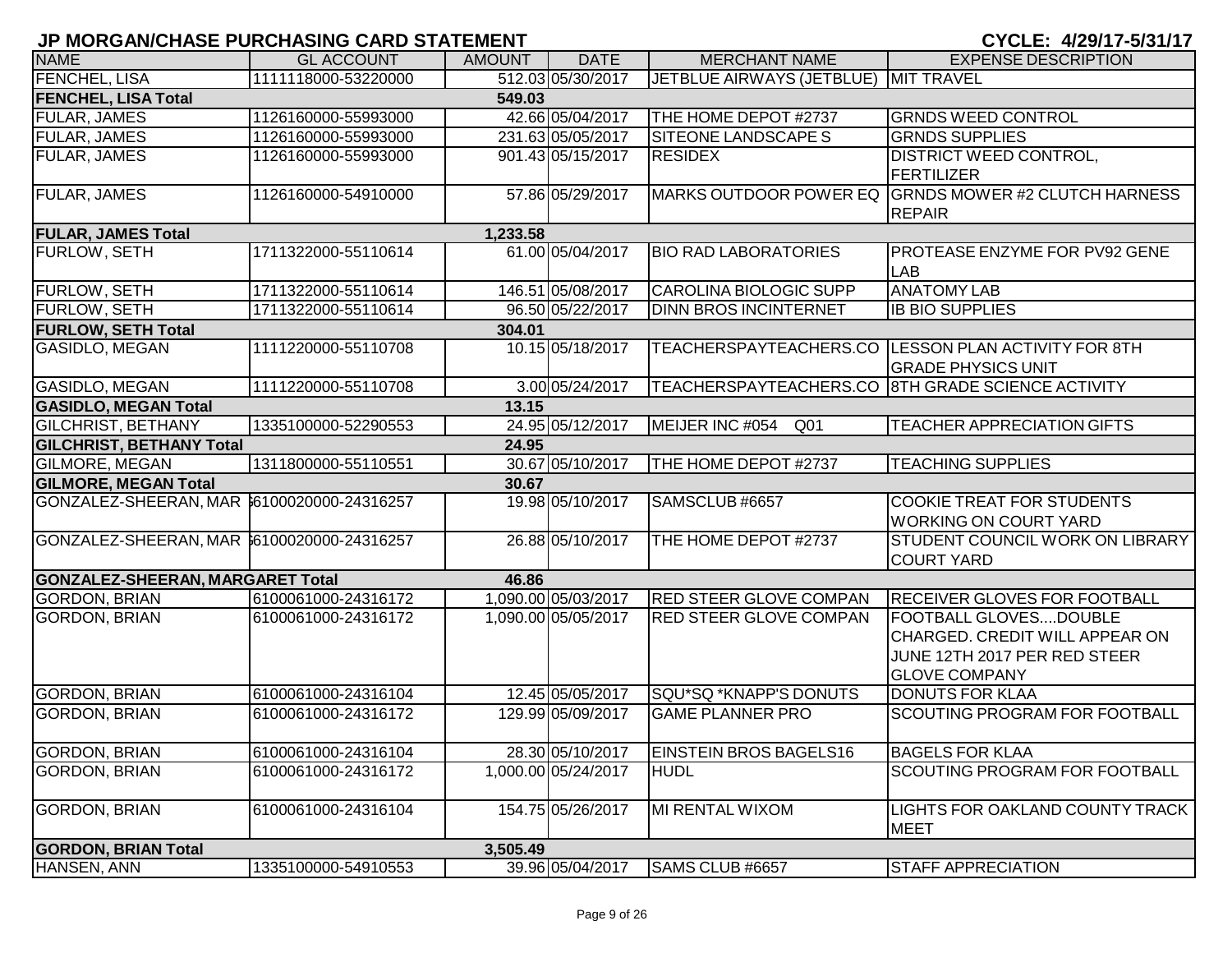| <b>NAME</b>                   | <b>GL ACCOUNT</b>   | <b>AMOUNT</b> | <b>DATE</b>       | <b>MERCHANT NAME</b>          | <b>EXPENSE DESCRIPTION</b>                                                                                                                                                                                                                       |
|-------------------------------|---------------------|---------------|-------------------|-------------------------------|--------------------------------------------------------------------------------------------------------------------------------------------------------------------------------------------------------------------------------------------------|
| HANSEN, ANN                   | 1311800000-53220551 |               | 15.00 05/09/2017  | <b>APPELBAUM TRAINING INS</b> | <b>PRESCHOOL STAFF TRAINING</b>                                                                                                                                                                                                                  |
| HANSEN, ANN                   | 1311800000-53220551 |               | 24.00 05/24/2017  | <b>APPELBAUM TRAINING INS</b> | <b>PRESCHOOL STAFF TRAINING</b>                                                                                                                                                                                                                  |
| HANSEN, ANN                   | 1311800000-53220551 |               | 18.00 05/31/2017  | <b>APPELBAUM TRAINING INS</b> | <b>PRESCHOOL STAFF TRAINING</b>                                                                                                                                                                                                                  |
| <b>HANSEN, ANN Total</b>      |                     | 96.96         |                   |                               |                                                                                                                                                                                                                                                  |
| HARVEY, JENNIFER              | 1711322000-55110614 |               | 95.92 05/03/2017  | <b>DBC*BLICK ART MATERIAL</b> | <b>IB SUPPLIES</b>                                                                                                                                                                                                                               |
| HARVEY, JENNIFER              | 1711322000-55110614 |               | 65.88 05/04/2017  | SSI*SCHOOL SPECIALTY          | <b>IB SUPPLIES</b>                                                                                                                                                                                                                               |
| HARVEY, JENNIFER              | 1711322000-55110614 |               | 35.61 05/04/2017  | <b>STAPLES</b><br>00115659    | <b>IB SUPPLIES</b>                                                                                                                                                                                                                               |
| HARVEY, JENNIFER              | 1711322000-55110614 |               | 162.32 05/18/2017 | SSI*SCHOOL SPECIALTY          | <b>IB SUPPLIES</b>                                                                                                                                                                                                                               |
| <b>HARVEY, JENNIFER Total</b> |                     | 359.73        |                   |                               |                                                                                                                                                                                                                                                  |
| <b>HENDERSON, BETH</b>        | 1125200000-53220000 |               | 38.00 05/08/2017  | <b>AMWAY GRAND PLAZA HOTE</b> | MSBO CONFERENCE - PARKING, JODY<br><b>MALBON</b>                                                                                                                                                                                                 |
| <b>HENDERSON, BETH</b>        | 1125200000-53220000 |               | 521.34 05/08/2017 | <b>AMWAY GRAND PLAZA HOTE</b> | MSBO CONFERENCE-JODY<br>MALBON/BETH HENDERSON                                                                                                                                                                                                    |
| <b>HENDERSON, BETH</b>        | 1125200000-55910000 |               | 29.05 05/18/2017  | STAPLS7176509383000001        | <b>BUSINESS OFFICE SUPPLIES</b>                                                                                                                                                                                                                  |
| <b>HENDERSON, BETH Total</b>  |                     | 588.39        |                   |                               |                                                                                                                                                                                                                                                  |
| <b>HICKEY, SAMANTHA</b>       | 6100020000-24316238 |               | 124.30 05/18/2017 | <b>LUCKS MUSIC LIBRARY IN</b> | MUSIC: ORCHESTRA PARTS AND<br><b>SCORES</b>                                                                                                                                                                                                      |
| <b>HICKEY, SAMANTHA Total</b> |                     | 124.30        |                   |                               |                                                                                                                                                                                                                                                  |
| <b>HOLLY, SHEILA</b>          | 1123100000-57910000 |               | 131.14 05/01/2017 | PANERA BREAD #608009          | <b>BOARD OF EDUCATION RETREAT,</b><br><b>APRIL 29, 2017</b>                                                                                                                                                                                      |
| <b>HOLLY, SHEILA</b>          | 1123100000-57910000 |               | 145.10 05/01/2017 | PANERA BREAD #608009          | <b>BOARD OF EDUCATION RETREAT,</b><br>APRIL 29, 2017                                                                                                                                                                                             |
| <b>HOLLY, SHEILA</b>          | 1123100000-53220000 |               | 125.00 05/03/2017 | <b>MASB</b>                   | 2017 LEGISLATIVE CONFERENCE<br><b>REGISTRATION, LANSING, DENNIS</b><br>O'CONNOR, MAY 2, 2017                                                                                                                                                     |
| <b>HOLLY, SHEILA</b>          | 1123200000-53220000 |               | 10.00 05/04/2017  | <b>OAKLAND SCHOOLS-RC INT</b> | 2016-17 SCHOOL COMMITTEE<br>MEETINGS, STEVE MATTHEWS,<br><b>OAKLAND SCHOOLS</b>                                                                                                                                                                  |
| <b>HOLLY, SHEILA</b>          | 1128200000-54910000 |               | 116.00 05/05/2017 | <b>REV.COM</b>                | <b>CLOSED CAPTIONING FOR BOARD</b><br>MEETING, 5.4.17                                                                                                                                                                                            |
| <b>HOLLY, SHEILA</b>          | 1123200000-55910000 |               | 78.44 05/15/2017  | <b>SCHOLASTIC EDUCATION</b>   | NELL DUKE PD BOOKS FOR PRE-K AND<br>KINDERGARTEN TEACHERS                                                                                                                                                                                        |
| <b>HOLLY, SHEILA</b>          | 1128200000-54910000 |               | 164.00 05/22/2017 | <b>REV.COM</b>                | <b>CLOSED CAPTIONING FOR BOARD</b><br>MEETING, 5.18.17                                                                                                                                                                                           |
| <b>HOLLY, SHEILA</b>          | 1123200000-53220000 |               | 725.00 05/25/2017 | <b>OAKLAND SCHOOLS-RC INT</b> | OC 2017 EFFECTIVE PRACTICES<br>CONFERENCE 2-DAY EVENT<br><b>REGISTRATION FOR: QUITIQUIT, K &amp; J</b><br>DINKELMANN, LACLEAR, ASCHER,<br>BAKER, BRICKEY, FENCHEL, MICHOS,<br>SCHRINER, COMB, BEDFORD, SMITH,<br>WEBBER, & MATTHEWS 6.20-21.2017 |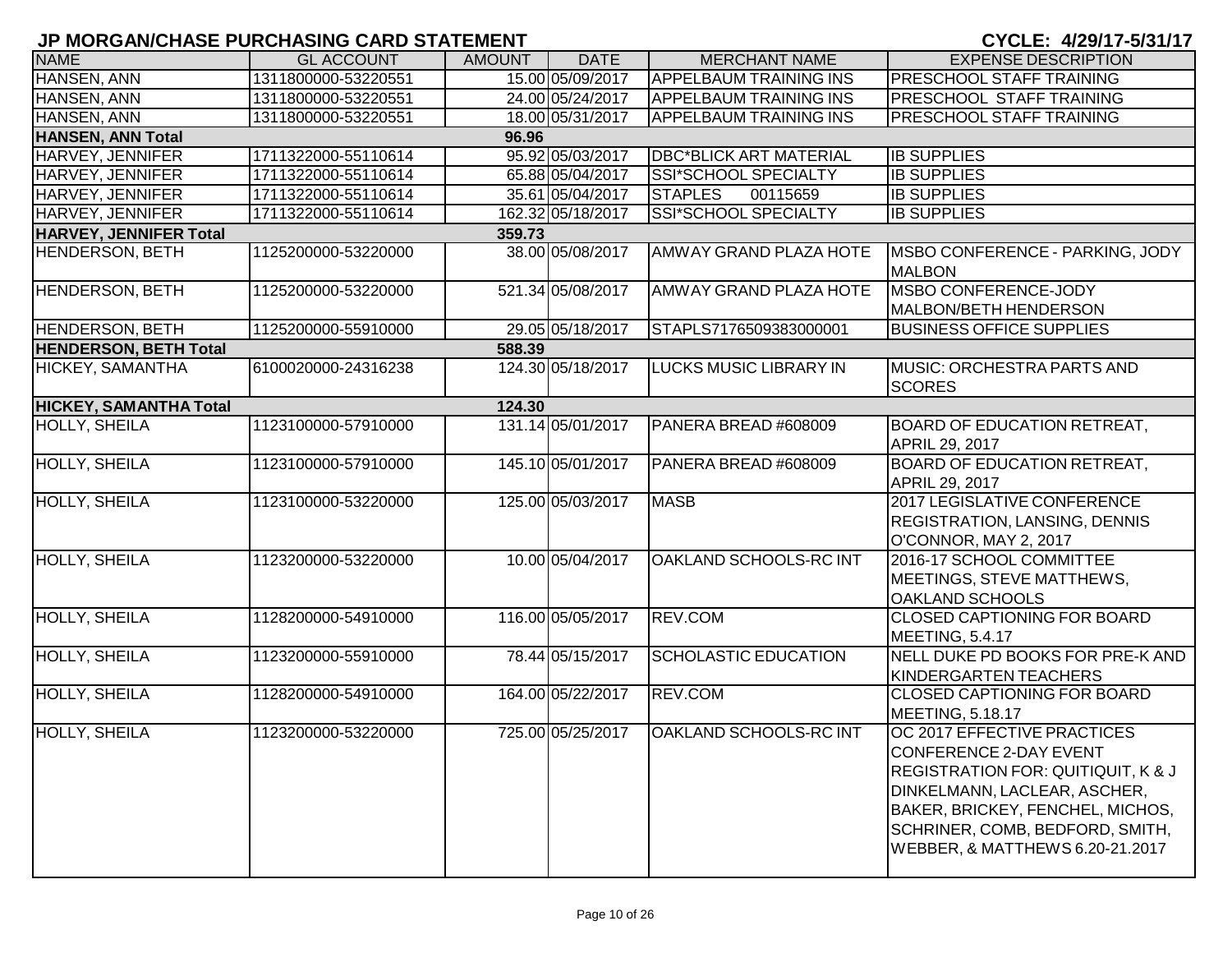| <b>NAME</b>                     | <b>GL ACCOUNT</b>   | <b>AMOUNT</b> | <b>DATE</b>       | <b>MERCHANT NAME</b>        | <b>EXPENSE DESCRIPTION</b>             |
|---------------------------------|---------------------|---------------|-------------------|-----------------------------|----------------------------------------|
| <b>HOLLY, SHEILA</b>            | 1123200000-57910000 |               | 17.13 05/26/2017  | MEIJER INC #122 Q01         | JAPANESE CONSUL MEETING                |
|                                 |                     |               |                   |                             | <b>SUPPLIES</b>                        |
| <b>HOLLY, SHEILA</b>            | 1123200000-53220000 |               | 450.00 05/26/2017 | OAKLAND SCHOOLS-RC INT      | OC 2017 EFFECTIVE PRACTICES            |
|                                 |                     |               |                   |                             | CONFERENCE 2-DAY EVENT                 |
|                                 |                     |               |                   |                             | <b>REGISTRATION FOR: PATEL, OFILI,</b> |
|                                 |                     |               |                   |                             | TURCHI, LAPORTE, HANSEN,               |
|                                 |                     |               |                   |                             | CIANFERRA, STEEH, CARRUTH, &           |
|                                 |                     |               |                   |                             | <b>MEYERINK</b>                        |
| <b>HOLLY, SHEILA</b>            | 1123200000-53220000 |               | -50.00 05/26/2017 | OAKLAND SCHOOLS-RC INT      | OC 2017 EFFECTIVE PRACTICES            |
|                                 |                     |               |                   |                             | CONFERENCE 2-DAY EVENT REFUND          |
|                                 |                     |               |                   |                             | FOR ANDREW COMB, PRESENTING            |
| <b>HOLLY, SHEILA</b>            | 1123200000-53220000 |               | -50.00 05/26/2017 | OAKLAND SCHOOLS-RC INT      | OC 2017 EFFECTIVE PRACTICES            |
|                                 |                     |               |                   |                             | CONFERENCE 2-DAY EVENT REFUND          |
|                                 |                     |               |                   |                             | FOR JOHN BRICKEY, PRESENTING           |
| <b>HOLLY, SHEILA Total</b>      |                     | 1,861.81      |                   |                             |                                        |
| <b>HOPPENSTEDT, DARBY</b>       | 1722100000-51290611 |               | 4.40 05/22/2017   | KROGER#361                  | <b>WATER FOR IMPACT PLANNING</b>       |
|                                 |                     |               |                   |                             | <b>MEETING</b>                         |
| <b>HOPPENSTEDT, DARBY</b>       | 1722100000-51290611 |               | 25.00 05/22/2017  | LITTLE CAESARS #0057        | FOOD FOR IMPACT PLANNING               |
|                                 |                     |               |                   |                             | <b>MEETING</b>                         |
| <b>HOPPENSTEDT, DARBY Total</b> |                     | 29.40         |                   |                             |                                        |
| <b>HOSKINS, DIANE</b>           | 6100025000-24316301 |               | 65.57 05/03/2017  | <b>BENITOS PIZZA-NOVI</b>   | <b>STUDENT DINNER</b>                  |
| <b>HOSKINS, DIANE</b>           | 6100025000-24316301 |               | 85.73 05/04/2017  | <b>BENITOS PIZZA-NOVI</b>   | <b>STUDENT DINNER</b>                  |
| <b>HOSKINS, DIANE</b>           | 1113200000-55110751 |               | 629.34 05/04/2017 | DMI* DELL K-12 PTR          | PRINTER TONER FOR COLOR PRINTER        |
|                                 |                     |               |                   |                             |                                        |
| <b>HOSKINS, DIANE</b>           | 6100025000-24316301 |               | 97.87 05/05/2017  | <b>AMAZON MKTPLACE PMTS</b> | <b>ESL END OF YEAR PARTY</b>           |
| <b>HOSKINS, DIANE</b>           | 6100025000-24316301 |               | 279.56 05/05/2017 | <b>DISCOUNTMUGS.COM</b>     | ESL END OF YEAR GIFTS                  |
| <b>HOSKINS, DIANE</b>           | 6100025000-24316301 |               | 55.94 05/08/2017  | SAMS CLUB #6657             | <b>ESL PARTY</b>                       |
| <b>HOSKINS, DIANE</b>           | 6100025000-24316301 |               | 190.79 05/09/2017 | PANERA BREAD #608009        | ESL, STAFF MEETING & STUDENT           |
| <b>HOSKINS, DIANE</b>           | 6100025000-24316301 |               | 82.69 05/11/2017  | <b>BENITOS PIZZA-NOVI</b>   | <b>DINNER</b><br><b>STUDENT DINNER</b> |
| <b>HOSKINS, DIANE</b>           | 6100025000-24316301 |               | 68.33 05/17/2017  | <b>BENITOS PIZZA-NOVI</b>   | <b>STUDENT DINNER</b>                  |
| <b>HOSKINS, DIANE</b>           | 6100025000-24316301 |               | 100.00 05/18/2017 | <b>BENITOS PIZZA-NOVI</b>   | <b>STUDENT DINNER</b>                  |
| <b>HOSKINS, DIANE</b>           | 1113200000-55110751 |               | 216.53 05/18/2017 | STAPLS7176445984000002      | <b>SUPPLIES</b>                        |
| <b>HOSKINS, DIANE</b>           | 1113200000-55110751 |               | 19.67 05/18/2017  | STAPLS7176445984000003      | <b>SUPPLIES</b>                        |
| <b>HOSKINS, DIANE</b>           | 1113200000-55110751 |               | 11.45 05/18/2017  | STAPLS7176445984000004      | <b>SUPPLIES</b>                        |
| <b>HOSKINS, DIANE</b>           | 1113200000-55110751 |               | 12.59 05/18/2017  | STAPLS7176445984000005      | <b>SUPPLIES</b>                        |
| <b>HOSKINS, DIANE</b>           | 1113200000-55110751 |               | 249.56 05/26/2017 | STAPLS7176445984000001      | <b>SUPPLIES</b>                        |
| <b>HOSKINS, DIANE</b>           | 6100025000-24316301 |               | 225.53 05/29/2017 | SAMSCLUB.COM                | STUDENT DINNER, ESL END OF YEAR        |
|                                 |                     |               |                   |                             | <b>PARTY</b>                           |
| <b>HOSKINS, DIANE</b>           | 6100025000-24316301 |               | 76.32 05/29/2017  | WM SUPERCENTER #5893        | <b>ESL PARTY</b>                       |
| <b>HOSKINS, DIANE</b>           | 6100025000-24316301 |               | 83.94 05/31/2017  | PANERA BREAD #608009        | <b>STUDENT DINNER</b>                  |
| <b>HOSKINS, DIANE Total</b>     |                     | 2,551.41      |                   |                             |                                        |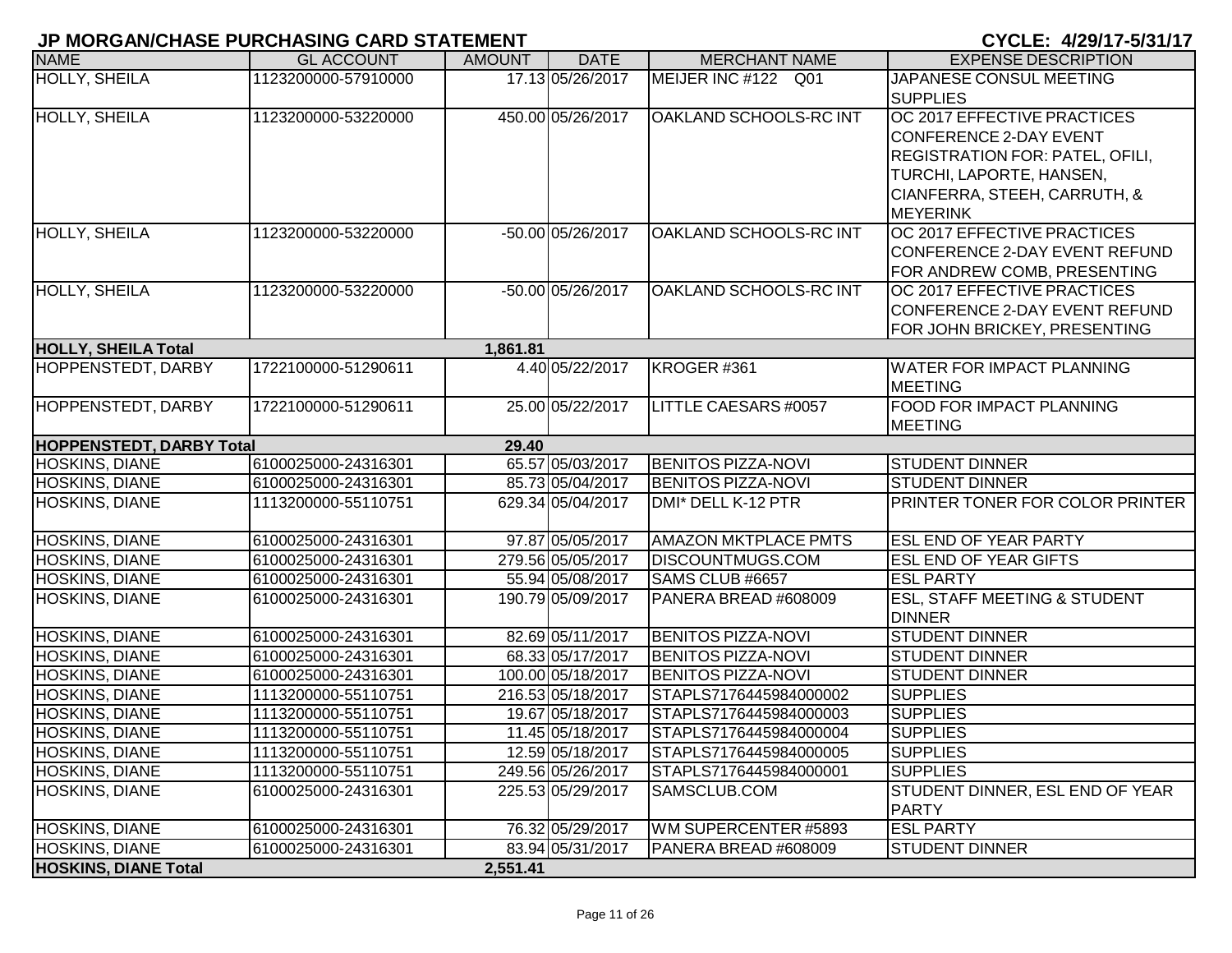| <b>NAME</b>                   | <b>GL ACCOUNT</b>   | <b>AMOUNT</b> | <b>DATE</b>         | <b>MERCHANT NAME</b>              | <b>EXPENSE DESCRIPTION</b>                                                                                                       |
|-------------------------------|---------------------|---------------|---------------------|-----------------------------------|----------------------------------------------------------------------------------------------------------------------------------|
| <b>HOURIGAN, MARK</b>         | 1111322000-55110723 |               | 16.75 05/01/2017    | <b>BRASSWORKS4</b>                | PURCHASE OF TUBA TRIO MUSIC                                                                                                      |
| <b>HOURIGAN, MARK</b>         | 1111322000-55110723 |               | 137.28 05/24/2017   | <b>GCI* WOODWIND</b>              | PURCHASE OF DR. BEAT METRONOME                                                                                                   |
| <b>HOURIGAN, MARK</b>         | 1111322000-55110723 |               | 134.99 05/24/2017   | J W PEPPER AND SON INC            | PURCHASE OF WOODWIND QUINTET<br><b>MUSIC</b>                                                                                     |
| <b>HOURIGAN, MARK</b>         | 1111322000-55110723 |               | 54.91 05/25/2017    | <b>BENITOS PIZZA-NOVI</b>         | PURCHASED PIZZA FOR THE JAZZ<br><b>BAND STUDENTS. THEY DID EXTRA</b><br>WORK HELPING TO GET READY FOR<br><b>HOSTING FESTIVAL</b> |
| <b>HOURIGAN, MARK Total</b>   |                     | 343.93        |                     |                                   |                                                                                                                                  |
| <b>HURLBURT, THOMAS</b>       | 1127170000-57910000 |               | -71.88 05/03/2017   | THE HOME DEPOT #2737              | <b>RETURN</b>                                                                                                                    |
| <b>HURLBURT, THOMAS</b>       | 1127170000-57910000 |               | 3.98 05/03/2017     | THE HOME DEPOT #2737              | <b>DRILL BIT</b>                                                                                                                 |
| <b>HURLBURT, THOMAS</b>       | 1127170000-57910000 |               | 25.94 05/18/2017    | THE HOME DEPOT #2737              | <b>NOZZLES</b>                                                                                                                   |
| <b>HURLBURT, THOMAS</b>       | 1127170000-57910000 |               | 44.88 05/22/2017    | THE HOME DEPOT #2737              | <b>CLEANING SUPPLIES</b>                                                                                                         |
| <b>HURLBURT, THOMAS Total</b> |                     | 2.92          |                     |                                   |                                                                                                                                  |
| <b>JANTZ, ANGELA</b>          | 1111115000-55110708 |               | 49.97 05/05/2017    | <b>AMSTERDAM PRNT &amp; LITHO</b> | 17-18 CALENDARS FOR BUILDING<br><b>STAFF</b>                                                                                     |
| <b>JANTZ, ANGELA</b>          | 6100015000-24316275 |               | 99.00 05/15/2017    | <b>AMAZONPRIME MEMBERSHIP</b>     | <b>PRIME ACCOUNT CHARGED BY</b><br>MISTAKE-WILL BE RECEIVING A<br>REFUND                                                         |
| <b>JANTZ, ANGELA</b>          | 1122215000-55310000 |               | 66.97 05/22/2017    | AMAZON.COM                        | <b>BOOKS FOR THE LIBRARY</b>                                                                                                     |
| <b>JANTZ, ANGELA</b>          | 6100015000-24316275 |               | 462.26 05/22/2017   |                                   | JETBLUE AIRWAYS (JETBLUE)   PLANE TICKET FOR JULIE BEDFORD<br>FOR CONFERENCE AT HARVARD<br>UNIVERSITY IN JUNE                    |
| <b>JANTZ, ANGELA</b>          | 6100015000-24316275 |               | 56.86 05/22/2017    | SAMS CLUB #6657                   | <b>DESSERTS FOR KINDERGARTEN</b><br>ASSESSMENT/ORIENTATION ON 5/23/17                                                            |
| JANTZ, ANGELA                 | 6100015000-24316275 |               | 1,161.95 05/23/2017 | <b>AMAZON MKTPLACE PMTS</b>       | <b>FURNITURE FOR THE DF COMMUNITY</b><br><b>ROOM</b>                                                                             |
| JANTZ, ANGELA                 | 6100015000-24316275 |               | 1,170.00 05/24/2017 | THE HENRY FORD                    | SECOND GRADE FIELD TRIP ON 6/6/17                                                                                                |
| JANTZ, ANGELA                 | 6100015000-24316501 |               | 161.98 05/25/2017   | <b>BRINSEA</b>                    | OVASCOPE EGG SCOPE FOR 1ST<br>GRADE (2)                                                                                          |
| JANTZ, ANGELA                 | 1111115730-55110000 |               | 70.65 05/26/2017    | NEBRASKA SCIENTIFIC AN            | EYE BALLS FOR 2ND GRADE SCIENCE<br><b>PROJECT-DISSECTION WITH THE HS</b>                                                         |
| <b>JANTZ, ANGELA</b>          | 1111115000-55110702 |               | 520.02 05/29/2017   | <b>SCHOOLSIN</b>                  | <b>RUG FOR THE ART CLASSROOM</b>                                                                                                 |
| <b>JANTZ, ANGELA Total</b>    |                     | 3,819.66      |                     |                                   |                                                                                                                                  |
| JUOPPERI, JOHN                | 1126160000-55992000 |               | 9.04 05/01/2017     | THE HOME DEPOT #2737              | PV TILE FRAME                                                                                                                    |
| JUOPPERI, JOHN                | 1126160000-55992000 |               | 23.91 05/05/2017    | THE HOME DEPOT #2737              | <b>PV TILE FRAMES</b>                                                                                                            |
| JUOPPERI, JOHN                | 1126160000-55992000 |               | 564.00 05/16/2017   | <b>IREDFORD LOCK COMPANY I</b>    | <b>HS ART RM DOOR CLOSERS</b>                                                                                                    |
| JUOPPERI, JOHN                | 1126160000-55992000 |               | 147.50 05/19/2017   | <b>LAWSON PRODUCTS</b>            | <b>MTCE SUPPLIES</b>                                                                                                             |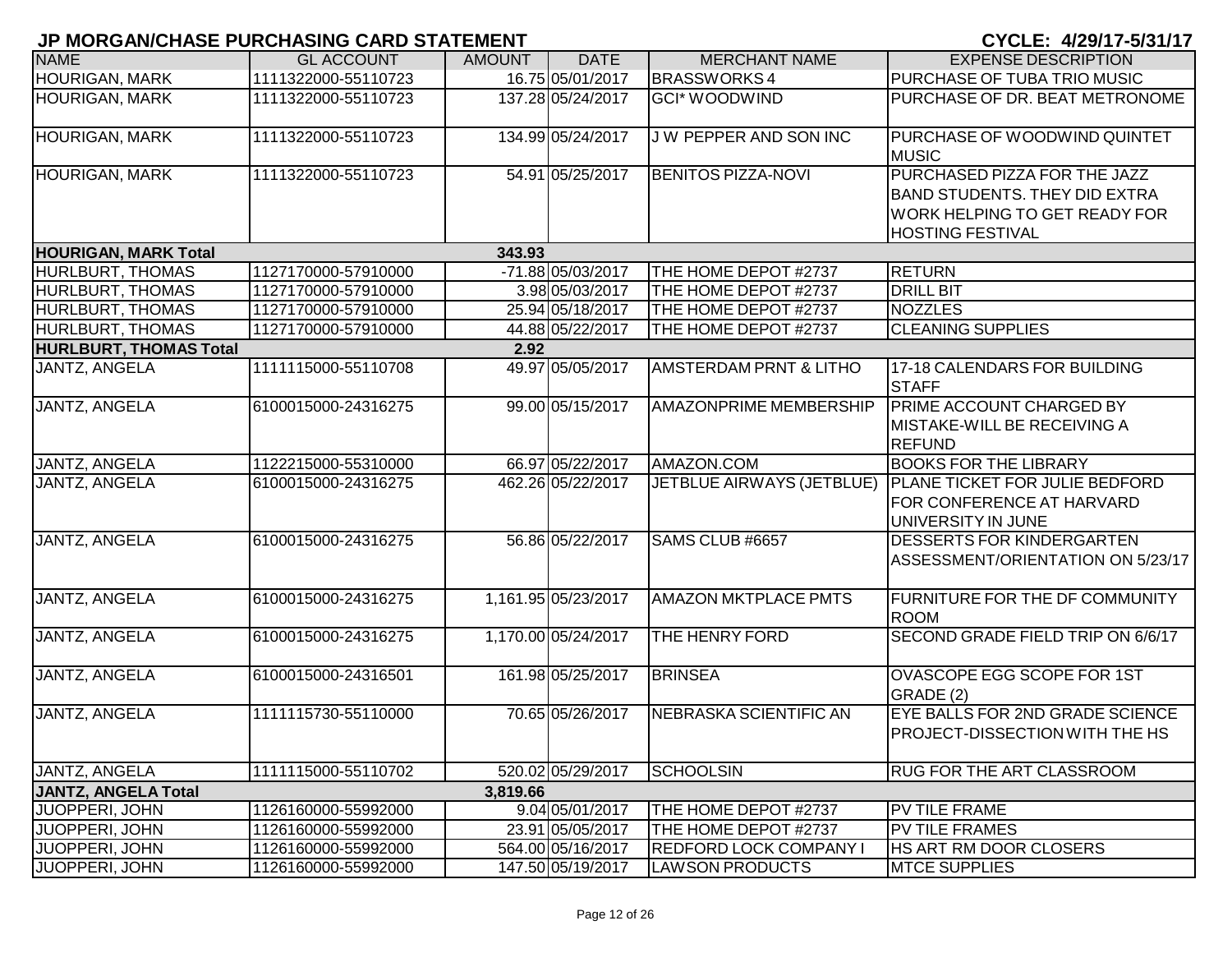|                                  | <u>u mononivumus i unumumu univ unismeni </u> |               |                      |                                          | 01944.7749.11                                                                     |
|----------------------------------|-----------------------------------------------|---------------|----------------------|------------------------------------------|-----------------------------------------------------------------------------------|
| <b>NAME</b>                      | <b>GL ACCOUNT</b>                             | <b>AMOUNT</b> | <b>DATE</b>          | <b>MERCHANT NAME</b>                     | <b>EXPENSE DESCRIPTION</b>                                                        |
| JUOPPERI, JOHN                   | 1126160000-55992000                           |               | 770.00 05/19/2017    | <b>REDFORD LOCK COMPANY I</b>            | <b>HS FIRE DOORS</b>                                                              |
| <b>JUOPPERI, JOHN</b>            | 1126160000-55992000                           |               | $-100.38 05/31/2017$ | <b>LAWSON PRODUCTS</b>                   | <b>REFUND FROM RETURN OF DRILL BITS</b>                                           |
| JUOPPERI, JOHN Total             |                                               | 1,414.07      |                      |                                          |                                                                                   |
| KOBROSSY, THERESE                | 6100041000-24316355                           |               | 20.99 05/03/2017     | <b>DUNKIN #336551</b><br>Q <sub>35</sub> | CARE STAFF APPRECIATION WEEK                                                      |
| KOBROSSY, THERESE                | 6100041000-24316355                           |               | 9.92 05/04/2017      | <b>CULVER'S OF WIXOM</b>                 | CARE STAFF APPRECIATION WEEK                                                      |
| <b>KOBROSSY, THERESE Total</b>   |                                               | 30.91         |                      |                                          |                                                                                   |
| KORTLANDT, PATRICIA              | 6100011000-24316501                           |               | 284.20 05/01/2017    | CFP BRIGHTON INC.                        | PIZZA FOR SPRING FLING                                                            |
| KORTLANDT, PATRICIA              | 6100011000-24316501                           |               | 369.65 05/04/2017    | <b>ROCKYS OF NORTHVILLE</b>              | TEACHER APPRECIATION LUNCHEON                                                     |
| KORTLANDT, PATRICIA              | 1111111000-55110729                           |               | 2,000.00 05/04/2017  | <b>TRIUMPH LEARNING</b>                  | 3RD AND 4TH GRADE COMMON CORE<br><b>COACH MATERIALS</b>                           |
| <b>KORTLANDT, PATRICIA</b>       | 6100011000-24316275                           |               | 1,372.75 05/04/2017  | <b>TRIUMPH LEARNING</b>                  | 3RD AND 4TH GRADE COMMON CORE<br><b>COACH MATERIALS</b>                           |
| <b>KORTLANDT, PATRICIA</b>       | 1122211000-55310000                           |               | 105.85 05/05/2017    | <b>SUBSCRIPTION SVCSAMER</b>             | <b>MEDIA CENTER MAGAZINE</b><br><b>SUBSCRIPTIONS</b>                              |
| <b>KORTLANDT, PATRICIA</b>       | 6100011000-24316501                           |               | 200.00 05/15/2017    | <b>BENITOS PIZZA-NOVI</b>                | PIZZA FOR VOICE POOL PARTY                                                        |
| KORTLANDT, PATRICIA              | 1124111000-55910000                           |               | 131.96 05/15/2017    | STAPLS7176194618000001                   | BATTERIES FOR TECHNOLOGY,<br>KLEENEX, FOLDERS FOR 4TH GRADE<br><b>CELEBRATION</b> |
| <b>KORTLANDT, PATRICIA</b>       | 6100011000-24316275                           |               | 175.00 05/17/2017    | <b>WAV*TOM PLUNKARD MAGI</b>             | <b>MAGICIAN FOR 4TH GRADE</b><br><b>CELEBRATION</b>                               |
| KORTLANDT, PATRICIA              | 1111111000-55110708                           |               | 409.67 05/22/2017    | <b>DEMCO INC</b>                         | <b>MARCH IS READING MONTH SUPPLIES</b>                                            |
| KORTLANDT, PATRICIA              | 6100011000-24316501                           |               | 147.11 05/25/2017    | SSI*SCHOOL SPECIALTY                     | FIELD DAY SUPPLIES FROM VOICE                                                     |
| <b>KORTLANDT, PATRICIA Total</b> |                                               | 5,196.19      |                      |                                          |                                                                                   |
| LALONDE, LUCAS                   | 1129900000-55990000                           |               | 215.14 05/09/2017    | <b>STAGELIGHTINGSTORE</b>                | LIGHTING GEL FOR HS CYC LIGHTS                                                    |
| LALONDE, LUCAS                   | 1129900000-55990000                           |               | 153.40 05/15/2017    | <b>AMAZON MKTPLACE PMTS</b>              | TIE LINE AND HOUSE HOLD DIMMERS<br>FOR HS STAGE                                   |
| <b>LALONDE, LUCAS Total</b>      |                                               | 368.54        |                      |                                          |                                                                                   |
| LAMBERT, ELIZABETH               | 1126113000-54966000                           |               | 872.08 05/01/2017    | <b>CUMMINS BRIDGEWAY-1</b>               | NW ANNUAL GENERATOR INSPECTION                                                    |
| LAMBERT, ELIZABETH               | 1126160000-55730000                           |               | 120.59 05/01/2017    | NAPA PARTS M-2                           | MTCE 1990 FORD 2120 TRACTOR<br>(BLUE)                                             |
| LAMBERT, ELIZABETH               | 1126111000-55991000                           |               | 393.24 05/01/2017    | <b>NICHOLS</b>                           | VO CUSTODIAL SUPPLIES                                                             |
| LAMBERT, ELIZABETH               | 1126118000-55991000                           |               | 705.38 05/01/2017    | <b>NICHOLS</b>                           | <b>NM6 CUSTODIAL SUPPLIES</b>                                                     |
| LAMBERT, ELIZABETH               | 1126113000-55991000                           |               | 284.38 05/01/2017    | <b>NICHOLS</b>                           | INW CUSTODIAL SUPPLIES                                                            |
| LAMBERT, ELIZABETH               | 1126122000-55991000                           |               | 1,806.94 05/01/2017  | <b>NICHOLS</b>                           | HS CUSTODIAL SUPPLIES                                                             |
| LAMBERT, ELIZABETH               | 1126118000-55991000                           |               | 484.00 05/01/2017    | <b>NICHOLS</b>                           | <b>NM5 CUSTODIAL SUPPLIES</b>                                                     |
| LAMBERT, ELIZABETH               | 1126120000-55991000                           |               | 1,220.93 05/01/2017  | <b>NICHOLS</b>                           | <b>MS CUSTODIAL SUPPLIES</b>                                                      |
| LAMBERT, ELIZABETH               | 1126114000-55991000                           |               | 335.98 05/01/2017    | <b>NICHOLS</b>                           | PV CUSTODIAL SUPPLIES                                                             |
| LAMBERT, ELIZABETH               | 1126152000-55991000                           |               | 477.40 05/01/2017    | <b>NICHOLS</b>                           | <b>ECEC CUSTODIAL SUPPLIES</b>                                                    |
| LAMBERT, ELIZABETH               | 1126161000-53840000                           |               | 230.00 05/01/2017    | <b>WASTE MGMT WM EZPAY</b>               | <b>HS TEMP ROLL OFF</b>                                                           |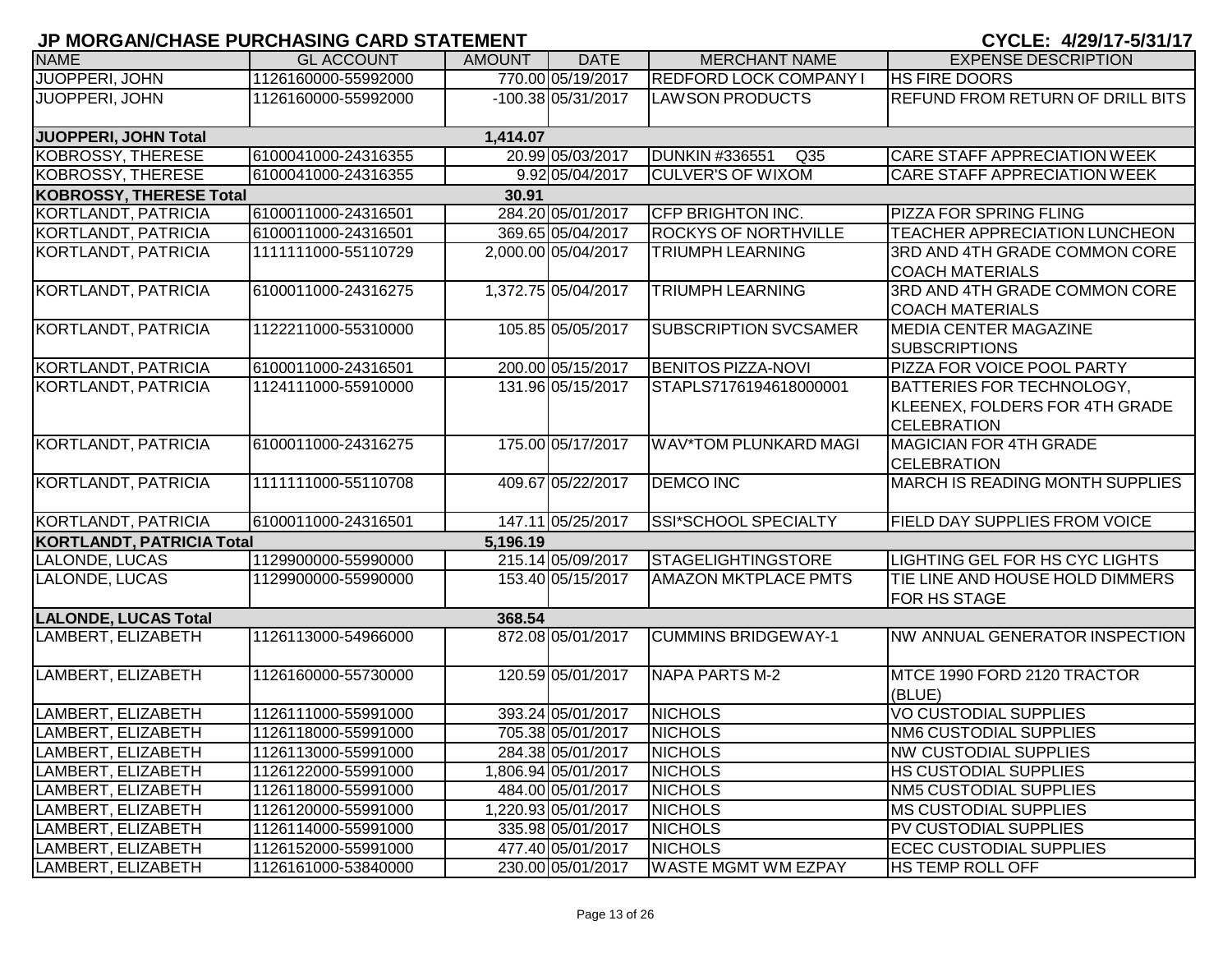| <b>NAME</b>        | <b>GL ACCOUNT</b>   | AMOUNT | <b>DATE</b>         | <b>MERCHANT NAME</b>          | <b>EXPENSE DESCRIPTION</b>           |
|--------------------|---------------------|--------|---------------------|-------------------------------|--------------------------------------|
| LAMBERT, ELIZABETH | 1126100000-54910829 |        | 4,240.17 05/02/2017 | <b>ARCH ENVIRONMENTAL GRO</b> | <b>DISTRICT STORM WATER</b>          |
|                    |                     |        |                     |                               | <b>MANAGEMENT</b>                    |
| LAMBERT, ELIZABETH | 1126160000-54910000 |        | 316.63 05/02/2017   | <b>ARCH ENVIRONMENTAL GRO</b> | <b>DISTRICT UNIVERSAL WASTE</b>      |
|                    |                     |        |                     |                               | <b>DISPOSAL</b>                      |
| LAMBERT, ELIZABETH | 1126160000-55992000 |        | 260.00 05/02/2017   | INT*IN *AQUATIC SOURCE        | <b>HS POOL CHLORINE</b>              |
| LAMBERT, ELIZABETH | 1126122000-54910000 |        | 140.00 05/02/2017   | <b>INT*IN *AQUATIC SOURCE</b> | <b>HS POOL MTCE VISIT</b>            |
| LAMBERT, ELIZABETH | 1126112000-54910000 |        | 315.00 05/03/2017   | <b>DE-CAL INC</b>             | OH CHECK NORTH BOILER LEAKS          |
| LAMBERT, ELIZABETH | 1126160000-55992000 |        | 169.24 05/03/2017   | <b>LEONARDS SYSRUPS</b>       | HS POOL CO2                          |
| LAMBERT, ELIZABETH | 1126160000-55992000 |        | 85.16 05/03/2017    | STAPLS7175582640000001        | <b>MTCE BATTERIES</b>                |
| LAMBERT, ELIZABETH | 1126160000-55992000 |        | 391.01 05/05/2017   | <b>HOH WATER TECHNOLOGY</b>   | <b>NW COOLING TOWER</b>              |
| LAMBERT, ELIZABETH | 1126112000-55991000 |        | 211.98 05/08/2017   | <b>NICHOLS</b>                | OH CUSTODIAL SUPPLIES                |
| LAMBERT, ELIZABETH | 1126115000-55991000 |        | 816.34 05/08/2017   | <b>NICHOLS</b>                | <b>DF CUSTODIAL SUPPLIES</b>         |
| LAMBERT, ELIZABETH | 1126120000-54910000 |        | 130.00 05/08/2017   | <b>REDFORD LOCK COMPANY I</b> | MS SOCCER LOCKER ROOM REKEY          |
| LAMBERT, ELIZABETH | 1126122000-54910000 |        | 248.00 05/08/2017   | <b>REDFORD LOCK COMPANY I</b> | HS CORE & INSTALL HOUSING            |
| LAMBERT, ELIZABETH | 1126170000-54910000 |        | 158.76 05/09/2017   | <b>ALLIED INC</b>             | TRANS AIR COMPRESSOR & AIR           |
|                    |                     |        |                     |                               | <b>DRYER</b>                         |
| LAMBERT, ELIZABETH | 1126160000-54910000 |        | 100.00 05/09/2017   | <b>ARC - MI MADISON HGTS</b>  | <b>MTCE SKYSITE FEE FOR APRIL</b>    |
| LAMBERT, ELIZABETH | 4126112951-54110000 |        | 1,200.00 05/09/2017 | <b>MICHIGAN STUMP REMOVAL</b> | OH TREE WORK AFTER STORM             |
| LAMBERT, ELIZABETH | 1126105000-54910000 |        | 31.00 05/09/2017    | <b>PREMIER PEST MANAG</b>     | <b>NATC PEST MANAGEMENT</b>          |
| LAMBERT, ELIZABETH | 1126115000-54910000 |        | 28.00 05/09/2017    | <b>PREMIER PEST MANAG</b>     | <b>DF PEST MANAGEMENT</b>            |
| LAMBERT, ELIZABETH | 1126152000-54910000 |        | 37.00 05/09/2017    | <b>PREMIER PEST MANAG</b>     | <b>ECEC PEST MANAGEMENT</b>          |
| LAMBERT, ELIZABETH | 1126101000-54910000 |        | 43.00 05/09/2017    | <b>PREMIER PEST MANAG</b>     | <b>ESB PEST MANAGEMENT</b>           |
| LAMBERT, ELIZABETH | 1126103000-54910000 |        | 28.00 05/09/2017    | <b>PREMIER PEST MANAG</b>     | <b>ITC PEST MANAGEMENT</b>           |
| LAMBERT, ELIZABETH | 1126122000-54910000 |        | 33.00 05/09/2017    | <b>PREMIER PEST MANAG</b>     | <b>HS PEST MANAGEMENT</b>            |
| LAMBERT, ELIZABETH | 1126118000-54910000 |        | 28.00 05/09/2017    | <b>PREMIER PEST MANAG</b>     | <b>NM5 PEST MANAGEMENT</b>           |
| LAMBERT, ELIZABETH | 1126118000-54910000 |        | 28.00 05/09/2017    | <b>PREMIER PEST MANAG</b>     | <b>NM6 PEST MANAGEMENT</b>           |
| LAMBERT, ELIZABETH | 1126120000-54910000 |        | 37.00 05/09/2017    | <b>PREMIER PEST MANAG</b>     | <b>MS PEST MANAGEMENT</b>            |
| LAMBERT, ELIZABETH | 1126113000-54910000 |        | 28.00 05/09/2017    | <b>PREMIER PEST MANAG</b>     | <b>NW PEST MANAGEMENT</b>            |
| LAMBERT, ELIZABETH | 1126112000-54910000 |        | 28.00 05/09/2017    | <b>PREMIER PEST MANAG</b>     | OH PEST MANAGEMENT                   |
| LAMBERT, ELIZABETH | 1126114000-54910000 |        | 28.00 05/09/2017    | <b>PREMIER PEST MANAG</b>     | PV PEST MANAGEMENT                   |
| LAMBERT, ELIZABETH | 1126111000-54910000 |        | 35.00 05/09/2017    | <b>PREMIER PEST MANAG</b>     | <b>VO PEST MANAGEMENT</b>            |
| LAMBERT, ELIZABETH | 1126152000-54910000 |        | 500.06 05/09/2017   | SONITROL GREAT LAKES M        | ECEC INSTALLED WIRE TO VENDOR        |
|                    |                     |        |                     |                               | <b>ACCESS PANEL</b>                  |
| LAMBERT, ELIZABETH | 1126101000-54910000 |        | 500.06 05/09/2017   | SONITROL GREAT LAKES M        | <b>ESB INSTALLED CABLE TO VENDOR</b> |
|                    |                     |        |                     |                               | <b>ACCESS PANEL IN BASEMENT</b>      |
| LAMBERT, ELIZABETH | 1126114000-54910000 |        | 195.00 05/09/2017   | <b>SONITROL GREAT LAKES M</b> | PV ARM TESTED ALARM                  |
| LAMBERT, ELIZABETH | 1126122000-54910000 |        | 195.00 05/09/2017   | SONITROL GREAT LAKES M        | <b>HS ARM TESTED RELAY</b>           |
| LAMBERT, ELIZABETH | 1126101000-54910000 |        | 195.00 05/09/2017   | SONITROL GREAT LAKES M        | <b>ESB ALARM CONNECTIONS</b>         |
| LAMBERT, ELIZABETH | 1126160000-55710000 |        | 442.34 05/10/2017   | CORRIGAN OIL #2 - BRI         | <b>MTCE FUEL</b>                     |
| LAMBERT, ELIZABETH | 1126122000-54910000 |        | 265.00 05/10/2017   | INT*IN *SERVICEPRO PLU        | HS KITCHEN GARBAGE DISPOSAL,         |
|                    |                     |        |                     |                               | <b>DRAIN BY DISH TANK</b>            |
| LAMBERT, ELIZABETH | 1126160000-54220000 |        | 105.00 05/11/2017   | <b>AIRGASS NORTH</b>          | <b>DISTRICT WELDING SUPPLIES</b>     |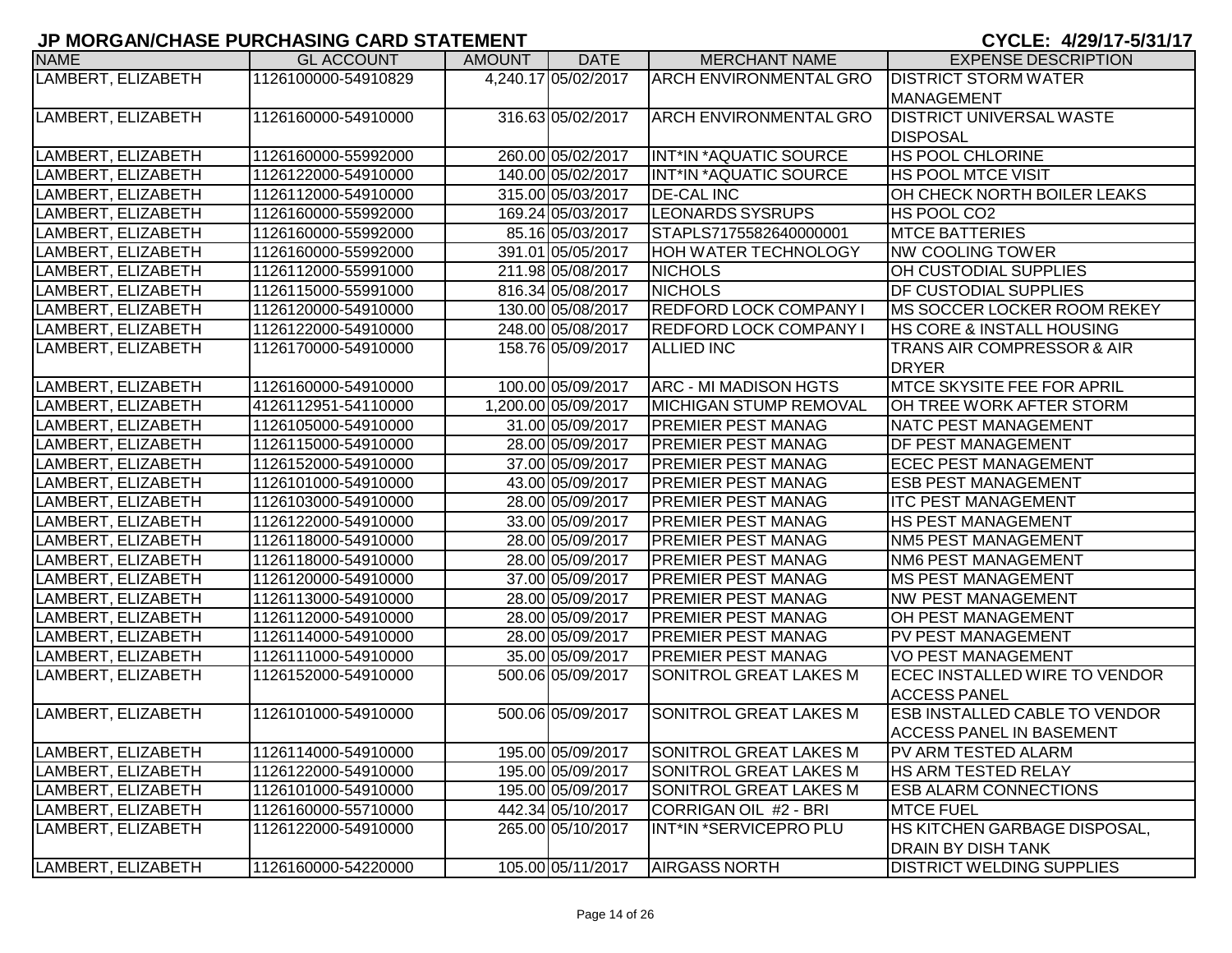| <b>NAME</b>                     | <b>GL ACCOUNT</b>   | <b>AMOUNT</b> | <b>DATE</b>         | <b>MERCHANT NAME</b>              | <b>EXPENSE DESCRIPTION</b>             |
|---------------------------------|---------------------|---------------|---------------------|-----------------------------------|----------------------------------------|
| LAMBERT, ELIZABETH              | 1126120000-54910000 |               | 195.00 05/11/2017   | NATIONAL TIME                     | <b>IMS COMM FAIL ON ALARM PANEL</b>    |
| LAMBERT, ELIZABETH              | 1126122000-54910000 |               | 300.00 05/11/2017   | <b>PREMIER RELOCATIONS</b>        | <b>HS PROPS STORAGE</b>                |
| LAMBERT, ELIZABETH              | 1126115000-54910000 |               | 195.00 05/11/2017   | <b>SONITROL GREAT LAKES M</b>     | <b>DF ARM TESTED ALARM</b>             |
| LAMBERT, ELIZABETH              | 1126152000-54910000 |               | 195.00 05/11/2017   | SONITROL GREAT LAKES M            | ECEC CHECKED CONFIGURATION FOR         |
|                                 |                     |               |                     |                                   | <b>READER BYPASS</b>                   |
| LAMBERT, ELIZABETH              | 1126105000-54910000 |               | 195.00 05/11/2017   | SONITROL GREAT LAKES M            | NATC ALARM LINE CHECK                  |
| LAMBERT, ELIZABETH              | 1126120000-54910000 |               | 299.00 05/11/2017   | <b>SONITROL GREAT LAKES M</b>     | <b>IMS GYM DOOR CONTACT</b>            |
| LAMBERT, ELIZABETH              | 1126161000-53840000 |               | 275.00 05/12/2017   | <b>WASTE MGMT WM EZPAY</b>        | <b>HS TEMP ROLL OFF</b>                |
| LAMBERT, ELIZABETH              | 1126161000-53840000 |               | 380.00 05/12/2017   | <b>WASTE MGMT WM EZPAY</b>        | <b>HS TEMP ROLL OFF #2</b>             |
| LAMBERT, ELIZABETH              | 1126161000-53840000 |               | 416.75 05/12/2017   | <b>WASTE MGMT WM EZPAY</b>        | <b>MTCE ROLL OFF</b>                   |
| LAMBERT, ELIZABETH              | 1126160000-55710000 |               | 304.90 05/15/2017   | CORRIGAN OIL #2 - BRI             | <b>MTCE FUEL</b>                       |
| LAMBERT, ELIZABETH              | 1126120000-55991000 |               | 121.92 05/15/2017   | <b>NICHOLS</b>                    | <b>MS CUSTODIAL SUPPLIES</b>           |
| LAMBERT, ELIZABETH              | 1126111000-55991000 |               | 40.64 05/15/2017    | <b>NICHOLS</b>                    | <b>VO CUSTODIAL SUPPLIES</b>           |
| LAMBERT, ELIZABETH              | 1126118000-55991000 |               | 60.96 05/15/2017    | <b>NICHOLS</b>                    | <b>NM6 CUSTODIAL SUPPLIES</b>          |
| LAMBERT, ELIZABETH              | 1126170000-54910000 |               | 502.50 05/16/2017   | <b>ARCH ENVIRONMENTAL GRO</b>     | <b>TRANS UST COMPLIANCE</b>            |
| LAMBERT, ELIZABETH              | 1126170000-54910000 |               | 874.00 05/16/2017   | <b>HYDRO CHEM SYSTEMS INC</b>     | <b>TRANS BUS WASH MTCE CHECK,</b>      |
|                                 |                     |               |                     |                                   | <b>SUPPLIES</b>                        |
| LAMBERT, ELIZABETH              | 1126660000-54934000 |               | 50.00 05/16/2017    | <b>PROTECTION ONE ALARM</b>       | <b>ECEC BUILDING SECURITY</b>          |
| LAMBERT, ELIZABETH              | 1126122000-54910000 |               | 270.00 05/17/2017   | <b>NATIONAL TIME</b>              | <b>HS DOOR CLOSER</b>                  |
| LAMBERT, ELIZABETH              | 1126160000-54910000 |               | 28.97 05/17/2017    | <b>QUALITY FIRST AID &amp; SA</b> | <b>MTCE FIRST AID KIT REFILLS</b>      |
| LAMBERT, ELIZABETH              | 1126170000-54910000 |               | 49.97 05/17/2017    | QUALITY FIRST AID & SA            | <b>TRANS FIRST AID KIT REFILLS</b>     |
| LAMBERT, ELIZABETH              | 1126113000-55991000 |               | 40.64 05/18/2017    | <b>NICHOLS</b>                    | <b>NW CUSTODIAL SUPPLIES</b>           |
| LAMBERT, ELIZABETH              | 1126118000-55991000 |               | 24.92 05/22/2017    | <b>NICHOLS</b>                    | <b>NM5 CUSTODIAL SUPPLIES</b>          |
| LAMBERT, ELIZABETH              | 1126103000-54910000 |               | 241.00 05/23/2017   | <b>COMMERICAL GLASS,</b>          | <b>ITC OUTSIDE DOORS GLASS</b>         |
| LAMBERT, ELIZABETH              | 1126122000-54910000 |               | 140.00 05/23/2017   | INT*IN *AQUATIC SOURCE            | <b>HS POOL MONTHLY VISIT</b>           |
| LAMBERT, ELIZABETH              | 1126160000-55992000 |               | 260.00 05/23/2017   | INT*IN *AQUATIC SOURCE            | <b>HS POOL CHLORINE</b>                |
| LAMBERT, ELIZABETH              | 1126161000-53840000 |               | 2,046.18 05/23/2017 | <b>WASTE MGMT WM EZPAY</b>        | <b>DISTRICT WASTE REMOVAL</b>          |
| LAMBERT, ELIZABETH              | 2326161000-53840000 |               | 682.07 05/23/2017   | <b>WASTE MGMT WM EZPAY</b>        | <b>DISTRICT WASTE REMOVAL REC</b>      |
|                                 |                     |               |                     |                                   | <b>MILAGE</b>                          |
| LAMBERT, ELIZABETH              | 1126122000-54910000 |               | 490.20 05/24/2017   | <b>NATIONAL TIME</b>              | <b>HS MAGNETIC DOOR HOLDERS</b>        |
|                                 |                     |               |                     |                                   | <b>REPAIRS</b>                         |
| LAMBERT, ELIZABETH              | 1126170000-54910000 |               | 399.19 05/25/2017   | <b>HYDRO CHEM SYSTEMS INC</b>     | <b>TRANS BUS WASH PM &amp; REPAIRS</b> |
| LAMBERT, ELIZABETH              | 1126160000-55710000 |               | 408.86 05/29/2017   | CORRIGAN OIL #2 - BRI             | <b>MTCE FUEL</b>                       |
| LAMBERT, ELIZABETH              | 1126170000-54910000 |               | 429.50 05/31/2017   | <b>ARCH ENVIRONMENTAL GRO</b>     | <b>TRANS UST CONSULTING</b>            |
| <b>LAMBERT, ELIZABETH Total</b> |                     | 28,439.84     |                     |                                   |                                        |
| LASH, NANCY                     | 1111114000-55110708 |               | 69.10 05/01/2017    | STAPLS7175465978000001            | <b>CLASSROOM SUPPLY</b>                |
| LASH, NANCY                     | 6100014000-24316275 |               | 73.13 05/02/2017    | <b>MARIA S ITALIAN BAKERY</b>     | <b>PRINCIPAL JEN MICHOS LUNCHEON</b>   |
| LASH, NANCY                     | 6100014000-24316275 |               | 222.50 05/03/2017   | <b>MARQUIS THEATRE INC</b>        | FIRST GRADE FIELD TRIP                 |
| LASH, NANCY                     | 1124114000-55910000 |               | 29.46 05/03/2017    | STAPLS7175576129000001            | <b>OFFICE SUPPLY/LOUNGE</b>            |
| LASH, NANCY                     | 6100014000-24316275 |               | 293.66 05/05/2017   | <b>BORDER CANTINA</b>             | <b>STAFF APPRECIATION LUNCHEON</b>     |
| LASH, NANCY                     | 1111114000-55110708 |               | 55.67 05/18/2017    | <b>REALLY GREAT TOYSCOM</b>       | <b>CLASSROOM SUPPLY</b>                |
| <b>LASH, NANCY Total</b>        |                     | 743.52        |                     |                                   |                                        |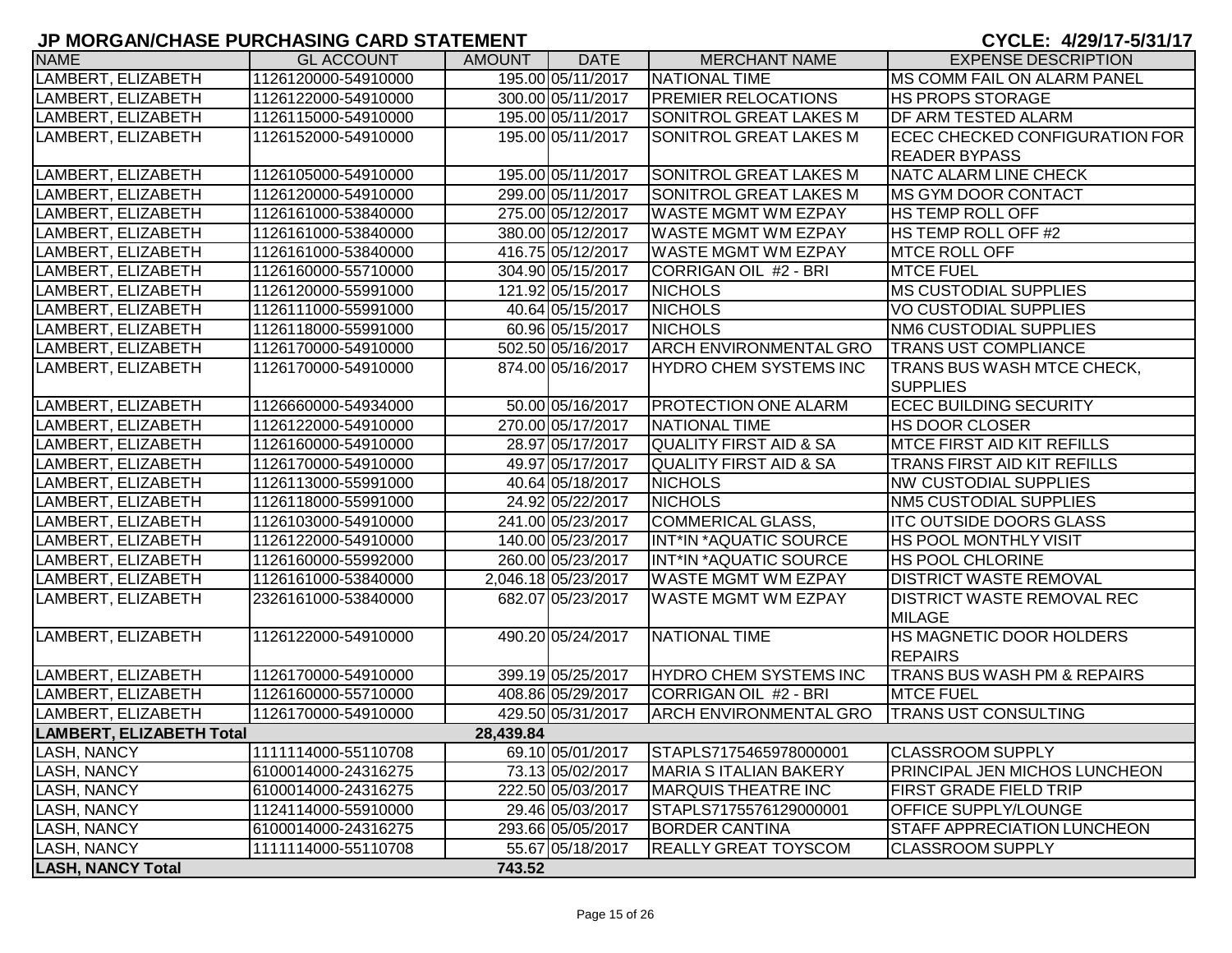| <b>NAME</b>            | <b>GL ACCOUNT</b>   | <b>AMOUNT</b> | <b>DATE</b>         | <b>MERCHANT NAME</b>          | <b>EXPENSE DESCRIPTION</b>                             |
|------------------------|---------------------|---------------|---------------------|-------------------------------|--------------------------------------------------------|
| MATSON, MELISSA        | 1711118000-55210810 |               | 28.20 05/05/2017    | <b>SCHOLASTIC EDUCATION</b>   | <b>SUMMER BOOK ORDER</b>                               |
| <b>MATSON, MELISSA</b> | 1711118000-55210810 |               | 745.80 05/08/2017   | <b>SCHOLASTIC EDUCATION</b>   | SUMMER BOOK ORDER - NOVI                               |
|                        |                     |               |                     |                               | <b>MEADOWS</b>                                         |
| <b>MATSON, MELISSA</b> | 1711112000-55210000 |               | 550.17 05/08/2017   | <b>SCHOLASTIC EDUCATION</b>   | <b>SUMMER BOOK ORDER - ORCHARD</b>                     |
|                        |                     |               |                     |                               | <b>HILLS</b>                                           |
| <b>MATSON, MELISSA</b> | 1711111000-55210000 |               | 805.49 05/08/2017   | <b>SCHOLASTIC EDUCATION</b>   | <b>SUMMER BOOK ORDER - VILLAGE</b>                     |
|                        |                     |               |                     |                               | <b>OAKS</b>                                            |
| MATSON, MELISSA        | 1711113000-55210000 |               | 213.95 05/08/2017   | <b>SCHOLASTIC EDUCATION</b>   | SUMMER BOOK ORDER - NOVI WOODS                         |
|                        |                     |               |                     |                               |                                                        |
| <b>MATSON, MELISSA</b> | 1711115000-55210000 |               | 264.89 05/08/2017   | <b>SCHOLASTIC EDUCATION</b>   | <b>SUMMER BOOK ORDER - DEERFIELD</b>                   |
| <b>MATSON, MELISSA</b> | 1711114000-55210000 |               | 366.75 05/08/2017   | <b>SCHOLASTIC EDUCATION</b>   | <b>SUMMER BOOK ORDER - PARKVIEW</b>                    |
| <b>MATSON, MELISSA</b> | 1711115000-55110611 |               | 141.90 05/09/2017   |                               | REI*GREENWOODHEINEMANN FOUNTAS & PINNELL BENCHMARK AND |
|                        |                     |               |                     |                               | ASSESSMENT SYSTEM REPLACEMENT<br><b>BOOKS</b>          |
| <b>MATSON, MELISSA</b> | 1711118000-55110611 |               | 5,395.50 05/09/2017 |                               | REI*GREENWOODHEINEMANN LEVELED LITERACY INTERVENTION   |
| <b>MATSON, MELISSA</b> | 1711112000-55110611 |               | 242.45 05/10/2017   |                               | REI*GREENWOODHEINEMANN WRITING PATHWAYS MANUALS -      |
|                        |                     |               |                     |                               | <b>ORCHARD HILLS</b>                                   |
| <b>MATSON, MELISSA</b> | 1711111000-55110611 |               | 242.45 05/10/2017   |                               | REI*GREENWOODHEINEMANN WRITING PATHWAYS MANUALS -      |
|                        |                     |               |                     |                               | <b>VILLAGE OAKS</b>                                    |
| <b>MATSON, MELISSA</b> | 1711113000-55110611 |               | 242.45 05/10/2017   |                               | REI*GREENWOODHEINEMANN WRITING PATHWAYS MANUALS - NOVI |
|                        |                     |               |                     |                               | <b>WOODS</b>                                           |
| <b>MATSON, MELISSA</b> | 1711115000-55110611 |               | 242.45 05/10/2017   |                               | REI*GREENWOODHEINEMANN WRITING PATHWAYS MANUALS -      |
|                        |                     |               |                     |                               | <b>DEERFIELD</b>                                       |
| <b>MATSON, MELISSA</b> | 1711114000-55110611 |               | 242.45 05/10/2017   |                               | REI*GREENWOODHEINEMANN WRITING PATHWAYS MANUALS -      |
|                        |                     |               |                     |                               | <b>PARKVIEW</b>                                        |
| <b>MATSON, MELISSA</b> | 1711118000-55110611 |               | 242.44 05/10/2017   |                               | REI*GREENWOODHEINEMANN WRITING PATHWAYS MANUALS - NOVI |
|                        |                     |               |                     |                               | <b>MEADOWS</b>                                         |
| <b>MATSON, MELISSA</b> | 1722100000-53220611 |               | 124.34 05/11/2017   | <b>BOYNE MTN LODGING</b>      | <b>LODGING DEPOSIT - S. EBEL -</b>                     |
|                        |                     |               |                     |                               | CONNECTING WITH KIDS THROUGH                           |
|                        |                     |               |                     |                               | <b>SCHOOL HEALTH</b>                                   |
| <b>MATSON, MELISSA</b> | 1722100000-57910611 |               | 75.58 05/12/2017    | PANERA BREAD #608009          | <b>PTO INTERSCHOOL COUNCIL MEETING</b>                 |
|                        |                     |               |                     |                               | <b>BREAKFAST</b>                                       |
| <b>MATSON, MELISSA</b> | 1722100000-57910611 |               | 116.60 05/12/2017   | <b>WILLYS - DETROIT</b>       | PURCHASE OF NOTEBOOKS FOR PTO                          |
|                        |                     |               |                     |                               | <b>INTERSCHOOL COUNCIL GIFTS</b>                       |
| <b>MATSON, MELISSA</b> | 1722100000-57910611 |               | $-4.23 05/15/2017$  | PANERA BREAD # 60800          | <b>REFUND OF SALES TAX</b>                             |
| <b>MATSON, MELISSA</b> | 1100000000-11920000 |               | 5,272.82 05/18/2017 | <b>HOBSONS K12</b>            | PURCHASE OF NAVIANCE SOFTWARE                          |
|                        |                     |               |                     |                               | <b>FOR HIGH SCHOOL</b>                                 |
| <b>MATSON, MELISSA</b> | 1711322000-55110611 |               | 371.64 05/24/2017   | <b>FLINN SCIENTIFIC, I</b>    | <b>SCIENCE TEACHING SUPPLIES</b>                       |
| <b>MATSON, MELISSA</b> | 1637100776-54910748 |               | 650.00 05/24/2017   | O CAPTAIN! EDUCATION          | <b>REGISTRATION FOR NOVI AP SUMMER</b>                 |
|                        |                     |               |                     |                               | <b>INSTITUTE</b>                                       |
| <b>MATSON, MELISSA</b> | 4345622000-56420000 |               | 1,122.00 05/25/2017 | <b>CAROLINA BIOLOGIC SUPP</b> | PURCHASE OF SCIENCE SUPPLIES                           |
| MATSON, MELISSA        | 1711322000-55110611 |               | 404.25 05/25/2017   | <b>CAROLINA BIOLOGIC SUPP</b> | PURCHASE OF SCIENCE SUPPLIES'                          |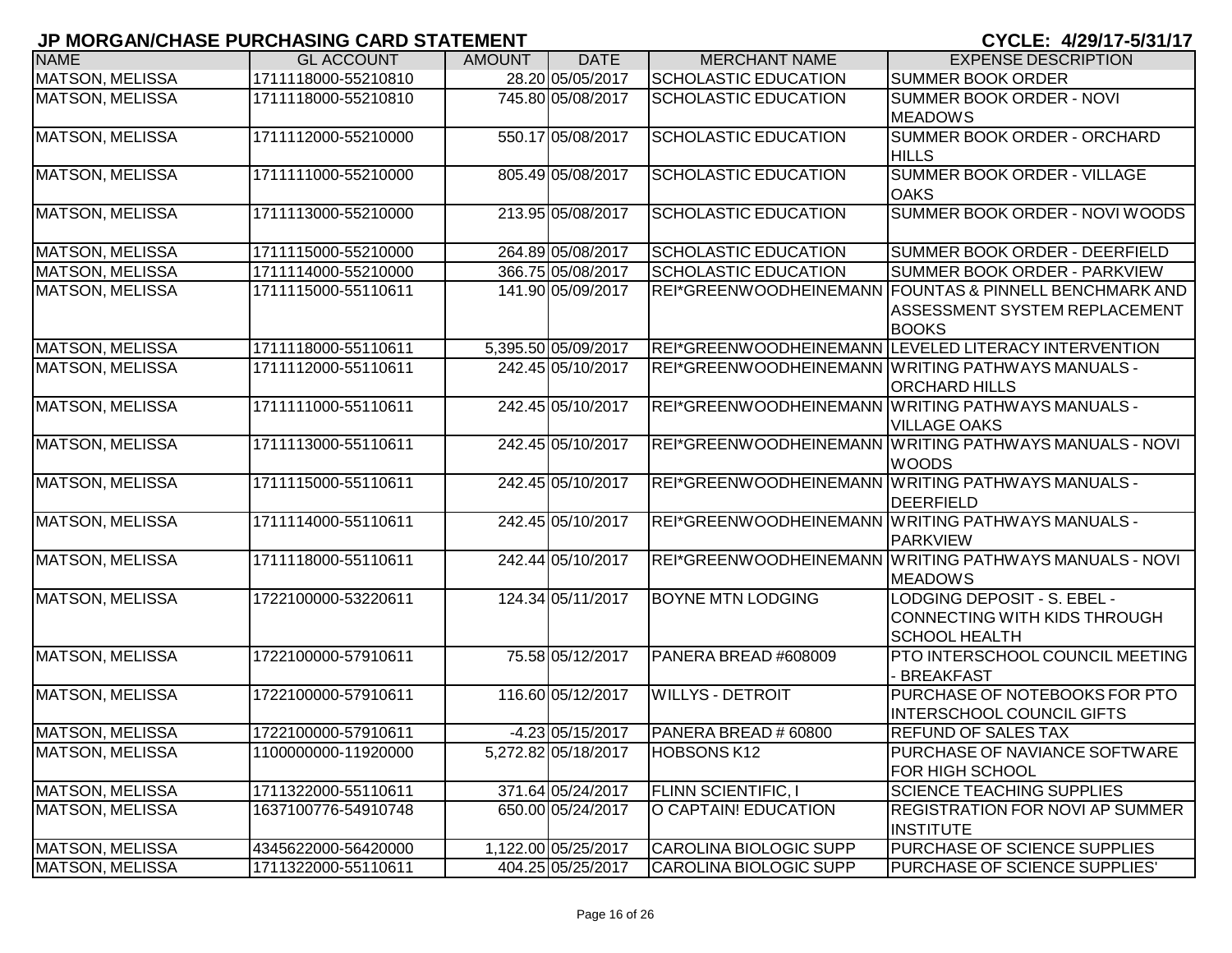|                                 | <u>of monoration the renormality orald on the menti</u> |           |                     |                                    |                                       |
|---------------------------------|---------------------------------------------------------|-----------|---------------------|------------------------------------|---------------------------------------|
| <b>NAME</b>                     | <b>GL ACCOUNT</b>                                       | AMOUNT    | <b>DATE</b>         | <b>MERCHANT NAME</b>               | <b>EXPENSE DESCRIPTION</b>            |
| <b>MATSON, MELISSA</b>          | 1711322000-55110611                                     |           | 2,052.64 05/25/2017 | <b>HTG SUPPLY</b>                  | <b>SCIENCE SUPPLIES</b>               |
| <b>MATSON, MELISSA</b>          | 1711118000-55210810                                     |           | 156.80 05/25/2017   | SSI*DELTACPOFREYNEOSCI             | PURCHASE OF ONE 5TH GRADE             |
|                                 |                                                         |           |                     |                                    | <b>SCIENCE BOOK FOR ADDITIONAL</b>    |
|                                 |                                                         |           |                     |                                    | <b>TEACHER</b>                        |
| <b>MATSON, MELISSA</b>          | 1722100000-57910611                                     |           | $-6.60$ 05/26/2017  | <b>WILLYS - DETROIT</b>            | <b>REFUND OF TAX FROM SHINOLA FOR</b> |
|                                 |                                                         |           |                     |                                    | NOTEBOOK PURCHASE                     |
| <b>MATSON, MELISSA Total</b>    |                                                         | 20,303.18 |                     |                                    |                                       |
| MCDOUGALL, BARBARA              | 6100061000-24316104                                     |           | 15.20 05/01/2017    | <b>BED BATH &amp; BEYOND #43</b>   | PLATES FOR OFFICE                     |
| MCDOUGALL, BARBARA              | 6100061000-24316104                                     |           | 95.22 05/01/2017    | <b>BENITOS PIZZA-NOVI</b>          | <b>MS SPORTS FAIR</b>                 |
| MCDOUGALL, BARBARA              | 6100061000-24316126                                     |           | 500.00 05/05/2017   | <b>GVSUICA</b>                     | <b>G BKB CAMP</b>                     |
| MCDOUGALL, BARBARA              | 6100061000-24316104                                     |           | 20.33 05/10/2017    | <b>BENITOS PIZZA-NOVI</b>          | LUNCH MEETING W/SCOTT PIPARELLI       |
|                                 |                                                         |           |                     |                                    | <b>TEAM SPORTS</b>                    |
| MCDOUGALL, BARBARA              | 1429300000-55999000                                     |           | 264.89 05/10/2017   | <b>PAPER DIRECT</b>                | CERTIFICATE PAPER FOR AWARDS          |
| MCDOUGALL, BARBARA              | 6100061000-24316104                                     |           | 191.22 05/15/2017   | SAMS CLUB #6657                    | <b>OAKLAND COUNTY TRACK MEET</b>      |
| MCDOUGALL, BARBARA              | 6100061000-24316104                                     |           | 41.31 05/15/2017    | <b>STAPLES</b><br>00115659         | <b>OAKLAND COUNTY TRACK MEET</b>      |
| MCDOUGALL, BARBARA              | 6100061000-24316104                                     |           | 41.47 05/19/2017    | SAMSCLUB #6657                     | <b>OAKLAND COUNTY TRACK MEET</b>      |
| MCDOUGALL, BARBARA              | 6100061000-24316104                                     |           | 61.49 05/19/2017    | SAMSCLUB #6657                     | <b>OAKLAND COUNTY TRACK MEET</b>      |
| MCDOUGALL, BARBARA              | 1429300000-55999000                                     |           | 47.00 05/25/2017    | <b>ERFFMEYER &amp; SON COMPAN</b>  | <b>AWARDS</b>                         |
| MCDOUGALL, BARBARA              | 6100061000-24316104                                     |           | 130.99 05/25/2017   | SAMS CLUB #6657                    | OAKLAND COUNTY TRACK MEET             |
| MCDOUGALL, BARBARA              | 6100061000-24316104                                     |           | 41.07 05/26/2017    | WM SUPERCENTER #5893               | <b>OAKLAND COUNTY TRACK MEET</b>      |
| MCDOUGALL, BARBARA              | 6100061000-24316104                                     |           | 14.84 05/29/2017    | <b>PARTY CITY</b>                  | OAKLAND COUNTY TRACK MEET             |
| MCDOUGALL, BARBARA              | 6100061000-24316104                                     |           | 576.00 05/29/2017   | <b>SUBWAY</b><br>00025049          | <b>OAKLAND COUNTY TRACK MEET</b>      |
| <b>MCDOUGALL, BARBARA Total</b> |                                                         | 2,041.03  |                     |                                    |                                       |
| MILLER, HELEN                   | 6100001000-24316770                                     |           | 18.00 05/05/2017    | SAMS CLUB #6657                    | <b>BOUQUET FOR RETURNING</b>          |
|                                 |                                                         |           |                     |                                    | <b>EMPLOYEE/DIATIKAR</b>              |
| MILLER, HELEN                   | 6100001000-24316770                                     |           | 2.00 05/05/2017     | <b>TARGET</b><br>00014654          | <b>TREAT FOR RETURNING</b>            |
|                                 |                                                         |           |                     |                                    | EMPLOYEE/DIATIKAR                     |
| MILLER, HELEN                   | 6100001000-24316770                                     |           | 50.00 05/08/2017    | <b>TLF VANESSAS FLOWERS</b>        | <b>GET WELL FLOWERS/MATTHEWS</b>      |
| MILLER, HELEN                   | 6100001000-24316770                                     |           | 40.50 05/24/2017    | <b>TLF VANESSAS FLOWERS</b>        | <b>GET WELL FLOWERS/BRICKEY</b>       |
| <b>MILLER, HELEN</b>            | 1128300000-55610000                                     |           | 128.78 05/26/2017   | PANERA BREAD #600667               | LUNCH FOR NEA NEGOTIATIONS            |
| MILLER, HELEN                   | 1128300000-55610000                                     |           | 5.14 05/26/2017     | SPEEDWAY 02202 10                  | BEVERAGES FOR NEA NEGOTIATIONS        |
|                                 |                                                         |           |                     |                                    |                                       |
| MILLER, HELEN                   | 6100001000-24316770                                     |           | 59.98 05/29/2017    | THE HOME DEPOT #2737               | <b>FLOWERS FOR OUTDOOR PLANTERS</b>   |
|                                 |                                                         |           |                     |                                    | <b>AT ESB ENTRANCE</b>                |
| <b>MILLER, HELEN Total</b>      |                                                         | 304.40    |                     |                                    |                                       |
| <b>MORGAN, TAYLOR</b>           | 1111220730-55110000                                     |           | 26.93 05/04/2017    | MEIJER INC #032 Q01                | <b>LAB SUPPLIES</b>                   |
| MORGAN, TAYLOR                  | 1111220730-55110000                                     |           | 25.41 05/04/2017    | MEIJER INC #032<br>Q <sub>01</sub> | <b>LAB SUPPLIES</b>                   |
| MORGAN, TAYLOR                  | 1111220730-55110000                                     |           | -26.93 05/04/2017   | MEIJER INC #032 Q01                | <b>LAB SUPPLIES CREDIT</b>            |
| <b>MORGAN, TAYLOR</b>           | 1111220730-55110000                                     |           | 4.99 05/23/2017     | <b>TARGET</b><br>00002816          | <b>LAB SUPPLIES</b>                   |
| <b>MORGAN, TAYLOR Total</b>     |                                                         | 30.40     |                     |                                    |                                       |
| NESMITH, RUSSELL                | 1126160000-55993000                                     |           | 10.00 05/01/2017    | <b>ANGELO'S WHOLESALE</b>          | NM5 TREE DEDICATION MULCH             |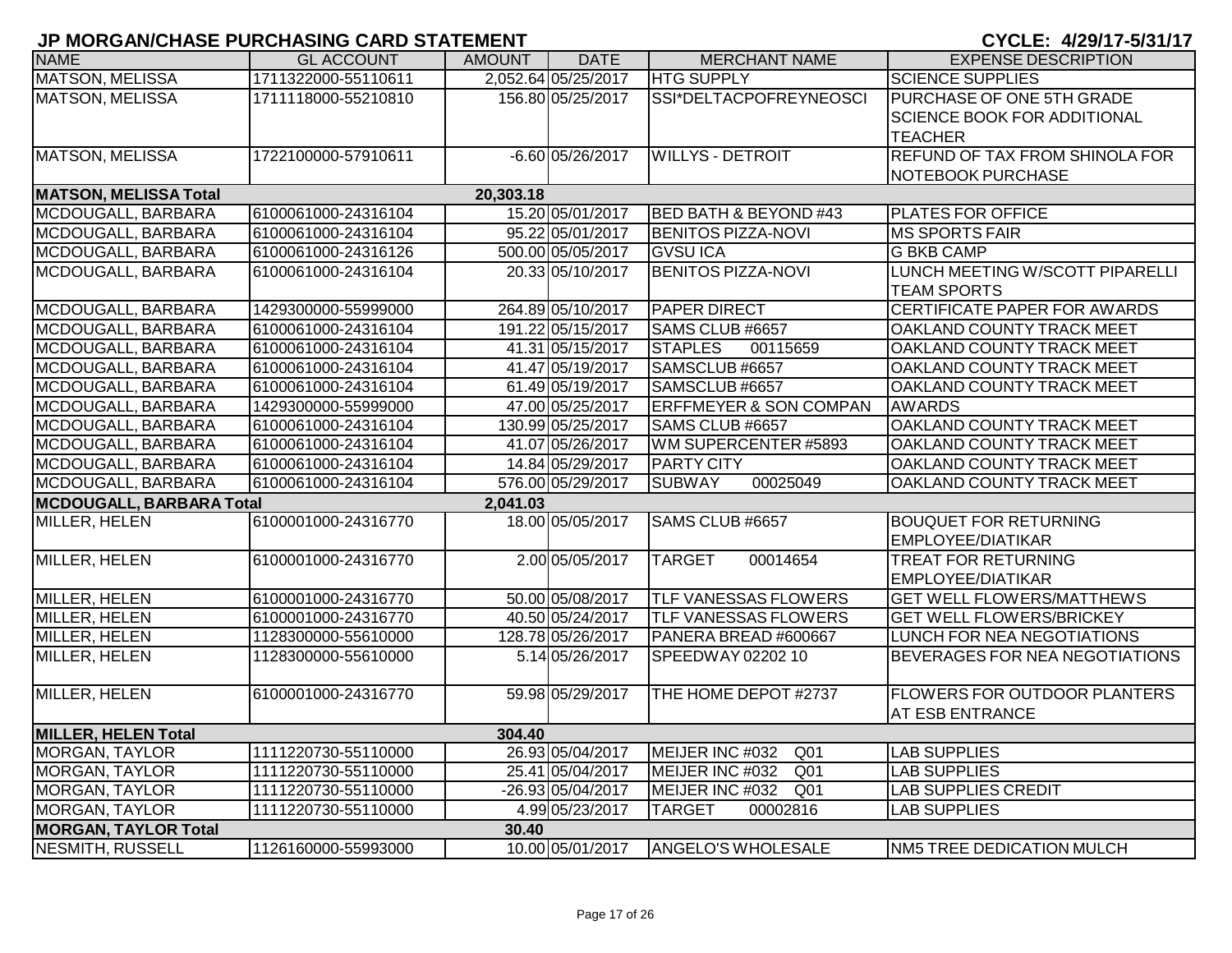| <b>NAME</b>                   | <b>GL ACCOUNT</b>   | <b>AMOUNT</b> | <b>DATE</b>         | <b>MERCHANT NAME</b>          | <b>EXPENSE DESCRIPTION</b>            |
|-------------------------------|---------------------|---------------|---------------------|-------------------------------|---------------------------------------|
| NESMITH, RUSSELL              | 1126160000-55992000 |               | 239.17 05/01/2017   | <b>BEST PLUMBING SPECIALT</b> | HS CAFETERIA GIRLS BATHROOM           |
|                               |                     |               |                     |                               | <b>TOILET</b>                         |
| NESMITH, RUSSELL              | 1126160000-55992000 |               | 163.49 05/03/2017   | <b>BEST PLUMBING SPECIALT</b> | OH SINK SERVICE FAUCET                |
| <b>NESMITH, RUSSELL</b>       | 1126160000-55992000 |               | 9.94 05/03/2017     | THE HOME DEPOT #2737          | <b>MTCE SUPPLIES</b>                  |
| NESMITH, RUSSELL              | 1126160000-54220000 |               | 150.00 05/11/2017   | <b>CHETS RENT ALL BRIGHTO</b> | MTCE MOVE LIFT FROM MS TO NM5         |
| NESMITH, RUSSELL              | 1126160000-54220000 |               | -82.80 05/11/2017   | <b>CHETS RENT ALL BRIGHTO</b> | MTCE MOVE LIFT FROM MS TO NM5         |
| NESMITH, RUSSELL              | 1126160000-55992000 |               | 192.68 05/15/2017   | <b>BEST PLUMBING SPECIALT</b> | <b>MTCE PLUMBING STOCK</b>            |
| NESMITH, RUSSELL              | 1126160000-55992000 |               | 39.74 05/16/2017    | <b>BEST PLUMBING SPECIALT</b> | <b>MTCE PLUMBING STOCK</b>            |
| NESMITH, RUSSELL              | 1126160000-55992000 |               | 104.65 05/16/2017   | <b>PPG PAINTS 9455</b>        | <b>MTCE YELLOW PARKING LOT PAINT</b>  |
| NESMITH, RUSSELL              | 1126160000-55992000 |               | 177.13 05/18/2017   | <b>BEST PLUMBING SPECIALT</b> | <b>MTCE FOUNTAINS AT BASEBALL</b>     |
|                               |                     |               |                     |                               | <b>BATHROOMS</b>                      |
| <b>NESMITH, RUSSELL</b>       | 1126160000-54220000 |               | 67.20 05/18/2017    | <b>CHETS RENT ALL NOVI</b>    | MTCE LIFT MOVED FROM NM5 TO OH        |
| NESMITH, RUSSELL              | 1126160000-55992000 |               | 103.38 05/19/2017   | <b>ETNA DISTRIBUTORS WIXO</b> | <b>HS TOILET</b>                      |
| NESMITH, RUSSELL              | 1126160000-55993000 |               | 8.04 05/19/2017     | PPG PAINTS 9455               | <b>GRNDS TAPE FOR PAINTING FIELDS</b> |
| NESMITH, RUSSELL              | 1126160000-55993000 |               | 81.00 05/22/2017    | <b>ANGELO'S WHOLESALE</b>     | DF MULCH FOR GIRL SCOUT PROJECT       |
|                               |                     |               |                     |                               |                                       |
| <b>NESMITH, RUSSELL</b>       | 1126160000-55993000 |               | 46.20 05/22/2017    | <b>ANGELO'S WHOLESALE</b>     | DF PEAT FOR GIRL SCOUT PROJECT        |
| <b>NESMITH, RUSSELL</b>       | 1126160000-55993000 |               | 280.85 05/22/2017   | PIONEER REVERE 8008771        | <b>GRNDS FIELD PAINT</b>              |
| <b>NESMITH, RUSSELL</b>       | 1126160000-55992000 |               | 13.32 05/22/2017    | THE HOME DEPOT #2737          | <b>IMTCE PLUMBING PARTS</b>           |
| NESMITH, RUSSELL              | 1126160000-54120000 |               | 840.35 05/24/2017   | MARKS OUTDOOR POWER EQ        | <b>GRNDS REPLACE HUDRO-PUMP ON</b>    |
|                               |                     |               |                     |                               | <b>TORO 0-TURN MOWER</b>              |
| NESMITH, RUSSELL              | 1126160000-55990000 |               | 147.73 05/25/2017   | <b>BEST PLUMBING SPECIALT</b> | <b>HS UPSTAIRS TEACHERS LOUNGE</b>    |
|                               |                     |               |                     |                               | <b>SPOUT</b>                          |
| NESMITH, RUSSELL              | 1126160000-55993000 |               | 125.00 05/29/2017   | <b>ANGELO'S WHOLESALE</b>     | <b>NW GARDEN MULCH</b>                |
| <b>NESMITH, RUSSELL Total</b> |                     | 2,717.07      |                     |                               |                                       |
| NEWMAN, MARK                  | 1126100000-53220828 |               | 1,036.63 05/08/2017 | COURTYARD BY MARRIOTT         | <b>MSBO CONFERENCE</b>                |
| <b>NEWMAN, MARK Total</b>     |                     | 1,036.63      |                     |                               |                                       |
| NOWICKI, MATTHEW              | 1127170000-57910000 |               | 61.64 05/08/2017    | <b>KIMBALL MIDWEST</b>        | <b>PAINT FOR BUSES</b>                |
| <b>NOWICKI, MATTHEW</b>       | 1127170000-55730000 |               | 122.21 05/22/2017   | <b>TRANSARCTIC INC</b>        | A/C REPAIR PARTS                      |
| NOWICKI, MATTHEW              | 1127170000-57910000 |               | 44.88 05/29/2017    | THE HOME DEPOT #2737          | <b>BUS CLEANING SUPPLIES</b>          |
| <b>NOWICKI, MATTHEW Total</b> |                     | 228.73        |                     |                               |                                       |
| <b>OCONNOR, GAIL</b>          | 1611851343-55110000 |               | 10.94 05/01/2017    | <b>AMAZON MKTPLACE PMTS</b>   | <b>TEACHING SUPPLIES</b>              |
| OCONNOR, GAIL                 | 1335100000-55110553 |               | 84.96 05/01/2017    | STAPLS7175458567000001        | <b>TEACHING SUPPLIES</b>              |
| OCONNOR, GAIL                 | 1311800000-55110551 |               | 146.82 05/03/2017   | <b>DISCOUNT SCHOOL SUPPLY</b> | <b>TEACHING SUPPLIES</b>              |
| OCONNOR, GAIL                 | 6100041000-24316350 |               | 61.11 05/04/2017    | <b>DISCOUNT SCHOOL SUPPLY</b> | <b>TEACHING SUPPLIES</b>              |
| OCONNOR, GAIL                 | 6100041000-24316350 |               | 408.29 05/04/2017   | <b>LAKESHORE LEARNING MAT</b> | <b>TEACHING SUPPLIES</b>              |
| OCONNOR, GAIL                 | 6100041000-24316355 |               | 569.51 05/08/2017   | <b>SCHOLASTIC BOOK FAIRS</b>  | <b>TEACHING SUPPLIES</b>              |
| OCONNOR, GAIL                 | 1335100000-55110553 |               | 630.50 05/09/2017   | <b>PRINTNOLOGY INC</b>        | <b>TEACHING SUPPLIES</b>              |
| OCONNOR, GAIL                 | 6100041000-24316350 |               | 210.25 05/10/2017   | STAPLS7175981893000001        | <b>TEACHING SUPPLIES</b>              |
| OCONNOR, GAIL                 | 6100041000-24316350 |               | 7.50 05/10/2017     | STAPLS7175981893000002        | <b>TEACHING SUPPLIES</b>              |
| OCONNOR, GAIL                 | 6100041000-24316355 |               | 16.98 05/10/2017    | STAPLS7175981893000003        | <b>TEACHING SUPPLIES</b>              |
| OCONNOR, GAIL                 | 6100041000-24316350 |               | 607.69 05/11/2017   | KAPLAN EARLY LEARNING         | <b>TEACHING SUPPLIES</b>              |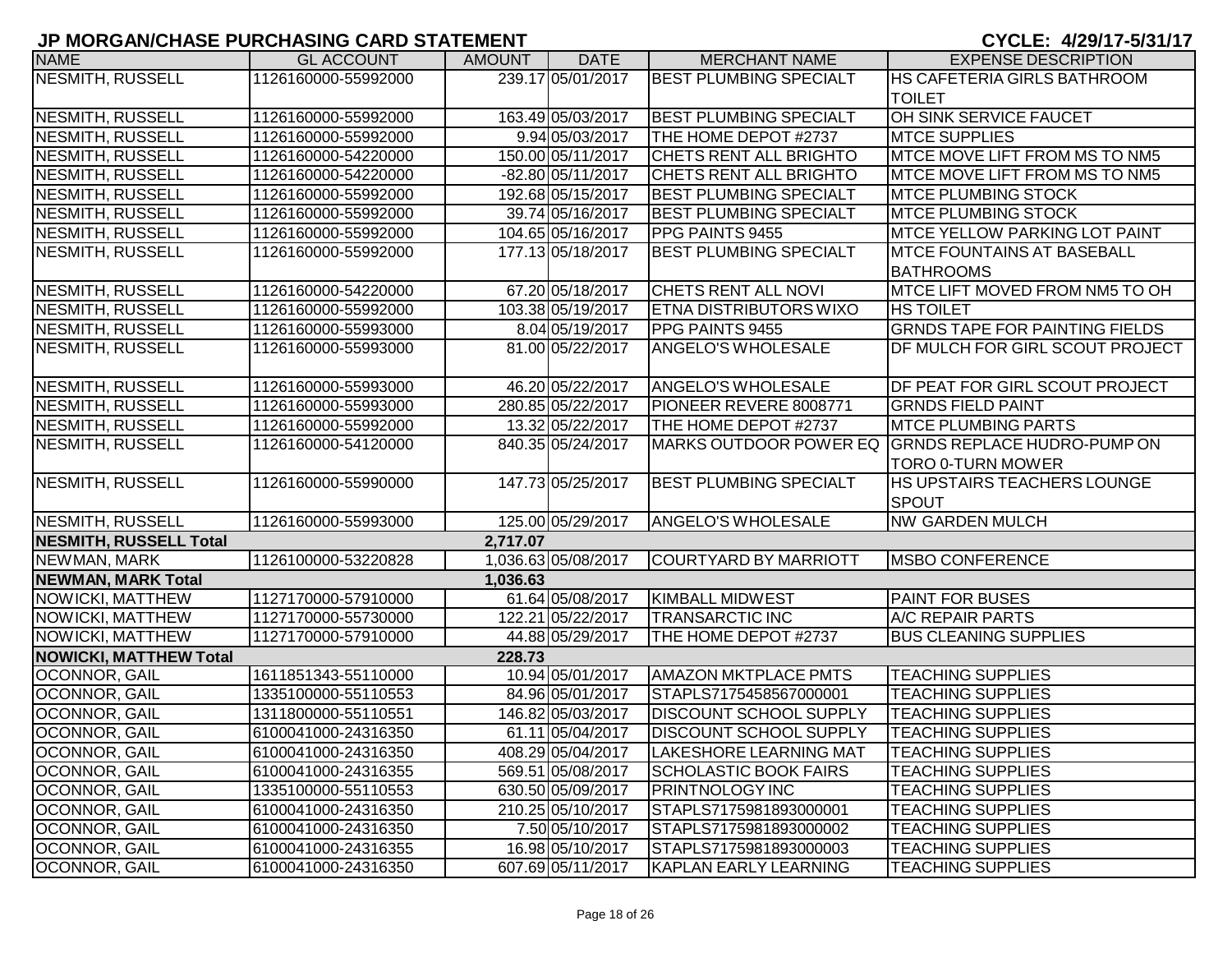| <b>NAME</b>                 | <b>GL ACCOUNT</b>   | AMOUNT   | <b>DATE</b>         | <b>MERCHANT NAME</b>          | <b>EXPENSE DESCRIPTION</b>                                                                                             |
|-----------------------------|---------------------|----------|---------------------|-------------------------------|------------------------------------------------------------------------------------------------------------------------|
| <b>OCONNOR, GAIL</b>        | 6100041000-24316350 |          | 68.94 05/12/2017    | MEIJER INC #122 Q01           | <b>TEACHING SUPPLIES</b>                                                                                               |
| <b>OCONNOR, GAIL</b>        | 6100041000-24316350 |          | 14.38 05/15/2017    | STAPLS7175981893000004        | <b>TEACHING SUPPLIES</b>                                                                                               |
| <b>OCONNOR, GAIL</b>        | 6100041000-24316350 |          | 10.50 05/18/2017    | STAPLS7175981893000005        | <b>TEACHING SUPPLIES</b>                                                                                               |
| <b>OCONNOR, GAIL</b>        | 6100041000-24316350 |          | 134.85 05/19/2017   | AMAZON.COM                    | <b>TEACHING SUPPLIES</b>                                                                                               |
| OCONNOR, GAIL               | 6100041000-24316350 |          | 619.99 05/19/2017   | AMAZON.COM                    | <b>TEACHING SUPPLIES</b>                                                                                               |
| <b>OCONNOR, GAIL</b>        | 6100041000-24316355 |          | 148.81 05/19/2017   | <b>DISCOUNT SCHOOL SUPPLY</b> | <b>TEACHING SUPPLIES</b>                                                                                               |
| <b>OCONNOR, GAIL</b>        | 6100041000-24316350 |          | 909.99 05/24/2017   | <b>LITTLE TIKES CO</b>        | <b>TEACHING SUPPLIES</b>                                                                                               |
| <b>OCONNOR, GAIL Total</b>  |                     | 4,662.01 |                     |                               |                                                                                                                        |
| PATEL, SHAILEE              | 1222600000-53220000 |          | 79.78 05/01/2017    | <b>GRACES MANDARIN</b>        | <b>LRP CONFERENCE</b>                                                                                                  |
| <b>PATEL, SHAILEE Total</b> |                     | 79.78    |                     |                               |                                                                                                                        |
| <b>REEVES, LISA</b>         | 1111220730-55110000 |          | 15.49 05/08/2017    |                               | TEACHERSPAYTEACHERS.CO POWERPOINT PRESENTATIONS AND<br>LESSON ACTIVITIES FOR CELLS AND<br><b>HEREDITY SCIENCE UNIT</b> |
| <b>REEVES, LISA</b>         | 1111220730-55110000 |          | 22.02 05/09/2017    | 00014654<br><b>TARGET</b>     | <b>LAB SUPPLIES</b>                                                                                                    |
| <b>REEVES, LISA</b>         | 1111220730-55110000 |          | 35.93 05/10/2017    | 00014654<br><b>TARGET</b>     | <b>MATERIALS NEEDED FOR CELLS AND</b><br><b>HEREDITY UNIT LABS</b>                                                     |
| <b>REEVES, LISA</b>         | 1111220730-55110000 |          | 17.96 05/19/2017    | <b>TARGET</b><br>00003541     | <b>MATERIALS NEEDED FOR CELLS AND</b><br><b>HEREDITY UNIT LABS</b>                                                     |
| <b>REEVES, LISA Total</b>   |                     | 91.40    |                     |                               |                                                                                                                        |
| <b>REICHLEY, CARRIE</b>     | 1111118000-55110731 |          | 8.30 05/01/2017     | <b>AMAZON MKTPLACE PMTS</b>   | <b>BOOKS FOR SOCIAL STUDIES-C.</b><br>MULHALL                                                                          |
| <b>REICHLEY, CARRIE</b>     | 1111118000-55110731 |          | 6.99 05/01/2017     | <b>AMAZON MKTPLACE PMTS</b>   | <b>BOOKS FOR SOCIAL STUDIES-C.</b><br><b>MULHALL</b>                                                                   |
| <b>REICHLEY, CARRIE</b>     | 1111118000-55110731 |          | 5.98 05/01/2017     | <b>AMAZON MKTPLACE PMTS</b>   | <b>BOOKS FOR SOCIAL STUDIES-C.</b><br><b>MULHALL</b>                                                                   |
| <b>REICHLEY, CARRIE</b>     | 1111118000-55110702 |          | 872.34 05/01/2017   | <b>DBC*BLICK ART MATERIAL</b> | <b>ART SUPPLIES-T. GARCIA</b>                                                                                          |
| <b>REICHLEY, CARRIE</b>     | 1111118000-55110799 |          | 64.21 05/01/2017    | PANERA BREAD #667             | PRINCIPALS MEETING LUNCHEON                                                                                            |
| <b>REICHLEY, CARRIE</b>     | 1111118000-55110708 |          | 963.20 05/01/2017   | <b>VERITIV</b>                | (1) PALLET OF COPY PAPER-5TH<br><b>GRADE</b>                                                                           |
| <b>REICHLEY, CARRIE</b>     | 1111118000-55110708 |          | 1,926.40 05/01/2017 | <b>VERITIV</b>                | (2) PALLETS OF COPY PAPER-6TH<br><b>GRADE</b>                                                                          |
| <b>REICHLEY, CARRIE</b>     | 1111118000-55110731 |          | 424.95 05/02/2017   | <b>SSI*SCHOOL SPECIALTY</b>   | TOM TIMMER-SOCIAL STUDIES<br>SUPPLIES FOR 6TH GRADE                                                                    |
| <b>REICHLEY, CARRIE</b>     | 1111118000-55110731 |          | 7.90 05/03/2017     | <b>AMAZON MKTPLACE PMTS</b>   | <b>BOOK FOR C. MULHALL-SOCIAL</b><br><b>STUDIES</b>                                                                    |
| REICHLEY, CARRIE            | 6100018000-24316220 |          | 656.00 05/05/2017   | <b>HOWELL CONFERENCE AND</b>  | FIELD TRIP-BARANECK/TYRPAK                                                                                             |
| <b>REICHLEY, CARRIE</b>     | 6100018000-24316220 |          | 556.00 05/05/2017   | <b>HOWELL CONFERENCE AND</b>  | FIELD TRIP-TIMMER/WELLOCK                                                                                              |
| <b>REICHLEY, CARRIE</b>     | 6100018000-24316220 |          | 642.00 05/05/2017   | <b>HOWELL CONFERENCE AND</b>  | FIELD TRIP-YUCHUCK/TROOST                                                                                              |
| <b>REICHLEY, CARRIE</b>     | 6100018000-24316220 |          | 628.00 05/05/2017   | <b>HOWELL CONFERENCE AND</b>  | FIELD TRIP-BARRICK/ZEBROWSKI                                                                                           |
| <b>REICHLEY, CARRIE</b>     | 6100018000-24316501 |          | 150.00 05/08/2017   | <b>LIBRARY SPORTS PUB</b>     | STAFF APPRECIATION LUNCHEON @<br><b>ESB-PTO</b>                                                                        |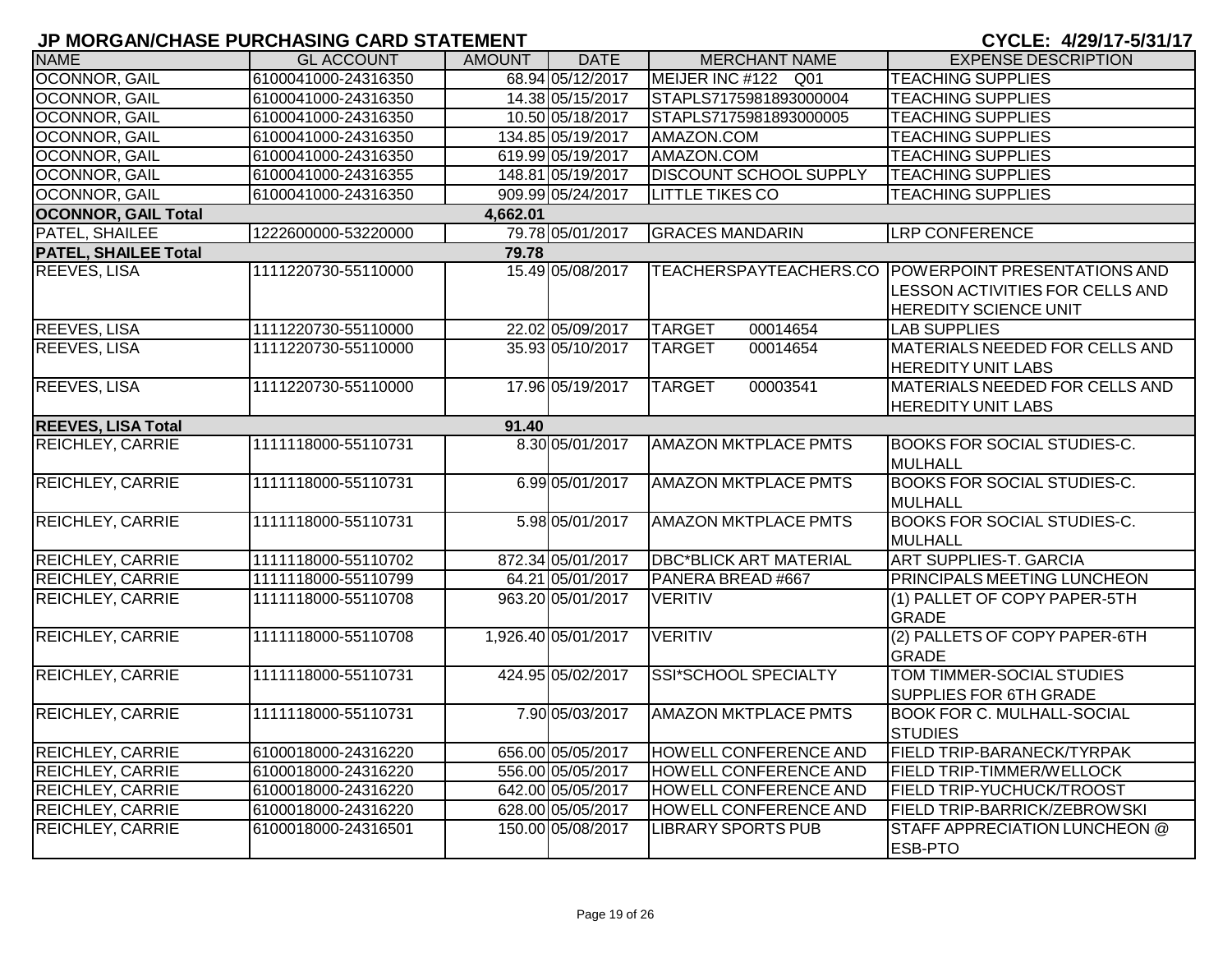| <b>NAME</b>                   | <b>GL ACCOUNT</b>   | <b>AMOUNT</b> | <b>DATE</b>         | <b>MERCHANT NAME</b>          | <b>EXPENSE DESCRIPTION</b>              |
|-------------------------------|---------------------|---------------|---------------------|-------------------------------|-----------------------------------------|
| <b>REICHLEY, CARRIE</b>       | 6100018000-24316501 |               | 475.00 05/08/2017   | <b>LIBRARY SPORTS PUB</b>     | <b>STAFF APPRECIATION LUNCHEON @</b>    |
|                               |                     |               |                     |                               | <b>MEADOWS-PTO</b>                      |
| <b>REICHLEY, CARRIE</b>       | 1111118000-55110708 |               | 59.00 05/11/2017    | SSI*SCHOOL SPECIALTY          | L. BARANEK-CLASSROOM SUPPLIES           |
| <b>REICHLEY, CARRIE</b>       | 1111118000-55110799 |               | 108.80 05/15/2017   | BARNES&NOBLE.COM-BN           | <b>BOOKS FOR "TURNAROUND KIDS"</b>      |
| <b>REICHLEY, CARRIE</b>       | 6100018000-24316275 |               | $-0.69$ 05/15/2017  | <b>PARTY CITY</b>             | <b>TAX CREDIT</b>                       |
| <b>REICHLEY, CARRIE</b>       | 6100018000-24316275 |               | $-1.92$ 05/15/2017  | <b>PARTY CITY</b>             | <b>TAX CREDIT</b>                       |
| <b>REICHLEY, CARRIE</b>       | 1111118000-55110799 |               | 15.00 05/15/2017    | <b>RIZZO SERVICES</b>         | RECYCLING - 6/1/17-8/31/17              |
| <b>REICHLEY, CARRIE</b>       | 6100018000-24316220 |               | 540.00 05/15/2017   | THE HENRY FORD                | <b>FIELD TRIP-MULHALL/ERNSTER</b>       |
| <b>REICHLEY, CARRIE</b>       | 6100018000-24316220 |               | 640.00 05/15/2017   | THE HENRY FORD                | FIELD TRIP-KOZLOWSKI/MCDONALD           |
| <b>REICHLEY, CARRIE</b>       | 6100018000-24316220 |               | 1,320.00 05/16/2017 | THE HENRY FORD                | <b>FIELD TRIP-KUHN/DIAL &amp;</b>       |
|                               |                     |               |                     |                               | DEHNE/RODRIGUEZ                         |
| <b>REICHLEY, CARRIE</b>       | 1111118000-55110799 |               | $-6.16$ 05/17/2017  | BARNES&NOBLE.COM-BN           | <b>TAX CREDIT</b>                       |
| <b>REICHLEY, CARRIE</b>       | 6100018000-24316232 |               | 779.45 05/17/2017   | <b>CROWN AWARDS INC</b>       | <b>MATH BOOT CAMP AWARDS</b>            |
| <b>REICHLEY, CARRIE</b>       | 6100018000-24316220 |               | 670.00 05/17/2017   | <b>HOWELL CONFERENCE AND</b>  | <b>FIELD TRIP-VOLLMER/CAROTHERS</b>     |
| <b>REICHLEY, CARRIE</b>       | 6100018000-24316220 |               | 558.00 05/17/2017   | <b>HOWELL CONFERENCE AND</b>  | <b>FIELD TRIP-WANDEL/KASSAB</b>         |
| <b>REICHLEY, CARRIE</b>       | 6100018000-24316220 |               | 950.00 05/17/2017   | <b>HOWELL CONFERENCE AND</b>  | <b>FIELD TRIP-ALSPAUGH/COSMAN</b>       |
| <b>REICHLEY, CARRIE</b>       | 1111118724-55110000 |               | 592.49 05/17/2017   | J W PEPPER AND SON INC        | <b>MUSIC SUPPLIES</b>                   |
| REICHLEY, CARRIE              | 6100018000-24316220 |               | 830.00 05/17/2017   | THE HENRY FORD                | FIELD TRIP-MICHALSKI/AKCASU/GRIMM       |
| <b>REICHLEY, CARRIE</b>       | 6100018000-24316501 |               | 700.00 05/17/2017   | VIECO/888-412-6136            | DRAWSTRING BACKPACKS-PTO                |
| <b>REICHLEY, CARRIE</b>       | 6100018000-24316220 |               | 60.00 05/18/2017    | THE HENRY FORD                | <b>FIELD TRIP-MULHALL/ERNSTER</b>       |
|                               |                     |               |                     |                               | <b>BOUGHT 6 EXTRA TICKETS</b>           |
| <b>REICHLEY, CARRIE</b>       | 6100018000-24316232 |               | 1,434.50 05/19/2017 | I AM DETROIT                  | <b>T-SHIRTS FOR MATH BOOT CAMP</b>      |
| <b>REICHLEY, CARRIE</b>       | 1111118000-55110719 |               | 80.00 05/22/2017    | <b>PAYPAL *MATH LEAGUE</b>    | 6TH GRADE MICHIGAN MATHEMATICS          |
|                               |                     |               |                     |                               | <b>LEAGUE REGISTRATION</b>              |
| <b>REICHLEY, CARRIE</b>       | 1111118000-55110708 |               | 57.10 05/22/2017    | SSI*SCHOOL SPECIALTY          | <b>ZEBROWSKI-CLASSROOM SUPPLIES</b>     |
| <b>REICHLEY, CARRIE</b>       | 6100018000-24316275 |               | 53.94 05/24/2017    | <b>COOKIES BY DESIGN #17</b>  | <b>GIFT BASKET FOR J. BRICKEY</b>       |
| <b>REICHLEY, CARRIE</b>       | 1111118706-55110000 |               | 90.69 05/26/2017    | JONES SCHOOL SUPPLY CO        | <b>MEDALS</b>                           |
| <b>REICHLEY, CARRIE</b>       | 6100018000-24316220 |               | 620.00 05/26/2017   | <b>THE HENRY FORD</b>         | <b>FIELD TRIP-DUTHIE/MALARKEY</b>       |
| REICHLEY, CARRIE              | 6100018000-24316220 |               | 540.00 05/26/2017   | <b>THE HENRY FORD</b>         | <b>FIELD TRIP-LEVIN/MCDONALD</b>        |
| <b>REICHLEY, CARRIE</b>       | 1111118000-55110702 |               | 332.03 05/29/2017   | <b>DBC*BLICK ART MATERIAL</b> | <b>ART SUPPLIES</b>                     |
| <b>REICHLEY, CARRIE</b>       | 1111118000-55110799 |               | 136.17 05/29/2017   | <b>SSI*SCHOOL SPECIALTY</b>   | <b>BREWER-KCUP AND CAROUSEL</b>         |
|                               |                     |               |                     |                               | <b>HOLDER FOR COFFEE &amp; ELECTRIC</b> |
|                               |                     |               |                     |                               | <b>PENCIL SHARPENER</b>                 |
| <b>REICHLEY, CARRIE</b>       | 1111118000-55110708 |               | 250.00 05/29/2017   | SSI*SCHOOL SPECIALTY          | <b>PAYNE-CLASSROOM SUPPLIES</b>         |
| <b>REICHLEY, CARRIE</b>       | 6100018000-24316220 |               | 560.00 05/29/2017   | THE HENRY FORD                | <b>FIELD TRIP-BURNSIDE/CAMPOS</b>       |
| <b>REICHLEY, CARRIE Total</b> |                     | 19,355.67     |                     |                               |                                         |
| RODRIGUEZ, SANDRA             | 6100013000-24316275 |               | 946.00 05/01/2017   | ANN ARBOR HAND00 OF 00        | HANDS ON MUSEUM 3RD GRADE               |
|                               |                     |               |                     |                               | BALANCE DUE - PAID ON CREDIT CARD       |
|                               |                     |               |                     |                               | AND CASH DEPOSITED BACK INTO SA         |
|                               |                     |               |                     |                               | <b>ACCT. 6275</b>                       |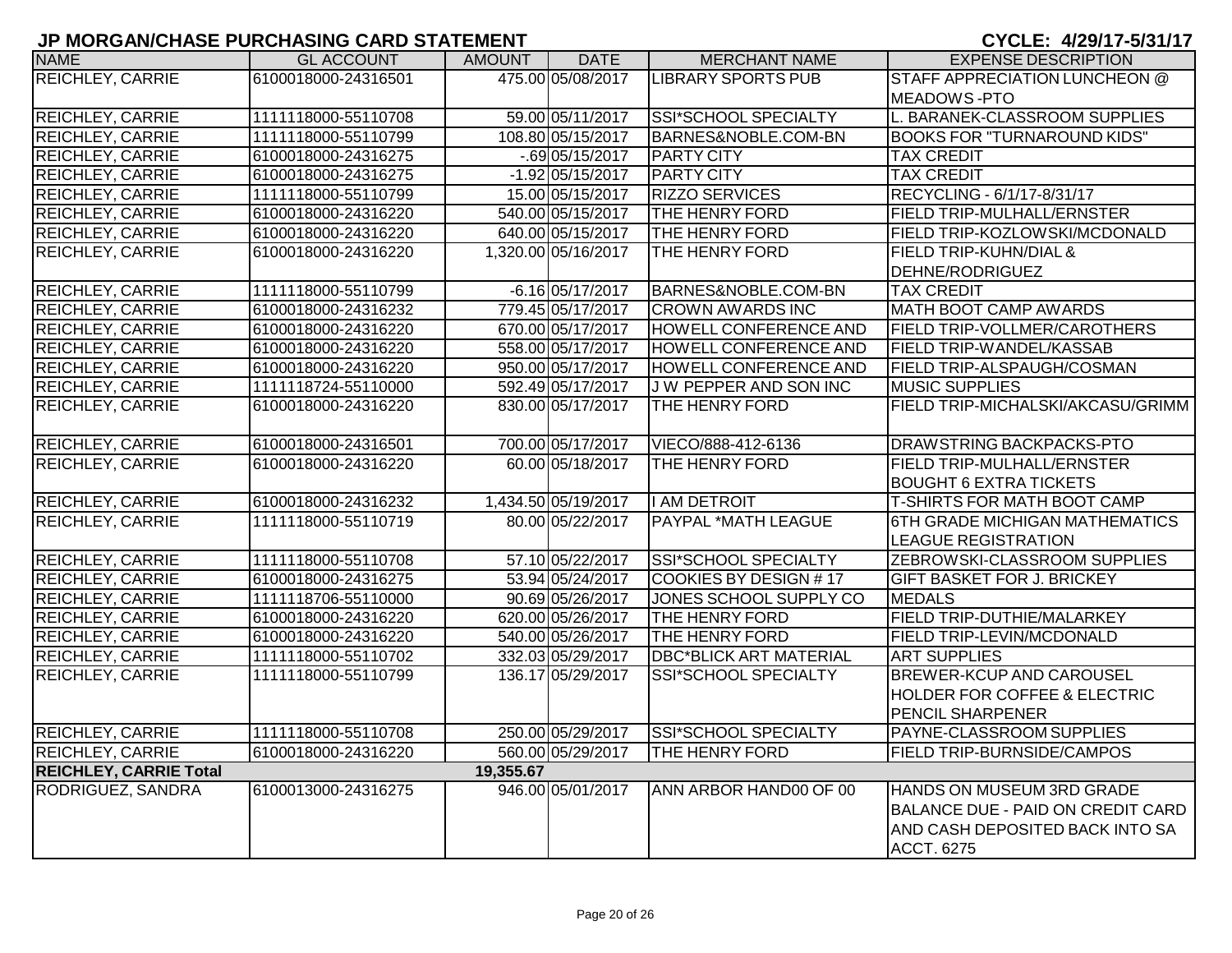|                                | <b>UNURUMULIADE I URUHAUNU UARD U ATEMENT</b> |               |                   |                               | <u>UTULL. <i>Tilui</i> 17</u> Juli        |
|--------------------------------|-----------------------------------------------|---------------|-------------------|-------------------------------|-------------------------------------------|
| <b>NAME</b>                    | <b>GL ACCOUNT</b>                             | <b>AMOUNT</b> | <b>DATE</b>       | <b>MERCHANT NAME</b>          | <b>EXPENSE DESCRIPTION</b>                |
| RODRIGUEZ, SANDRA              | 6100013000-24316275                           |               | 106.30 05/02/2017 | JERSEY MIKE'S 31020           | <b>DINNERS PURCHASED FOR</b>              |
|                                |                                               |               |                   |                               | <b>INTERVIEWING ELEMENTARY</b>            |
|                                |                                               |               |                   |                               | <b>TEACHERS</b>                           |
| RODRIGUEZ, SANDRA              | 6100013000-24316275                           |               | 318.48 05/03/2017 | <b>WILDTYPE PLANT NURSERY</b> | PLANTS FOR GARDEN GROUP - STACY           |
|                                |                                               |               |                   |                               | <b>TANNER</b>                             |
| RODRIGUEZ, SANDRA              | 6100013000-24316275                           |               | 399.00 05/23/2017 | INT*IN *ACME PARTYWORK        | <b>FIELD DAY OBSTACLE COURSE - LIBBY</b>  |
|                                |                                               |               |                   |                               | <b>CRAWFORD AND NICOLE BRODERCK</b>       |
|                                |                                               |               |                   |                               |                                           |
| <b>RODRIGUEZ, SANDRA</b>       | 1111113000-55110708                           |               | 297.47 05/31/2017 | <b>PRINTNOLOGY INC</b>        | ASCHER-TEACHER THANK YOU CARDS            |
|                                |                                               |               |                   |                               |                                           |
| <b>RODRIGUEZ, SANDRA Total</b> |                                               | 2,067.25      |                   |                               |                                           |
| ROOSE, WILLIAM                 | 1128200000-57410000                           |               | 5.00 05/03/2017   | REGISTER@FAA33HLFFX           | <b>FEE FOR FEDERAL AVIATION</b>           |
|                                |                                               |               |                   |                               | ADMINISTRATION SMALL UNMANNED             |
|                                |                                               |               |                   |                               | AIRCRAFT SYSTEMS (UAS)                    |
|                                |                                               |               |                   |                               | <b>CERTIFICATE OF REGISTRATION</b>        |
| <b>ROOSE, WILLIAM Total</b>    |                                               | 5.00          |                   |                               |                                           |
| <b>ROSS, NICOLE</b>            | 1111322000-55110720                           |               | 7.31 05/02/2017   | FEDEXOFFICE 00000828          | <b>FLYERS FOR CONCERT</b>                 |
| <b>ROSS, NICOLE</b>            | 1111322000-55110720                           |               | 18.76 05/02/2017  | FEDEXOFFICE 00004754          | <b>FLYERS FOR CONCERT</b>                 |
| <b>ROSS, NICOLE</b>            | 1111322000-55110720                           |               | 68.85 05/08/2017  | <b>TARGET</b><br>00014654     | <b>BLACK POLO SHIRTS FOR COSTUMES</b>     |
| <b>ROSS, NICOLE</b>            | 6100022000-24316129                           |               | 14.97 05/10/2017  | <b>AMAZON MKTPLACE PMTS</b>   | <b>GIFT FOR GRADUATING DANCE</b>          |
|                                |                                               |               |                   |                               | <b>COMPANY SENIORS</b>                    |
| <b>ROSS, NICOLE</b>            | 6100022000-24316129                           |               | 29.97 05/10/2017  | <b>AMAZON MKTPLACE PMTS</b>   | <b>GIFT FOR GRADUATING DANCE</b>          |
|                                |                                               |               |                   |                               | <b>COMPANY SENIORS</b>                    |
| <b>ROSS, NICOLE</b>            | 1111322000-55110720                           |               | 55.08 05/10/2017  | <b>TARGET</b><br>00008722     | <b>BLACK POLO SHIRTS FOR COSTUMES</b>     |
|                                |                                               |               |                   |                               | <b>FOR CONCERT</b>                        |
| <b>ROSS, NICOLE</b>            | 6100022000-24316131                           |               | 36.12 05/10/2017  | <b>TARGET</b><br>00008722     | CONCESSIONS FOR SPRING CONCERT            |
|                                |                                               |               |                   |                               |                                           |
| <b>ROSS, NICOLE</b>            | 1111322000-55110720                           |               | 192.60 05/11/2017 | FEDEXOFFICE 00004754          | <b>COLOR PROGRAMS FOR SPRING</b>          |
|                                |                                               |               |                   |                               | <b>CONCERT</b>                            |
| <b>ROSS, NICOLE</b>            | 1111322000-55110720                           |               | 743.27 05/18/2017 | <b>FOREVER 21.COM</b>         | <b>COSTUMES FOR CONCERTS</b>              |
| <b>ROSS, NICOLE</b>            | 1111322000-55110720                           |               | 374.10 05/22/2017 | <b>MERRITHEW INTERNATIONA</b> | 12 FOAM ROLLERS TO MAKE CLASS             |
|                                |                                               |               |                   |                               | <b>SET-MUSCLE THERAPY AND CROSS</b>       |
|                                |                                               |               |                   |                               | <b>TRAINING FOR DANCERS</b>               |
| <b>ROSS, NICOLE</b>            | 1111322000-55110720                           |               | 13.55 05/29/2017  | JOANN ETC #1933               | <b>FELT &amp; SAFETY PINS FOR NUMBERS</b> |
|                                |                                               |               |                   |                               | <b>FOR DANCE AUDITIONS</b>                |
| <b>ROSS, NICOLE</b>            | 1111322000-55110720                           |               | -42.07 05/31/2017 | <b>FOREVER 21.COM</b>         | <b>FOREVER 21 TAX CREDIT</b>              |
| <b>ROSS, NICOLE Total</b>      |                                               | 1,512.51      |                   |                               |                                           |
| <b>SCHURIG, CLAIRE</b>         | 6100022000-24316122                           |               | 9.75 05/02/2017   | J W PEPPER AND SON INC        | MUSIC FOR 2017-2018 SCHOOL YEAR           |
| <b>SCHURIG, CLAIRE</b>         | 6100022000-24316122                           |               | 34.90 05/12/2017  | <b>AMAZON MKTPLACE PMTS</b>   | <b>SUPPLIES FOR BANQUET</b>               |
| <b>SCHURIG, CLAIRE</b>         | 6100022000-24316122                           |               | 91.74 05/12/2017  | J W PEPPER AND SON INC        | MUSIC FOR 2017-2018 SCHOOL YEAR           |
| <b>SCHURIG, CLAIRE</b>         | 6100022000-24316122                           |               | 53.94 05/15/2017  | <b>AMAZON MKTPLACE PMTS</b>   | <b>SUPPLIES FOR BANQUET</b>               |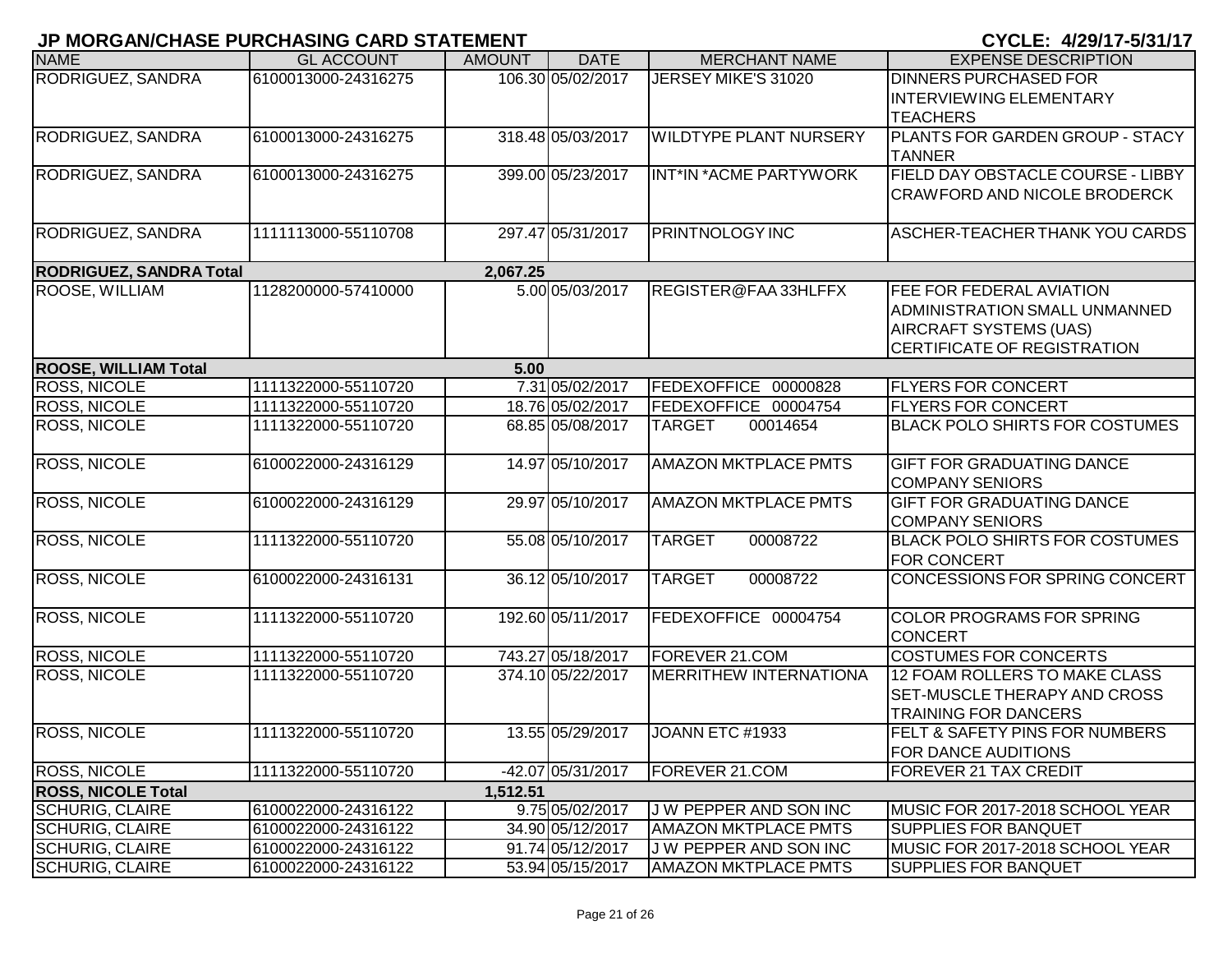|                              | <u>U MUNOANULIAJE I UNUIAJINO UAND JIATEMENT</u> |               |                   |                               | V I VLL. ₩∠JI I I "JIJ II I I           |
|------------------------------|--------------------------------------------------|---------------|-------------------|-------------------------------|-----------------------------------------|
| <b>NAME</b>                  | <b>GL ACCOUNT</b>                                | <b>AMOUNT</b> | <b>DATE</b>       | <b>MERCHANT NAME</b>          | <b>EXPENSE DESCRIPTION</b>              |
| <b>SCHURIG, CLAIRE</b>       | 6100022000-24316122                              |               | 2.95 05/16/2017   | <b>BECKENHORSTPRESS.COM</b>   | <b>CELLO PART FOR ONE OF OUR SPRING</b> |
|                              |                                                  |               |                   |                               | <b>PIECES</b>                           |
| <b>SCHURIG, CLAIRE</b>       | 6100022000-24316122                              |               | 145.00 05/17/2017 | <b>DINN BROS INCINTERNET</b>  | NAME PLATES FOR 4-YEAR PLAQUE           |
| <b>SCHURIG, CLAIRE</b>       | 6100022000-24316122                              |               | 340.30 05/17/2017 | <b>NEFF COMPANY</b>           | <b>VARSITY LETTERS FOR BANQUET</b>      |
|                              |                                                  |               |                   |                               | (STUDENTS ARE PAYING FOR THEIR          |
|                              |                                                  |               |                   |                               | OWN)                                    |
| <b>SCHURIG, CLAIRE</b>       | 6100022000-24316122                              |               | 57.24 05/17/2017  | THE FLOWER ALLEY              | <b>FLOWERS FOR SENIORS FOR FINAL</b>    |
|                              |                                                  |               |                   |                               | <b>CONCERT</b>                          |
| <b>SCHURIG, CLAIRE</b>       | 6100022000-24316122                              |               | 2.50 05/18/2017   | J W PEPPER AND SON INC        | MUSIC FOR 2017-2018 SCHOOL YEAR         |
| <b>SCHURIG, CLAIRE</b>       | 6100022000-24316122                              |               | 4.05 05/19/2017   | J W PEPPER AND SON INC        | MUSIC FOR 2017-2018 SCHOOL YEAR         |
| <b>SCHURIG, CLAIRE Total</b> |                                                  | 742.37        |                   |                               |                                         |
| <b>SHAFER, RACHELLE</b>      | 6100012000-24316271                              |               | 92.61 05/01/2017  | <b>CFP BRIGHTON INC.</b>      | SOCIAL COMMITTEE-PAM'S BIRTHDAY         |
|                              |                                                  |               |                   |                               | <b>IPARTY</b>                           |
| <b>SHAFER, RACHELLE</b>      | 1111112000-55110708                              |               | 400.00 05/01/2017 | <b>SSI*SCHOOL SPECIALTY</b>   | <b>OFFICE AND CLASSROOM SUPPLIES</b>    |
| <b>SHAFER, RACHELLE</b>      | 1111112000-55110708                              |               | 18.29 05/01/2017  | STAPLS7175314511000002        | <b>OFFICE AND CLASSROOM SUPPLIES</b>    |
| <b>SHAFER, RACHELLE</b>      | 1111112000-55110708                              |               | 45.77 05/01/2017  | STAPLS7175314511000003        | <b>CLASSROOM AND OFFICE SUPPLIES</b>    |
| <b>SHAFER, RACHELLE</b>      | 1111112000-55110708                              |               | 108.90 05/03/2017 | <b>GBC*ECOMMERCE</b>          | <b>LAMINATING FILM</b>                  |
| <b>SHAFER, RACHELLE</b>      | 1111112000-55110708                              |               | 963.20 05/05/2017 | <b>VERITIV</b>                | <b>COPIER PAPER</b>                     |
| SHAFER, RACHELLE             | 6100012000-24316501                              |               | -4.68 05/08/2017  | PANERA BREAD # 60800          | <b>CREDIT FROM BREAKFAST WITH A</b>     |
|                              |                                                  |               |                   |                               | BUDDY. PANERA CHARGED SALES TAX         |
|                              |                                                  |               |                   |                               | ON LAST MONTH'S BILL. CHARGED           |
|                              |                                                  |               |                   |                               | \$82.62. SHOULD OF BEEN \$77.94,        |
|                              |                                                  |               |                   |                               | <b>EMAIL ATTACHED</b>                   |
| SHAFER, RACHELLE             | 1111112000-55110708                              |               | 161.32 05/10/2017 | <b>CONSERV FLAG COMPANY</b>   | <b>ADDITIONAL AMERICAN FLAGS</b>        |
|                              |                                                  |               |                   |                               | <b>PURCHASED</b>                        |
| SHAFER, RACHELLE             | 1111112000-55110708                              |               | 49.69 05/11/2017  | STAPLS7176055015000001        | <b>OFFICE SUPPLIES</b>                  |
| <b>SHAFER, RACHELLE</b>      | 1111112000-55110708                              |               | 764.25 05/12/2017 | <b>SSI*SCHOOL SPECIALTY</b>   | <b>CONSTRUCTION PAPER</b>               |
| <b>SHAFER, RACHELLE</b>      | 6100012000-24316275                              |               | 63.50 05/16/2017  | JIMMY JOHNS - 396             | LUNCH FOR SCHOOL IMPROVEMENT            |
|                              |                                                  |               |                   |                               | <b>COMMITTEE</b>                        |
| <b>SHAFER, RACHELLE</b>      | 1111112000-55110708                              |               | 297.92 05/17/2017 | <b>AMAZON MKTPLACE PMTS</b>   | <b>GYM TEACHER-CLASSROOM BUDGET</b>     |
|                              |                                                  |               |                   |                               |                                         |
| <b>SHAFER, RACHELLE</b>      | 6100012000-24316275                              |               | 31.78 05/17/2017  | MEIJER INC #054<br>Q01        | <b>FLOWERS FOR OUTSIDE BY THE</b>       |
|                              |                                                  |               |                   |                               | <b>FRONT DOOR</b>                       |
| SHAFER, RACHELLE             | 1111112000-55110708                              |               | 292.68 05/19/2017 | <b>BSN*SPORT SUPPLY GROUP</b> | <b>IGYM TEACHER-CLASSROOM BUDGET</b>    |
|                              |                                                  |               |                   |                               |                                         |
| SHAFER, RACHELLE             | 6100012000-24316275                              |               | 539.00 05/19/2017 | DETROIT ZOOLOGICAL SOC        | <b>FIRST GRADE FIELD TRIP-FUNDS</b>     |
|                              |                                                  |               |                   |                               | <b>DEPOSITED.</b>                       |
| SHAFER, RACHELLE             | 6100012000-24316272                              |               | 179.05 05/19/2017 | <b>SAMUEL FRENCH INC.</b>     | MUSIC TEACHER-4TH GRADE VOCAL           |
|                              |                                                  |               |                   |                               | <b>MUSIC CONCERT</b>                    |
| SHAFER, RACHELLE             | 6100012000-24316272                              |               | 564.13 05/22/2017 | <b>BIG FROG CUSTOM T-S</b>    | <b>MUSIC TEACHER-T-SHIRTS</b>           |
|                              |                                                  |               |                   |                               | <b>PURCHASED FOR 4TH GRADE VOCAL</b>    |
|                              |                                                  |               |                   |                               | <b>MUSIC CONCERT</b>                    |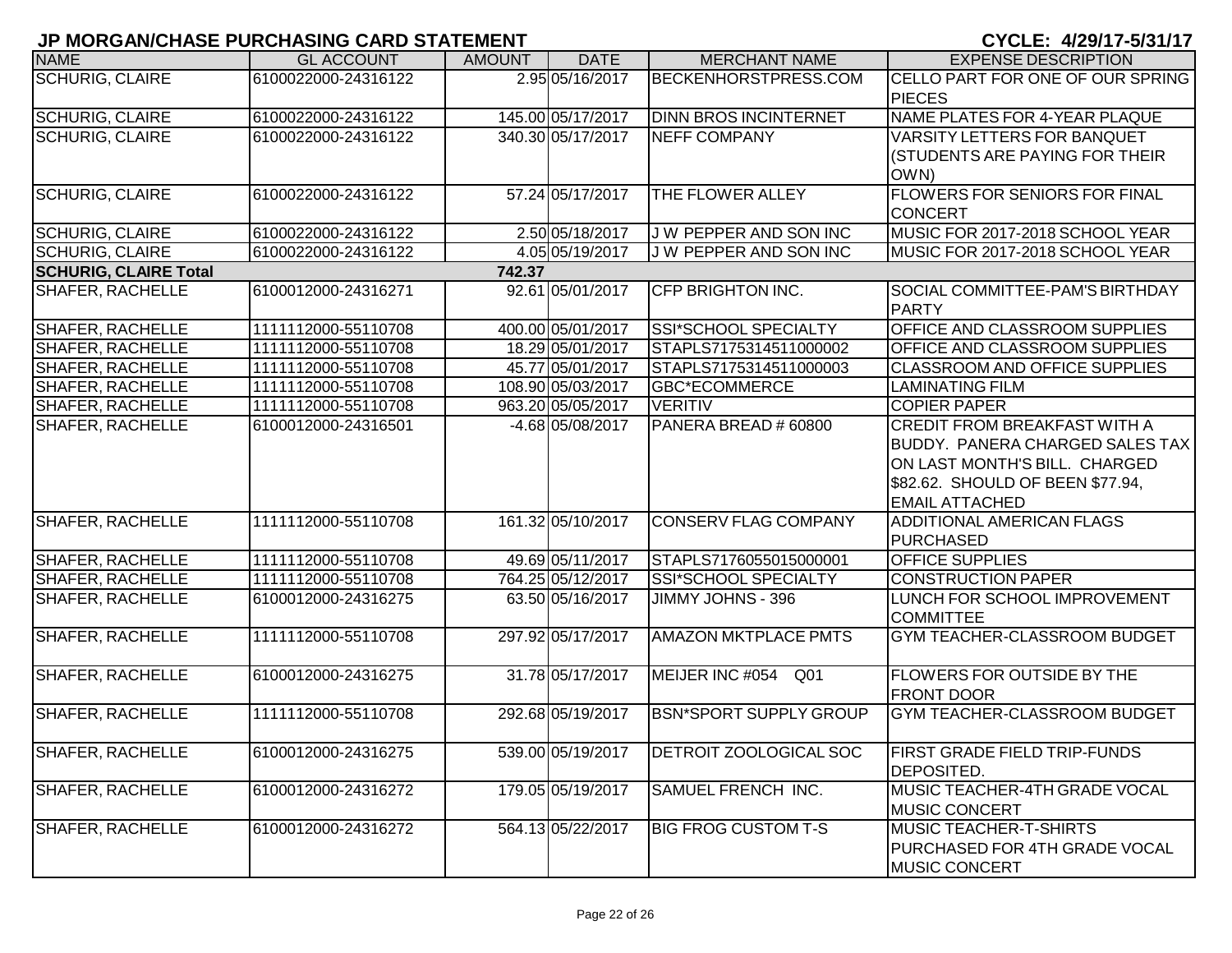| <b>NAME</b>                      | <b>GL ACCOUNT</b>   | <b>AMOUNT</b> | <b>DATE</b>         | <b>MERCHANT NAME</b>           | <b>EXPENSE DESCRIPTION</b>            |
|----------------------------------|---------------------|---------------|---------------------|--------------------------------|---------------------------------------|
| <b>SHAFER, RACHELLE</b>          | 6100012000-24316501 |               | 250.00 05/22/2017   | SQ *SQ *INABOOTH PHOTO         | PTO EXPENSE-PHOTO BOOTH, FAMILY       |
|                                  |                     |               |                     |                                | PICNIC                                |
| <b>SHAFER, RACHELLE</b>          | 6100012000-24316501 |               | 371.68 05/23/2017   | 4IMPRINT                       | <b>PTO EXPENSE-LUGGAGE TAGS FOR</b>   |
|                                  |                     |               |                     |                                | 4TH GRADERS                           |
| <b>SHAFER, RACHELLE</b>          | 6100012000-24316501 |               | 150.00 05/24/2017   | <b>JOKERS ENTERTAINMENT</b>    | <b>PTO EXPENSE-GAMES FOR FAMILY</b>   |
|                                  |                     |               |                     |                                | <b>PICNIC</b>                         |
| <b>SHAFER, RACHELLE</b>          | 6100012000-24316501 |               | 169.56 05/24/2017   | SQ *SQ *DOBSKI'S DOGS          | <b>PTO EXPENSE-FAMILY PICNIC</b>      |
| <b>SHAFER, RACHELLE</b>          | 1111112000-55110708 |               | 52.81 05/26/2017    | <b>AMAZON MKTPLACE PMTS</b>    | TONER FOR THE FAX MACHINE             |
| <b>SHAFER, RACHELLE</b>          | 6100012000-24316275 |               | 1,117.12 05/26/2017 | FOLLETT SCHOOL SOLUTIO         | <b>BOOKS PURCHASED FROM BOOK FAIR</b> |
|                                  |                     |               |                     |                                | <b>FUNDS</b>                          |
| <b>SHAFER, RACHELLE Total</b>    |                     | 6,678.58      |                     |                                |                                       |
| SHOEMAKER, DEANNA                | 1125200000-53220000 |               | 521.34 05/08/2017   | <b>AMWAY GRAND PLAZA HOTE</b>  | CONFERENCE LODGING                    |
| SHOEMAKER, DEANNA                | 1125200000-53220000 |               | 185.00 05/11/2017   | <b>MSBO</b>                    | <b>CONFERENCE</b>                     |
| <b>SHOEMAKER, DEANNA Total</b>   |                     | 706.34        |                     |                                |                                       |
| SHPAKOFF, KATHLEEN               | 6100041000-24316355 |               | 29.67 05/05/2017    | <b>HONEY TREE RESTAURANT</b>   | <b>MEETING</b>                        |
| <b>SHPAKOFF, KATHLEEN Total</b>  |                     | 29.67         |                     |                                |                                       |
| SMITH, CHRISTIN                  | 1311800000-55110551 |               | 26.70 05/08/2017    | <b>IKEA CANTON</b>             | <b>CLASSROOM SUPPLIES</b>             |
| <b>SMITH, CHRISTIN Total</b>     |                     | 26.70         |                     |                                |                                       |
| <b>STRICKER, CHRISTINE</b>       | 6100041000-24316355 |               | 36.45 05/11/2017    | <b>GUIDOS PIZZA - NOVI</b>     | <b>STAFF APPRECIATION</b>             |
| <b>STRICKER, CHRISTINE</b>       | 1335100000-55110553 |               | 28.00 05/29/2017    | <b>DOLLAR TREE</b>             | <b>TEACHING SUPPLIES FOR CARE</b>     |
| <b>STRICKER, CHRISTINE Total</b> |                     | 64.45         |                     |                                |                                       |
| <b>TURNER, NANCY</b>             | 1222600000-55990000 |               | 60.00 05/04/2017    | <b>GUIDOS PIZZA - NOVI</b>     | <b>STAFF MEETING LUNCH</b>            |
| <b>TURNER, NANCY</b>             | 4345618000-56420000 |               | 251.90 05/09/2017   | ADAPTIVEMALL.COM,LLC           | <b>SXI EQUIPMENT NOVI MEADOWS</b>     |
| <b>TURNER, NANCY</b>             | 4345618000-56420000 |               | 2,433.00 05/09/2017 | <b>RIFTON EQUIPMENT</b>        | <b>SXI EQUIPMENT NOVI MEADOWS</b>     |
| <b>TURNER, NANCY</b>             | 4345618000-56420000 |               | 717.00 05/09/2017   | <b>RIFTON EQUIPMENT</b>        | <b>SXI EQUIPMENT NOVI MEADOWS</b>     |
| <b>TURNER, NANCY</b>             | 4345618000-56420000 |               | 1,725.00 05/09/2017 | <b>RIFTON EQUIPMENT</b>        | <b>SXI EQUIPMENT NOVI MEADOWS</b>     |
| <b>TURNER, NANCY</b>             | 4345618000-56420000 |               | 3,530.25 05/09/2017 | <b>RIFTON EQUIPMENT</b>        | <b>SXI EQUIPMENT NOVI MEADOWS</b>     |
| <b>TURNER, NANCY</b>             | 4345618000-56420000 |               | 139.92 05/11/2017   | REHABMART.COM                  | <b>SXI EQUIPMENT NOVI MEADOWS</b>     |
| <b>TURNER, NANCY</b>             | 4345618000-56420000 |               | 1,694.62 05/22/2017 | SCR*ALLEGRO                    | <b>SXI EQUIPMENT NOVI MEADOWS</b>     |
| <b>TURNER, NANCY</b>             | 1221800063-55110000 |               | -109.92 05/25/2017  | STAPLS7173972483005001         | <b>STOTLER PD SUPPLY RETURN</b>       |
| <b>TURNER, NANCY Total</b>       |                     | 10,441.77     |                     |                                |                                       |
| <b>VALENTINE, CYNTHIA</b>        | 1127170000-53220000 |               | 12.54 05/03/2017    | <b>ZS BAR &amp; RESTAURANT</b> | <b>DINNER AT CONFERENCE</b>           |
| <b>VALENTINE, CYNTHIA</b>        | 1127170000-53220000 |               | 96.50 05/08/2017    | <b>AMWAY GRAND PLAZA HOTE</b>  | <b>CONFERENCE</b>                     |
| VALENTINE, CYNTHIA               | 1127170000-57910000 |               | 258.37 05/10/2017   | GFS STORE #1985                | <b>TISSUE, PAPER TOWEL, GLOVES</b>    |
| <b>VALENTINE, CYNTHIA</b>        | 1127170000-55730000 |               | 103.47 05/22/2017   | STAPLS7176395260000001         | <b>SD CARDS FOR BUS VIDEO</b>         |
| VALENTINE, CYNTHIA               | 1127170000-53220000 |               | 90.00 05/24/2017    | <b>OAKLAND SCHOOLS-RC INT</b>  | BEGINNING BUS DRIVER - LAUTEN         |
| VALENTINE, CYNTHIA               | 1127170000-57910000 |               | 46.77 05/26/2017    | KROGER #632                    | <b>DRIVER LUNCHEON</b>                |
| <b>VALENTINE, CYNTHIA</b>        | 1127170000-57410000 |               | 283.00 05/26/2017   | <b>MSBO</b>                    | <b>DUES FOR MSBO/MAPT</b>             |
| VALENTINE, CYNTHIA               | 1127170000-57910000 |               | 117.87 05/29/2017   | GFS STORE #1985                | <b>DRIVER LUNCHEON</b>                |
| <b>VALENTINE, CYNTHIA</b>        | 1127170000-57410000 |               | 79.00 05/29/2017    | SMORE.COM SMORE.COM -          | <b>WEB BASED SOFTWARE</b>             |
| <b>VALENTINE, CYNTHIA Total</b>  |                     | 1,087.52      |                     |                                |                                       |
| VANEIZENGA, JAMES                | 6100022000-24316533 |               | 123.00 05/01/2017   | <b>THE INSTRUMENTALIST AW</b>  | <b>SENIOR AWARDS</b>                  |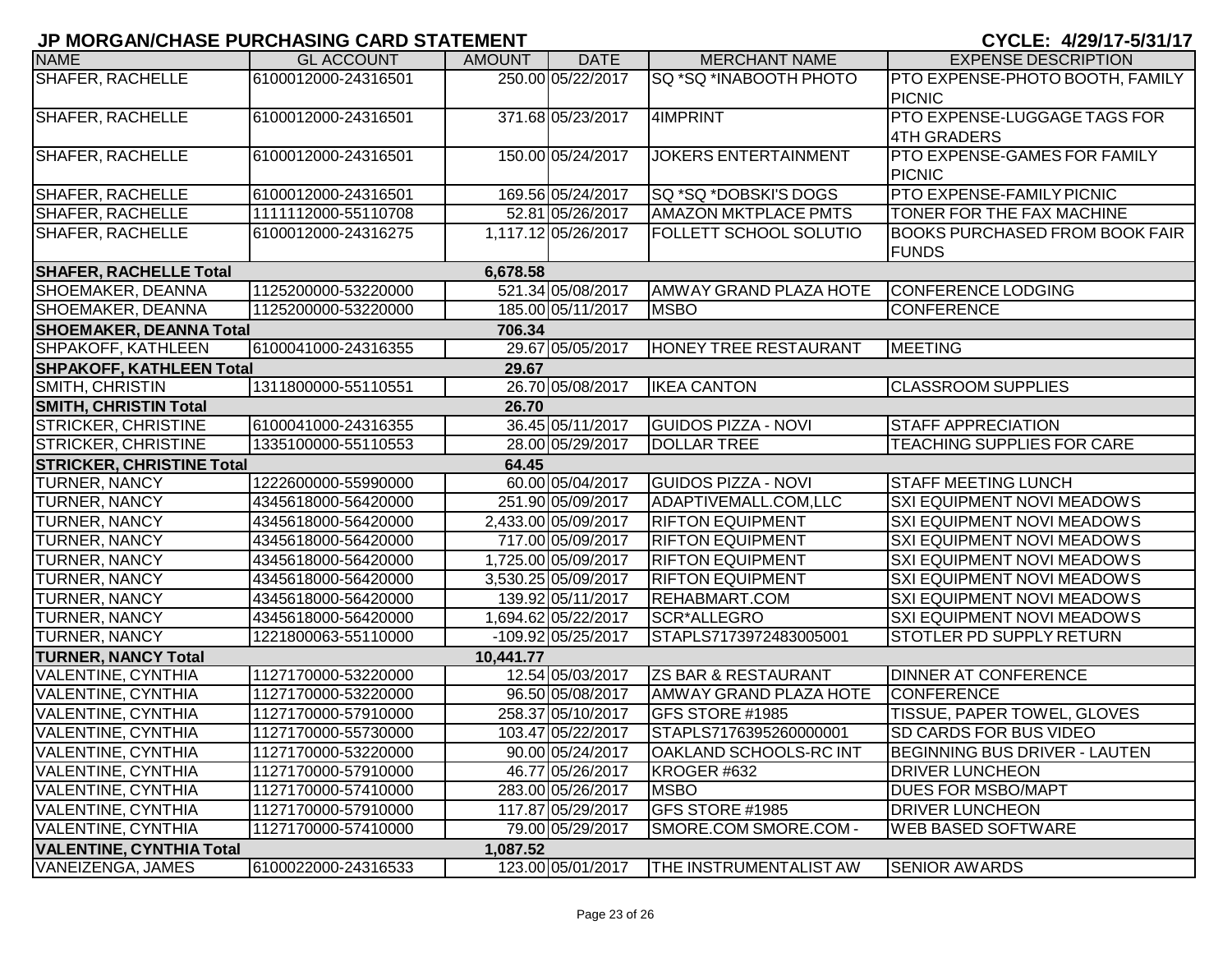| CYCLE: 4/29/17-5/31/17 |  |  |  |  |
|------------------------|--|--|--|--|
|------------------------|--|--|--|--|

| JP MURGAN/UNASE PURUNASING UARD STATEMENT<br>UIULE: 4/29/11-0/31/11 |                     |               |                     |                                  |                                                                                                    |  |  |
|---------------------------------------------------------------------|---------------------|---------------|---------------------|----------------------------------|----------------------------------------------------------------------------------------------------|--|--|
| <b>NAME</b>                                                         | <b>GL ACCOUNT</b>   | <b>AMOUNT</b> | <b>DATE</b>         | <b>MERCHANT NAME</b>             | <b>EXPENSE DESCRIPTION</b>                                                                         |  |  |
| <b>VANEIZENGA, JAMES Total</b>                                      |                     | 123.00        |                     |                                  |                                                                                                    |  |  |
| <b>VUICHARD, TATIANA</b>                                            | 1122700331-53220000 |               | 400.00 05/08/2017   | <b>MACAE</b>                     | <b>MACAE SPRING INSTITUTE JESSICA</b><br>ABDALLAH, BETTE BORN, DIANE<br><b>HOSKINS, TOM RASOR</b>  |  |  |
| <b>VUICHARD, TATIANA</b>                                            | 1122700331-53220000 |               | 320.00 05/08/2017   | <b>MACAE</b>                     | <b>MACAE SPRING INSTITUTE</b><br><b>REGISTRATION FOR BOB STEEH &amp;</b><br><b>LINDA CIANFERRA</b> |  |  |
| <b>VUICHARD, TATIANA</b>                                            | 1331100000-55910000 |               | 26.00 05/12/2017    | GFS STORE #1985                  | OFFICE SUPPLIES REFRESHMENTS<br><b>FOR CE OFFICE</b>                                               |  |  |
| <b>VUICHARD, TATIANA</b>                                            | 1331100000-54910000 |               | 1,328.37 05/15/2017 | MHE*MCGRAW-HILL ECOMM            | SKILLS LINK SUMMER MATH PROGRAM                                                                    |  |  |
| <b>VUICHARD, TATIANA</b>                                            | 2332100000-55990000 |               | 1,134.00 05/26/2017 | <b>CUSTOMINK LLC</b>             | <b>SAFETY TOWN T-SHIRTS</b>                                                                        |  |  |
| <b>VUICHARD, TATIANA</b>                                            | 1331100000-55910000 |               | 968.20 05/26/2017   | <b>VERITIV</b>                   | COPY PAPER ORDER FOR COMMUNITY<br><b>IED</b>                                                       |  |  |
| <b>VUICHARD, TATIANA Total</b>                                      |                     | 4,176.57      |                     |                                  |                                                                                                    |  |  |
| <b>WARECK, MICHELE</b>                                              | 6100022000-24316186 |               | 265.78 05/01/2017   | SAMSCLUB #6657                   | <b>STUDENT COUNCIL TEACHER</b><br><b>APPRECIATION SNACKS</b>                                       |  |  |
| <b>WARECK, MICHELE</b>                                              | 1111322000-55110726 |               | 1,926.40 05/01/2017 | <b>VERITIV</b>                   | COPY PAPER FOR HIGH SCHOOL COPY<br><b>MACHINES</b>                                                 |  |  |
| <b>WARECK, MICHELE</b>                                              | 6100022000-24316200 |               | 242.94 05/02/2017   | AMAZON.COM                       | <b>SENIOR CLASS GIFTS</b>                                                                          |  |  |
| <b>WARECK, MICHELE</b>                                              | 6100022000-24316186 |               | -18.93 05/02/2017   | OFFICEMAX/OFFICEDEPOT6           | <b>CREDIT FOR ITEMS PURCHASED IN</b><br><b>ERROR</b>                                               |  |  |
| <b>WARECK, MICHELE</b>                                              | 6100022000-24316222 |               | 1,330.00 05/04/2017 | <b>CHAIR COVERS &amp; LINENS</b> | TOP THAT EVENTS, SENIOR PROM<br><b>SUPPLIES</b>                                                    |  |  |
| <b>WARECK, MICHELE</b>                                              | 6100022000-24316275 |               | 94.59 05/05/2017    | <b>EDIBLE ARRANGEMENTS 48</b>    | THANK YOU ARRANGEMENT TO<br><b>SPRING MUSICAL DIRECTOR</b>                                         |  |  |
| <b>WARECK, MICHELE</b>                                              | 6100022000-24316275 |               | 63.99 05/08/2017    | <b>EDIBLE ARRANGEMENTS 48</b>    | <b>GET WELL ARRANGEMENT FOR STAFF</b><br><b>MEMBER</b>                                             |  |  |
| <b>WARECK, MICHELE</b>                                              | 6100022000-24316186 |               | 55.90 05/08/2017    | <b>GUERNSEY DAIRY</b>            | ICE CREAM FOR STAFF APPRECIATION<br><b>ICE CREAM SOCIAL</b>                                        |  |  |
| <b>WARECK, MICHELE</b>                                              | 1111322000-55110708 |               | 262.66 05/08/2017   | STAPLS7175760184000001           | MISCELLANEOUS CLASSROOM<br><b>TEACHING SUPPLIES</b>                                                |  |  |
| <b>WARECK, MICHELE</b>                                              | 1111322712-55110000 |               | 268.04 05/08/2017   | STAPLS7175764673000001           | FOREIGN LANGUAGE CLASSROOM<br><b>SUPPLIES</b>                                                      |  |  |
| <b>WARECK, MICHELE</b>                                              | 6100022000-24316189 |               | 134.75 05/09/2017   | AMAZON.COM                       | COUNSELING OFFICE SUPPLIES                                                                         |  |  |
| <b>WARECK, MICHELE</b>                                              | 6100022000-24316174 |               | 87.00 05/10/2017    | PANERA BREAD #608009             | <b>BREAKFAST TREATS FOR SAT</b><br><b>TESTING PROCTORS</b>                                         |  |  |
| <b>WARECK, MICHELE</b>                                              | 6100022000-24316105 |               | 383.85 05/11/2017   | INT*IN *SUPERIOR TEXT,           | <b>ADVANCED PLACEMENT TEXTBOOKS</b>                                                                |  |  |
| <b>WARECK, MICHELE</b>                                              | 1111322730-55110000 |               | 815.65 05/12/2017   | <b>LAB AIDS INC</b>              | <b>SCIENCE CLASSROOM SUPPLIES</b>                                                                  |  |  |
| <b>WARECK, MICHELE</b>                                              | 1111322000-55110713 |               | 557.00 05/12/2017   | LMC*LAERDAL MEDICAL              | <b>HEALTH CLASSROOM SUPPLIES</b>                                                                   |  |  |
| <b>WARECK, MICHELE</b>                                              | 6100022000-24316158 |               | 112.95 05/12/2017   | OFFICEMAX/OFFICEDEPOT6           | <b>INTERACT SUPPLIES FOR WHEELS ON</b><br><b>MEALS</b>                                             |  |  |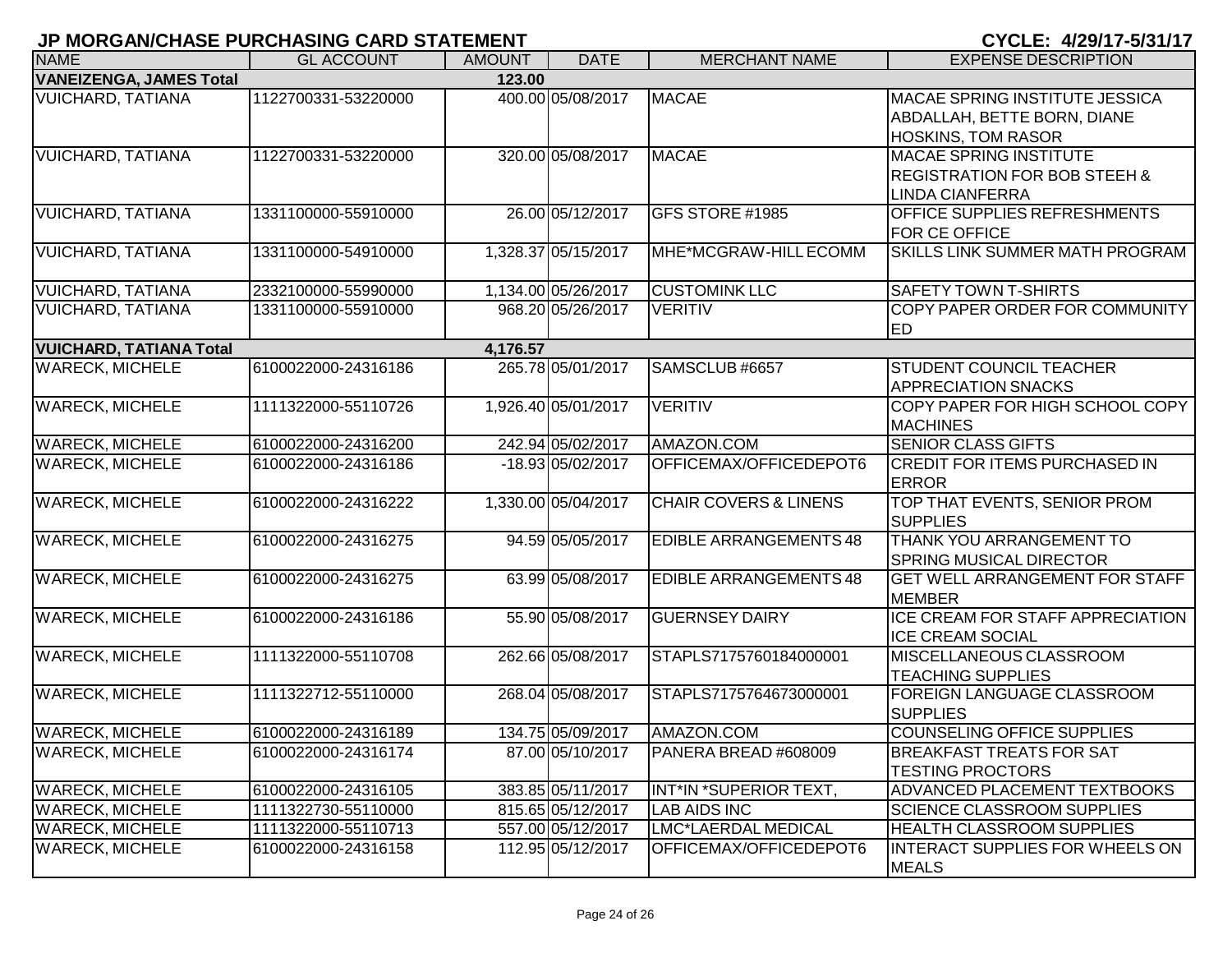| <b>NAME</b>                  | <b>GL ACCOUNT</b>   | <b>AMOUNT</b> | <b>DATE</b>          | <b>MERCHANT NAME</b>              | <b>EXPENSE DESCRIPTION</b>                           |
|------------------------------|---------------------|---------------|----------------------|-----------------------------------|------------------------------------------------------|
| <b>WARECK, MICHELE</b>       | 1111322730-55110000 |               | 179.66 05/15/2017    | <b>FLINN SCIENTIFIC, I</b>        | <b>SCIENCE CLASSROOM SUPPLIES</b>                    |
| <b>WARECK, MICHELE</b>       | 1111322730-55110000 |               | 2,471.76 05/15/2017  | <b>WORLD KITCHEN CREDIT D</b>     | <b>SCIENCE CLASSROOM SUPPLIES</b>                    |
| <b>WARECK, MICHELE</b>       | 1111322000-55110799 |               | 241.83 05/16/2017    | <b>AMSTERDAM PRNT &amp; LITHO</b> | <b>STYLUS PENS FOR SPECIAL NEEDS</b>                 |
|                              |                     |               |                      |                                   | <b>STUDENTS</b>                                      |
| <b>WARECK, MICHELE</b>       | 6100022000-24316108 |               | 437.00 05/16/2017    | ARC*SERVICES/TRAINING             | <b>AMERICAN RED CROSS - CPR</b>                      |
|                              |                     |               |                      |                                   | <b>STUDENT CARDS</b>                                 |
| <b>WARECK, MICHELE</b>       | 6100022000-24316186 |               | 18.99 05/16/2017     | <b>HUNGRY HOWIES 544</b>          | <b>STUDENT COUNCIL EXECUTIVE</b>                     |
|                              |                     |               |                      |                                   | <b>COUNCIL MEETING</b>                               |
| <b>WARECK, MICHELE</b>       | 6100022000-24316275 |               | 80.00 05/16/2017     | 00008961<br><b>TARGET</b>         | STAFF "PAY-IT-FORWARD' GIFTS                         |
| <b>WARECK, MICHELE</b>       | 6100022000-24316105 |               | 2,409.71 05/16/2017  | <b>VERNIER SOFTWARE &amp; TEC</b> | ADVANCED PLACEMENT CLASSROOM                         |
|                              |                     |               |                      |                                   | <b>EQUIPMENT</b>                                     |
| <b>WARECK, MICHELE</b>       | 1111322000-55110702 |               | 14.50 05/17/2017     | C. R. HILL COMPANY                | <b>ART CLASSROOM SUPPLIES</b>                        |
| <b>WARECK, MICHELE</b>       | 6100022000-24316275 |               | 82.37 05/17/2017     | <b>PARTY CITY</b>                 | <b>STAFF "PAY-IT-FORWARD" GIFTS</b>                  |
| <b>WARECK, MICHELE</b>       | 1111322000-55110708 |               | 307.15 05/17/2017    | ULINE *SHIP SUPPLIES              | <b>ART CLASSROOM STORAGE SUPPLIES</b>                |
|                              |                     |               |                      |                                   |                                                      |
| <b>WARECK, MICHELE</b>       | 6100022000-24316275 |               | 60.06 05/17/2017     | WM SUPERCENTER #2700              | STAFF MEETING SUPPLIES; "PAY-IT-                     |
|                              |                     |               |                      |                                   | <b>FORWARD" GIFTS</b>                                |
| <b>WARECK, MICHELE</b>       | 6100022000-24316275 |               | 51.44 05/18/2017     | HOBBY-LOBBY #645                  | STAFF "PAY-IT-FORWARD" BASKET                        |
|                              |                     |               |                      |                                   | <b>SUPPLIES</b>                                      |
| <b>WARECK, MICHELE</b>       | 6100022000-24316770 |               | 24.24 05/18/2017     | WM SUPERCENTER #5893              | <b>STAFF MEETING SUPPLIES</b>                        |
| <b>WARECK, MICHELE</b>       | 1124122000-57410000 |               | 90.00 05/19/2017     | PHI DELTA KAPPA INTL I            | <b>PDK PROFESSIONAL MEMBERSHIP</b>                   |
| <b>WARECK, MICHELE</b>       | 1124122000-55990000 |               | 74.16 05/19/2017     | SAMSCLUB #6657                    | <b>OFFICE SUPPLIES</b>                               |
| <b>WARECK, MICHELE</b>       | 1111322730-55110000 |               | 96.84 05/19/2017     | STAPLS7176571823000001            | <b>SCIENCE CLASSROOM SUPPLIES</b>                    |
| <b>WARECK, MICHELE</b>       | 6100022000-24316190 |               | -189.00 05/22/2017   | <b>DISNEY RESORTS</b>             | <b>CREDIT FOR ONE CANCELLED ROOM</b>                 |
|                              |                     |               |                      |                                   | <b>AT DISNEY RESORTS - HOSA</b>                      |
| <b>WARECK, MICHELE</b>       | 6100022000-24316533 |               | 1,489.00 05/22/2017  | <b>KATHERINE S CATERING I</b>     | ORCHESTRA BOOSTERS - BANQUET                         |
|                              |                     |               |                      |                                   | <b>PAYMENT</b>                                       |
| <b>WARECK, MICHELE</b>       | 6100022000-24316770 |               | 12.00 05/22/2017     | KROGER #675                       | STAFF "PAY-IT-FORWARD" GIFTS                         |
| <b>WARECK, MICHELE</b>       | 1111322000-55110713 |               | 201.90 05/22/2017    | LMC*LAERDAL MEDICAL               | <b>HEALTH CLASSROOM SUPPLIES</b>                     |
| <b>WARECK, MICHELE</b>       | 1112722349-55110716 |               | 1,659.99 05/22/2017  | LMP*DAVERAMSEY LAMPOG             | <b>TEACHING SUPPLIES - CTE</b>                       |
| <b>WARECK, MICHELE</b>       | 6100022000-24316190 |               | 14,850.47 05/24/2017 | <b>WDW DISNEY TICKETS</b>         | <b>HOSA NATIONAL CONFERENCE HOTEL</b><br><b>FEES</b> |
| <b>WARECK, MICHELE</b>       | 6100022000-24316275 |               | 67.68 05/26/2017     | SAMSCLUB #6657                    | CONGRATULATIONS - TEACHER OF                         |
|                              |                     |               |                      |                                   | <b>THE YEAR CAKES</b>                                |
| <b>WARECK, MICHELE</b>       | 1111322000-55210799 |               | 206.10 05/29/2017    | INT*IN *SUPERIOR TEXT,            | <b>GENERAL CHEMISTRY TEXTBOOKS</b>                   |
| <b>WARECK, MICHELE</b>       | 1111322000-57410000 |               | 260.00 05/29/2017    | NCTE - MOTO                       | <b>ENGLISH CONFERENCE FEE</b>                        |
| <b>WARECK, MICHELE</b>       | 1111322000-57410000 |               | 260.00 05/29/2017    | NCTE - MOTO                       | <b>ENGLISH CONFERENCE FEE</b>                        |
| <b>WARECK, MICHELE</b>       | 6100022000-24316162 |               | 22.24 05/30/2017     | TARGET.COM *                      | TARGET CHARGED THIS ACCOUNT IN                       |
|                              |                     |               |                      |                                   | <b>ERROR. I HAVE ATTACHED A</b>                      |
|                              |                     |               |                      |                                   | <b>PERSONAL CHECK TO COVER THE</b>                   |
|                              |                     |               |                      |                                   | <b>INVOICE</b>                                       |
| <b>WARECK, MICHELE Total</b> |                     | 32,062.66     |                      |                                   |                                                      |